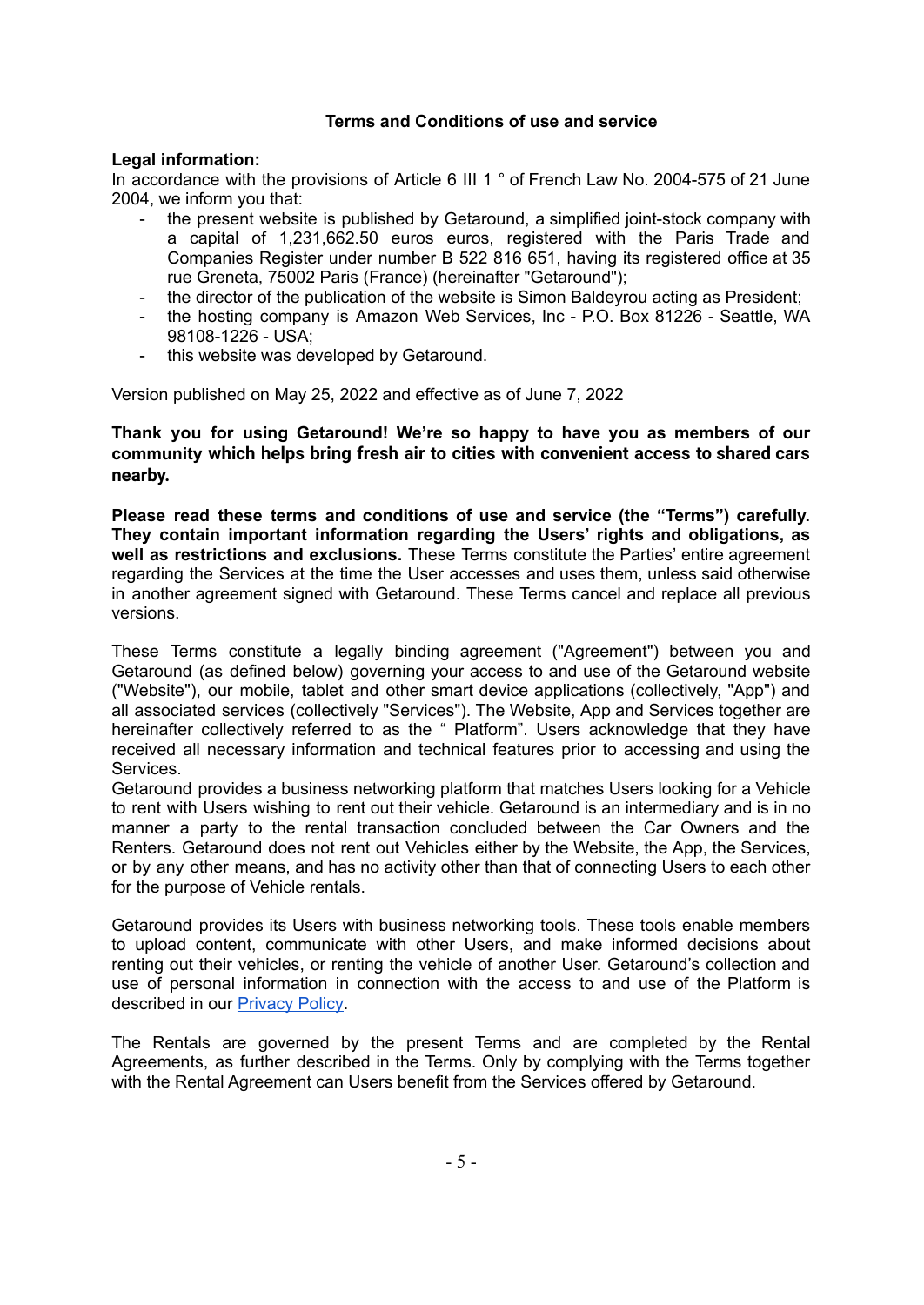| 1. Definitions                                        | 9  |
|-------------------------------------------------------|----|
| 2. Access and eligibility of Users                    | 10 |
| 2.1. Access and creation of Account                   | 10 |
| 2.2 Eligibility conditions applicable to the Users    | 10 |
| a) Conditions applicable to the Car Owners            | 11 |
| b) Conditions applicable to the Renters               | 12 |
| c) Cases of exclusion of a User from the Services     | 13 |
| 3. Vehicle Listings                                   | 13 |
| 3.1 General rules                                     | 13 |
| 3.2 Instant Booking                                   | 14 |
| 3.3 Eligibility conditions applicable to the Vehicles | 14 |
| 3.4 Listing ranking                                   | 15 |
| 4. Getaround Connect Service                          | 15 |
| 4.1. Eligibility to Connect Device installation       | 16 |
| 4.2. Installation of the Connect Device               | 17 |
| 4.3. Maintenance of the Connect Device                | 17 |
| 4.4. Removal of the Connect Device                    | 18 |
| 4.5. Penalties                                        | 19 |
| 4.6. Ownership of the Connect Device                  | 20 |
| 4.7. Technical responsibility                         | 20 |
| 5. Identity verification                              | 20 |
| 5.1. Verification of the Car Owner's identity         | 20 |
| 5.2. Verification of the Renter's identity            | 21 |
| 6. Rental process                                     | 22 |
| 6.1. Linking                                          | 22 |
| 6.2. Before the start of the Rental                   | 23 |
| 6.3 During the Rental                                 | 26 |
| a) Extension                                          | 26 |
| b) Reporting an incident or problem                   | 26 |
| c) Use of Roadside Assistance                         | 26 |
| 6.4. At the end of the Rental                         | 27 |
| a) Parking:                                           | 28 |
| b) Cleaning:                                          | 29 |
| c) Late or absence of return of the Vehicle:          | 30 |
| d) Punctured tire and broken clutch:                  | 30 |
| 6.5. After the Rental                                 | 31 |
| 7. Messages exchanged through the Platform            | 31 |
| 8. Cancellation of a Rental                           | 31 |
| 8.1. Cancellation of a Booking by the Renter          | 31 |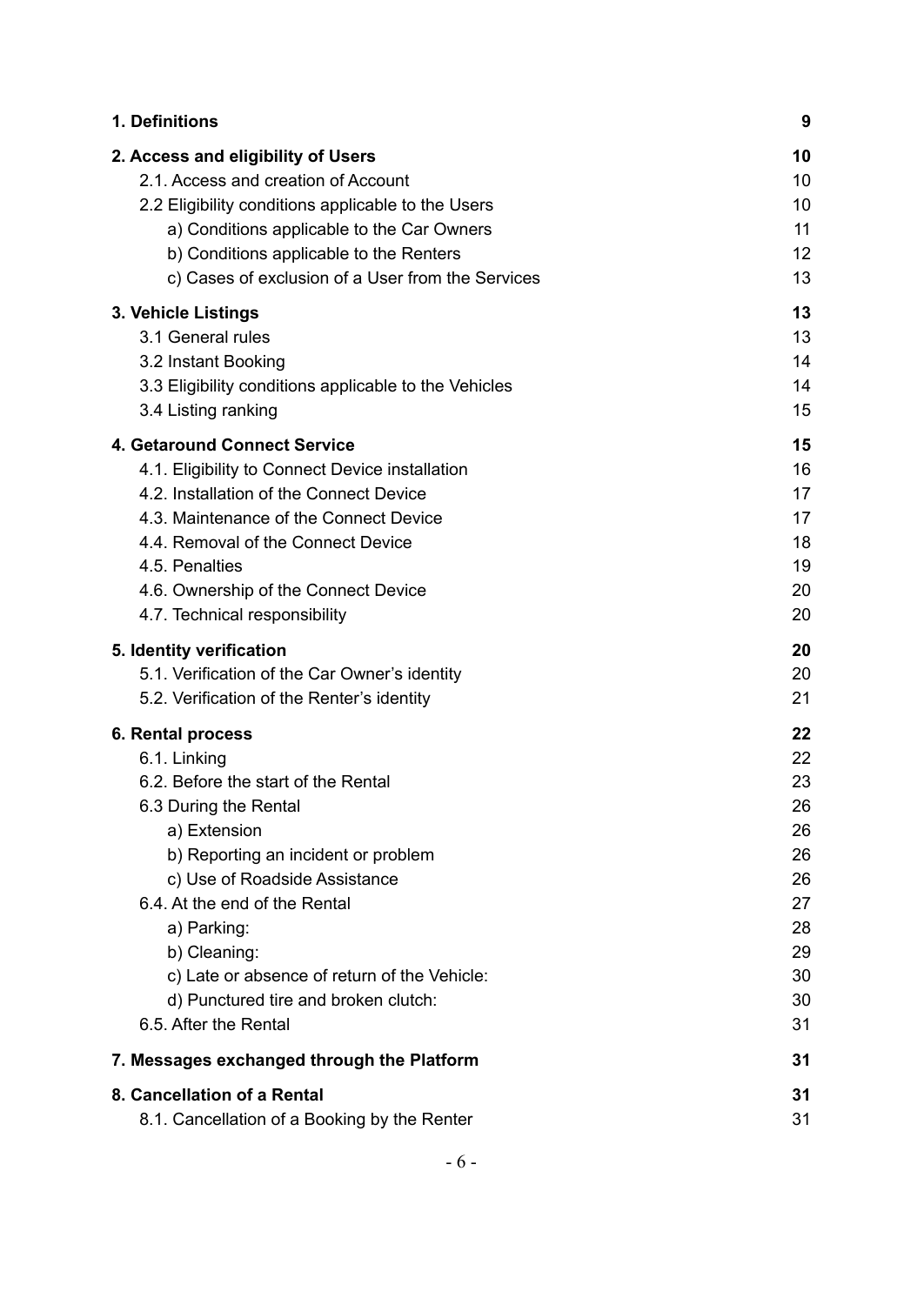| 8.2. Cancellation of a Booking by the Car Owner<br>8.3. Cancellation of a booking due to an unsuccessful verification of Renter's profile<br>8.4. Dispute of grounds for cancellation | 32<br>33<br>33 |
|---------------------------------------------------------------------------------------------------------------------------------------------------------------------------------------|----------------|
| 9. Insurance                                                                                                                                                                          | 34             |
| 9.1. General rules and conditions                                                                                                                                                     | 34             |
| 9.2. Rules applicable to damages                                                                                                                                                      | 36             |
| 9.3. Situations causing the exclusion or forfeiture of the Insurance coverage                                                                                                         | 36             |
| 9.4. Exercise of the Insurance in case of damage                                                                                                                                      | 38             |
| 10. Excess and Excess reduction                                                                                                                                                       | 39             |
| 10.1. Principles applicable to the Excess                                                                                                                                             | 39             |
| 10.2. Excess reduction                                                                                                                                                                | 41             |
| 11. Payment administration and pre-authorization                                                                                                                                      | 42             |
| 11.1 Payment authorization                                                                                                                                                            | 42             |
| 11.2. Pre-authorization                                                                                                                                                               | 42             |
| 11.3. Late payment penalties                                                                                                                                                          | 43             |
| 12. Financial conditions: Car Owner Payout, Mileage Allowance, adjustments and<br>penalties                                                                                           | 43             |
| 12.1. Principles governing the Car Owner Payout                                                                                                                                       | 43             |
| 12.2. Mileage Allowance                                                                                                                                                               | 44             |
| 12.3. Getaround's Service Fees                                                                                                                                                        | 46             |
| 12.4 Payment of the Car Owner Payout (including any potential adjustment and                                                                                                          | 46             |
| compensation)                                                                                                                                                                         | 47             |
| 12.5. Adjustments at the end of the Rental<br>a) Mileage                                                                                                                              | 47             |
| b) Fuel                                                                                                                                                                               | 48             |
| c) Electronic toll badges                                                                                                                                                             | 49             |
| 12.6. Compensations and associated Getaround fees                                                                                                                                     | 49             |
| a) Late return compensation fees                                                                                                                                                      | 49             |
| b) Compensation fee for smoking in a non-smoking Vehicle                                                                                                                              | 50             |
| c) Compensation fees related to Vehicle cleanliness                                                                                                                                   | 50             |
| d) Management fees for driving and parking tickets                                                                                                                                    | 51             |
| e) Repatriation fees                                                                                                                                                                  | 52             |
| f) Management fees for damages                                                                                                                                                        | 53             |
| g) Management Fees, compensation fees and penalties specific to Rentals using the<br><b>Getaround Connect service</b>                                                                 | 54             |
| 12.7. Penalties for specific non compliances                                                                                                                                          | 55             |
| a) Login sharing                                                                                                                                                                      | 55             |
| b) Absence of registered secondary driver                                                                                                                                             | 55             |
| 13. Geolocation and dashcams                                                                                                                                                          | 55             |
| 13.1. Geolocation with the Getaround Connect Device                                                                                                                                   | 55             |
| 13.2. Dashcams                                                                                                                                                                        | 55             |
|                                                                                                                                                                                       |                |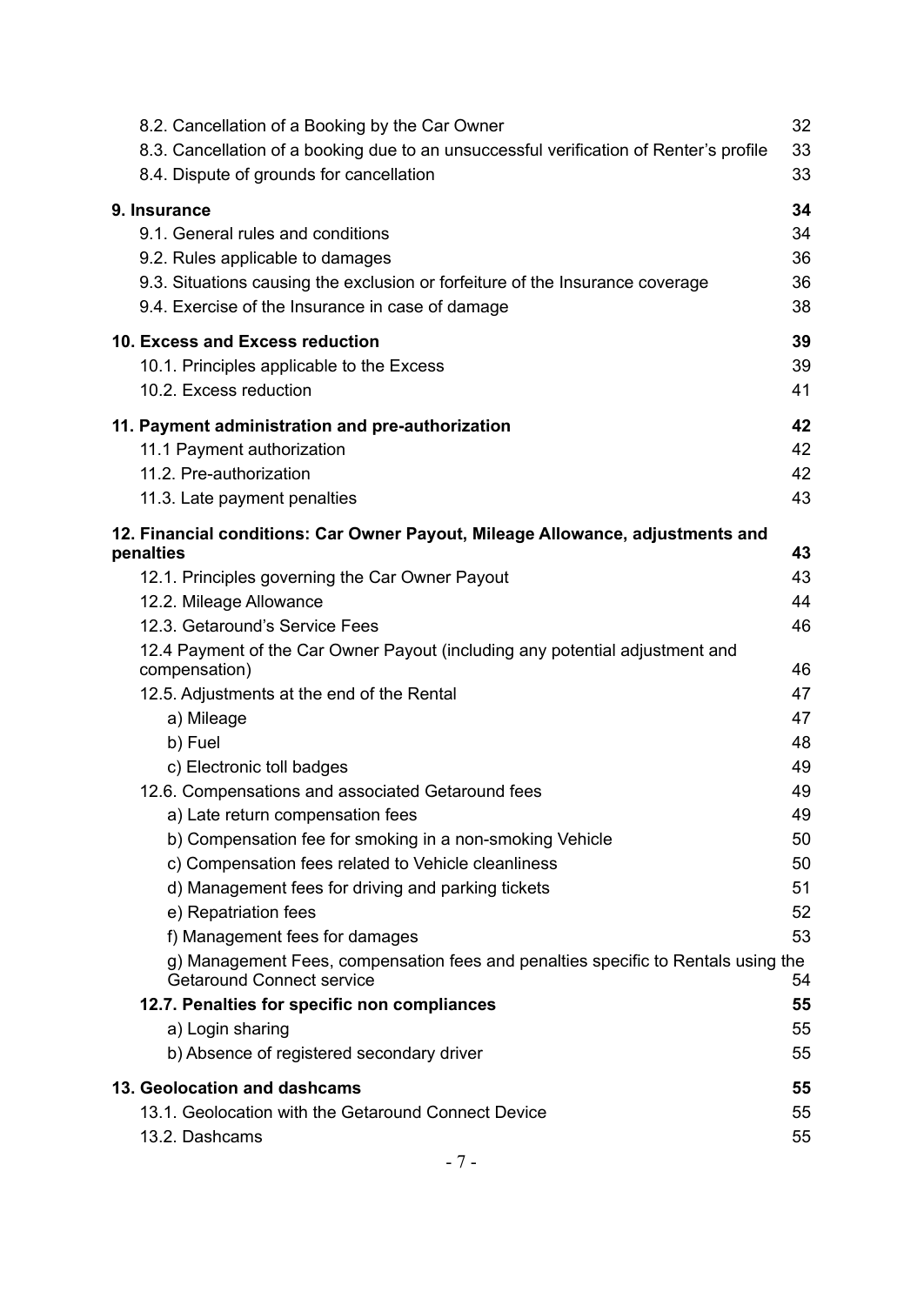| 14. Vehicle branding                            | 56 |
|-------------------------------------------------|----|
| 15. Taxes                                       | 57 |
| <b>16. Intellectual Property</b>                | 57 |
| 17. Liability                                   | 58 |
| 18. Availability of the Website and Services    | 59 |
| 19. Right of withdrawal                         | 59 |
| 20. Personal data                               | 60 |
| 21. Exclusion of a User from the Services       | 60 |
| 22. Modification of the Terms                   | 60 |
| 23. Miscellaneous                               | 61 |
| 24. Applicable law, jurisdiction, and mediation | 61 |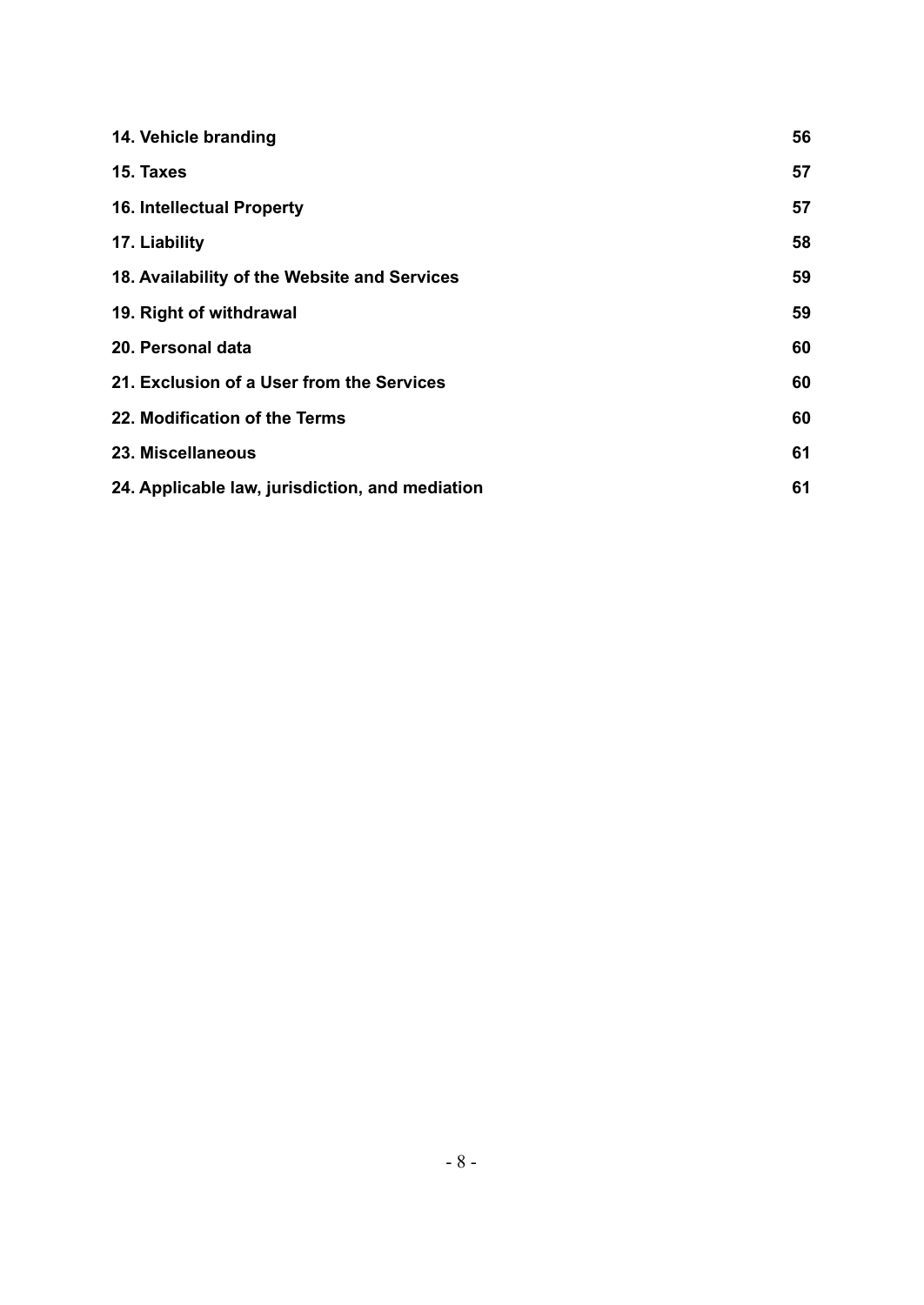## <span id="page-4-0"></span>**1. Definitions**

« **Account** » refers to the section named "My Account" on the Website and App, and in which all Users must indicate some personal information to access and use the features of the Platform, such as listing or renting a Vehicle. It is the private area of the Website reserved for each User upon accepting the Terms ;

« **App** » refers to the Getaround application downloaded by the Users on their mobile phone (whether Android or iPhone) in order to use the Services;

« **Booking** » refers to the request for reservation of a Vehicle made by a Renter through the Website or the App ;

« **Car Owner** » refers to a legal or natural person wishing to rent out a Vehicle without a driver to a Renter via the Website or the App ;

« **Connect Device** » refers to the telematic device that Getaround can install in certain Vehicles listed on the Platform, which allows the Vehicle door locking and unlocking through a Smartphone, and registers information regarding certain events at check-in and check-out and during the Rental (including but not limited to mileage, fuel level, engine ignition changes…) ;

« **Excess** » refers to the agreed amount of money the Renter will pay in case of damage caused to the Vehicle. It is also often called « deductible ». The Renter can pay a given sum to reduce the Excess amount ;

« **Getaround** », « **we** », « **us** » or « **our** » refers to Getaround SAS, a simplified public corporation with a capital of 1,231,662.50 euros whose registered office is located at 35 Rue Greneta, 75002 Paris, France, listed with the Paris Trade and Companies Registry under number 522 816 651 ;

« **Insurance** » refers to the insurance covering the Rental of Vehicles between Car Owners and Renters. Insurance is provided by an insurance company selected by Getaround for the Users ;

« **Listing** » or « **List** » refers to the Car Owners' advert on Getaround containing images of their Vehicle/s and relevant information of the Rental via the Website or the App ;

« **Platform** » refers collectively to the Website, the App and the Services;

« **Rental** » refers to the rental of a Vehicle made through the Platform;

« **Rental Agreement** » refers to the check-in check-out information, whether completed through the App or on a paper form generated when the Rental is confirmed (paid by the Renter);

« **Renter** » refers to an individual wishing to rent and be the main driver of a Vehicle for a short period;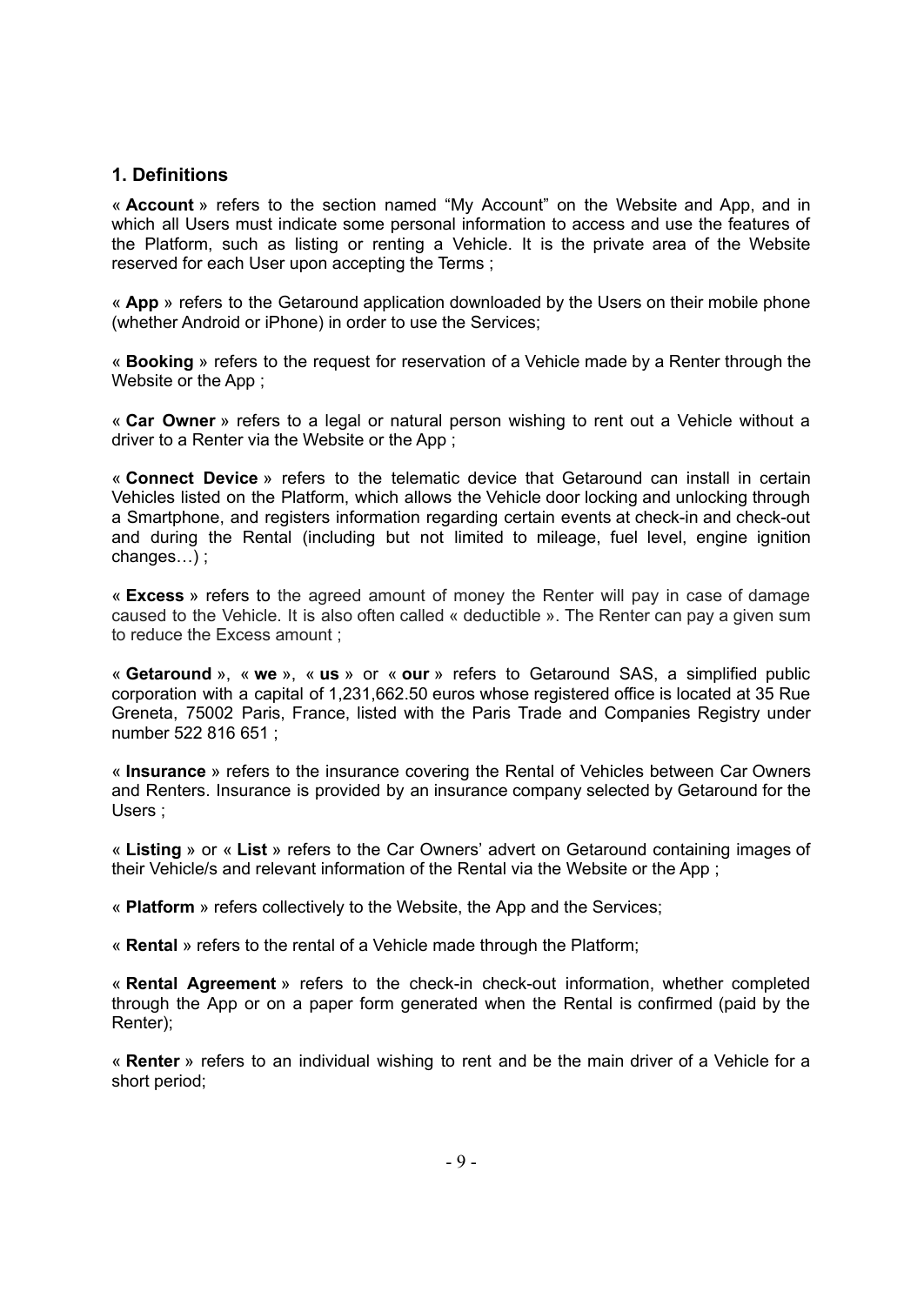« **Roadside Assistance** » refers to services to assist the Renter when the Vehicle has suffered a mechanical failure or damage during the Rental that makes the Vehicle incapable of being driven.

« **Services** » refers to all services made available to Users by Getaround when rightfully using the Website and/or the App ;

« **User** » refers to a natural or legal person, whether a Car Owner or a Renter, who has accepted the Terms and is registered on the Website or the App, to benefit from the Services;

« **Vehicle** » refers to a 4-wheel motor vehicle weighing less than 3.5 T, accommodating a maximum of 9 people, under 13 cubic metres in total volume and rented via the Platform. Motor homes are not accepted ;

« **Website** » refers to the websites enabling to access the Services, namely uk.getaround.com, fr.getaround.com, de.getaround.com, es.getaround.com, be.getaround.com, at.getaround.com or no.getaround.com;

Unless the contexts otherwise demands, words importing any gender shall be interpreted to mean any or all genders.

## <span id="page-5-0"></span>**2. Access and eligibility of Users**

#### <span id="page-5-1"></span>**2.1. Access and creation of Account**

In order to access and use the Platform or register an Account, the User must be an individual or a duly organized, validly existing business, organization or other legal entity in good standing under the laws of the country where it is registered and able to enter into legally binding contracts.

Upon registering on the Website/App, the Users create a profile with their name and surname, choose a User name (corresponding to their email address) and a password associated with it (hereinafter referred together as the "**Login**").

The Login is personal, confidential and non-transferable. If the User's Login has been lost or disclosed, the User must promptly inform Getaround, who will then cancel and/or immediately update the Login.

Until Getaround has been notified of the loss or disclosure of Login details, or of the account having been accessed by a third party, the User shall be entirely liable for any use made of it. This is unless a security breach is attributable to Getaround, or in case of force majeure.

#### <span id="page-5-2"></span>**2.2 Eligibility conditions applicable to the Users**

The Service is only accessible to and can only be used by registered Users on the Website or the App, providing such Users fulfill the following conditions. Both Car Owner and Renter must have accepted these Terms.

It is specified that Vehicles may not be rented on the Website between Users having a family relationship (parents, grandparents, children, siblings, grandchildren etc.) or living in the same household.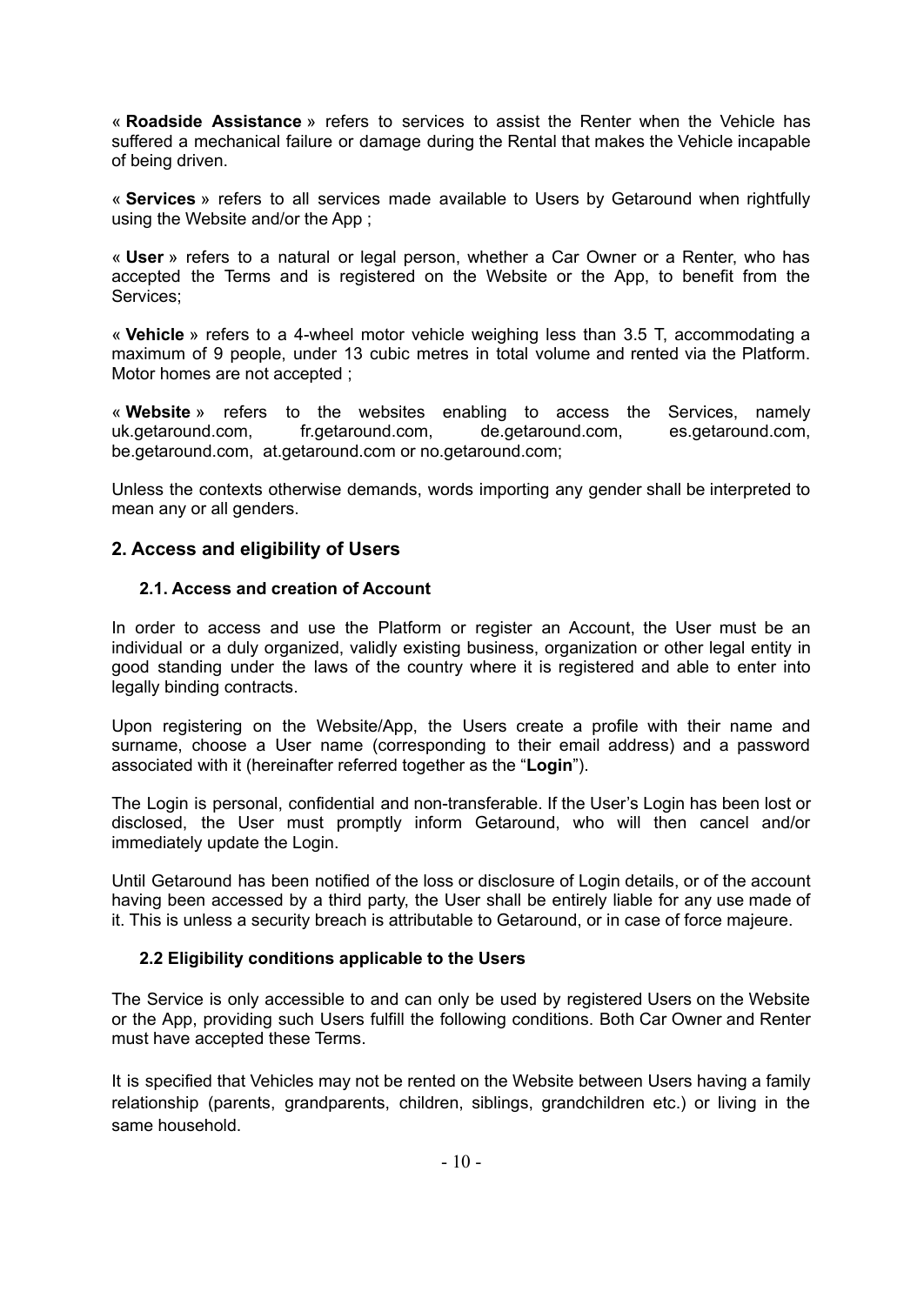### *a) Conditions applicable to the Car Owners*

- <span id="page-6-0"></span>● Must be at least 18 years old (21 years in the UK);
- Must be registered on the Website under their true identity and provide their true home address;
- Must provide a telephone number where they can be reached (prepaid SIM cards are not allowed);
- If the Car Owner is registered on the Platform as a private individual ("Private Car Owner"), he/she may not use the Service for professional or commercial purposes (In the UK, a private individual cannot list more than 2 Vehicles, and not more than 1 Vehicle in Austria,);
- If the Car Owner is registered on the Platform as a professional (because listed on a Trade and Company register as a vehicle rental company, hereafter "Professional Car Owner"), he/she must fill in all the information relating to his/her business on the Website or the App (company name, national/organization number<sup>1</sup>, address, phone, etc.);
- Must have had no personal bankruptcy and no CCJs within the last 3 years in the UK;
- May not create several Getaround profiles or more than one Listing for the same Vehicle on the Website/App;
- May only offer Vehicles for rent that they own and will continue to own during the entire Rental period, except if they have a written authorisation from the owner of the Vehicle. Car Owners who rent out a Vehicle that they have through a leasing agreement shall make sure they are authorized by their leasing company to rent out the Vehicle, and Getaround will consider them as being the owner of such Vehicle;
- May only rent out Vehicles that are in compliance with laws and regulations, Vehicles must be regularly maintained and serviced according to the manufacturer's recommendations, and have all the required safety equipment in the country of registration (such as summer and winter wheels and studded tyres in Norway, Sweden and Finland). All of the Vehicle's equipment must, to the best of the Car Owner's knowledge, be in good working order, including tyres, brakes, headlights, other lights, steering, and seat belts, with any tolling device removed when the car is rented on Getaround (except in Norway where the tolling device shouldn't be removed).
- May only rent out Vehicles that are up-to-date with their technical inspection<sup>2</sup>; If a Vehicle is awaiting a follow-up inspection, the Getaround Service will not consider it to be up-to-date with its technical inspection, and it cannot be rented out via Getaround, even if it may be driven legally;
- May only rent out Vehicles with no malfunction that could affect expected and/or normal enjoyment when renting (e.g. broken air conditioning, blocked window);
- May only rent out Vehicles that have the mandatory annual insurance coverage in the country where the Vehicle is rented, with at least third-party insurance (see Article 9 below for more details);
- May only rent out Vehicles for which the Car Owner possesses at least two sets of door and ignition keys:
- Must provide true, accurate, complete and current information in their Listing;

<sup>&</sup>lt;sup>1</sup> NIF in Spain, SIREN in France, UID-Nummer in Germany or Austria, RPR / RPM in Belgium, National Number in the UK, organization number in Norway

<sup>2</sup> *Contrôle technique* in France, *Contrôle technique* or *Autokeuring* in Belgium, *MOT* in the UK, Hauptuntersuchung in Germany, *§57a-Begutachtung* in Austria, *[Inspección](http://www.dgt.es/es/seguridad-vial/centros-colaboradores/itvs/) Técnica de Vehículos* in Spain, "*EU-kontroll*" in Norway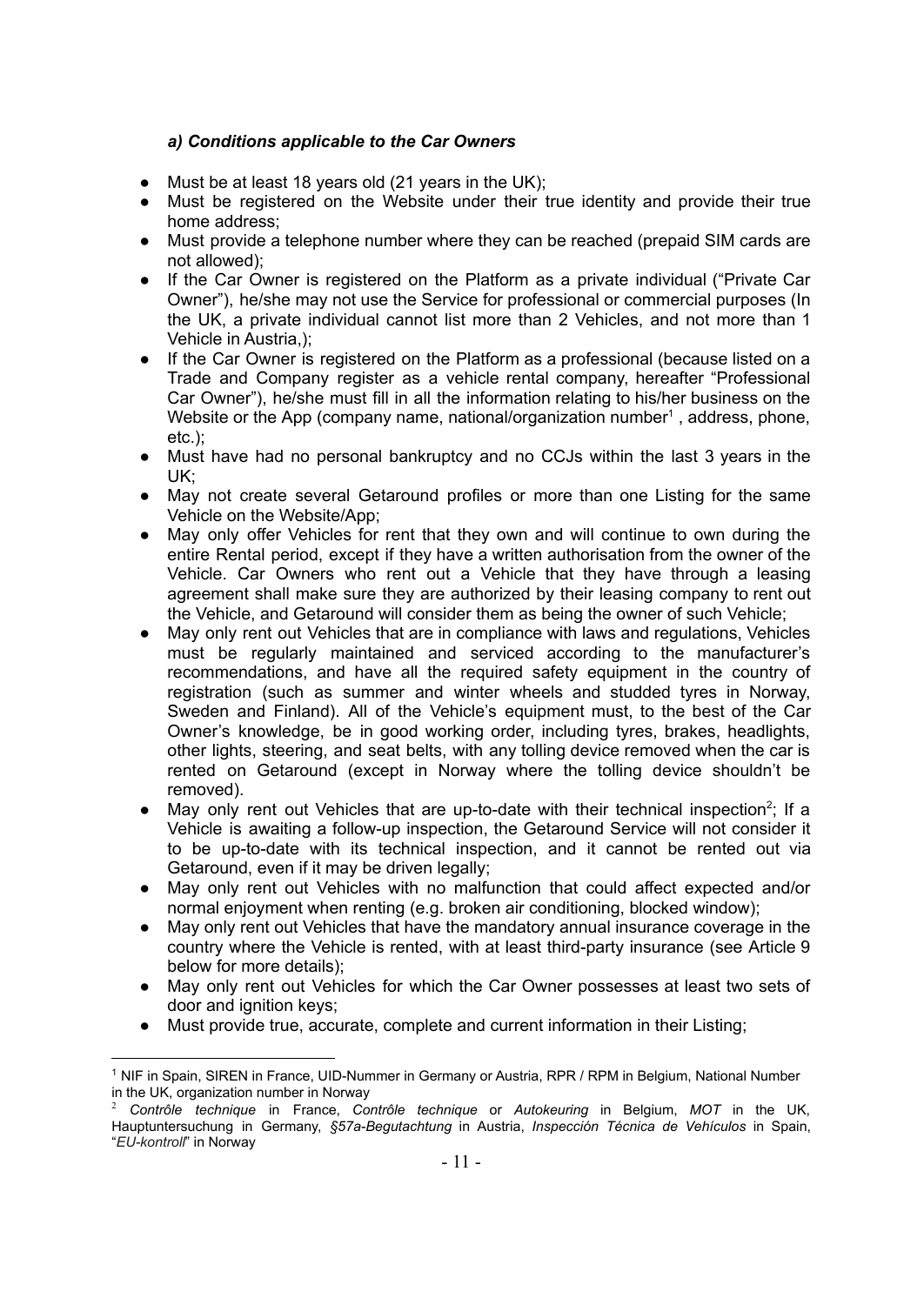● Must not have been the subject of serious and/excessive complaints from other Users or Getaround.

## *b) Conditions applicable to the Renters*

- <span id="page-7-0"></span>• For all categories of Vehicles, must not be more than 69 years old in the UK;
- Must be registered on the Website under their true identity and provide their true home address;
- Must provide a telephone number where they can be reached (prepaid SIM cards are not allowed);
- May not create multiple Account profiles on the Website;
- Must hold a driving license that is valid in the country where the Vehicle is rented, and have held it for at least the following number of uninterrupted years in countries other than Norway (considering that in case of discrepancy, these rules prevail over the minimum age mentioned above) and must not have had their driving license revoked within the past two years:
	- o "Eco category: Renter must have more than 2 years of driving history in all countries
	- o "Comfort" category: Renter must have more than 5 years of driving history in France (2 years in other countries)
	- o "Premium" category: Renter must have more than 7 years of driving history in France (3 years in other countries)
- Must have a valid means of payment at the time of the Rental booking and until the end of the Rental;
- Must not have defaulted on any payments, or refused any payment, under their obligations pursuant to the Terms applicable upon a previous Rental;
- Must not have committed any road traffic offenses with a Vehicle rented through the Website, leading to more than two fines or one misdemeanor;
- Must not have been held liable for a road accident under civil or criminal law in the past two years;
- Must not have had their automobile insurance coverage denied or canceled within the past three years;
- Must not have been the subject of a complaint from other Users or Getaround regarding the User's behavior (notified in the reviews publicly posted on the Platform, or in the private reviews sent between the Users at the end of a Rental, or in case of complaints sent by a User to Getaround);
- Must not be medically unfit to drive;
- Must be and remain the main driver of the Vehicle. Except for Vehicles registered in the UK (where secondary drivers are not allowed), secondary drivers are allowed so long as they meet the same conditions as the Renter (i.e. main driver) and will be subject to the same verification as the Renter with the exception of Bisnode credit check. Anyone not meeting these requirements will not be covered under the Insurance.
- If Renter has a foreign driving license, provide the additional documents listed in the Help Center at [uk.getaround.com/help/articles/317a20676cc3.](http://uk.getaround.com/help/articles/317a20676cc3)
- For Rentals of Vehicles equipped with the Connect Device, and all Rentals in Norway, must:
	- o have a Smartphone with a data connection;
	- o in the UK, also provide personal details to check license history with the DVLA (National Insurance Number, postcode, license number).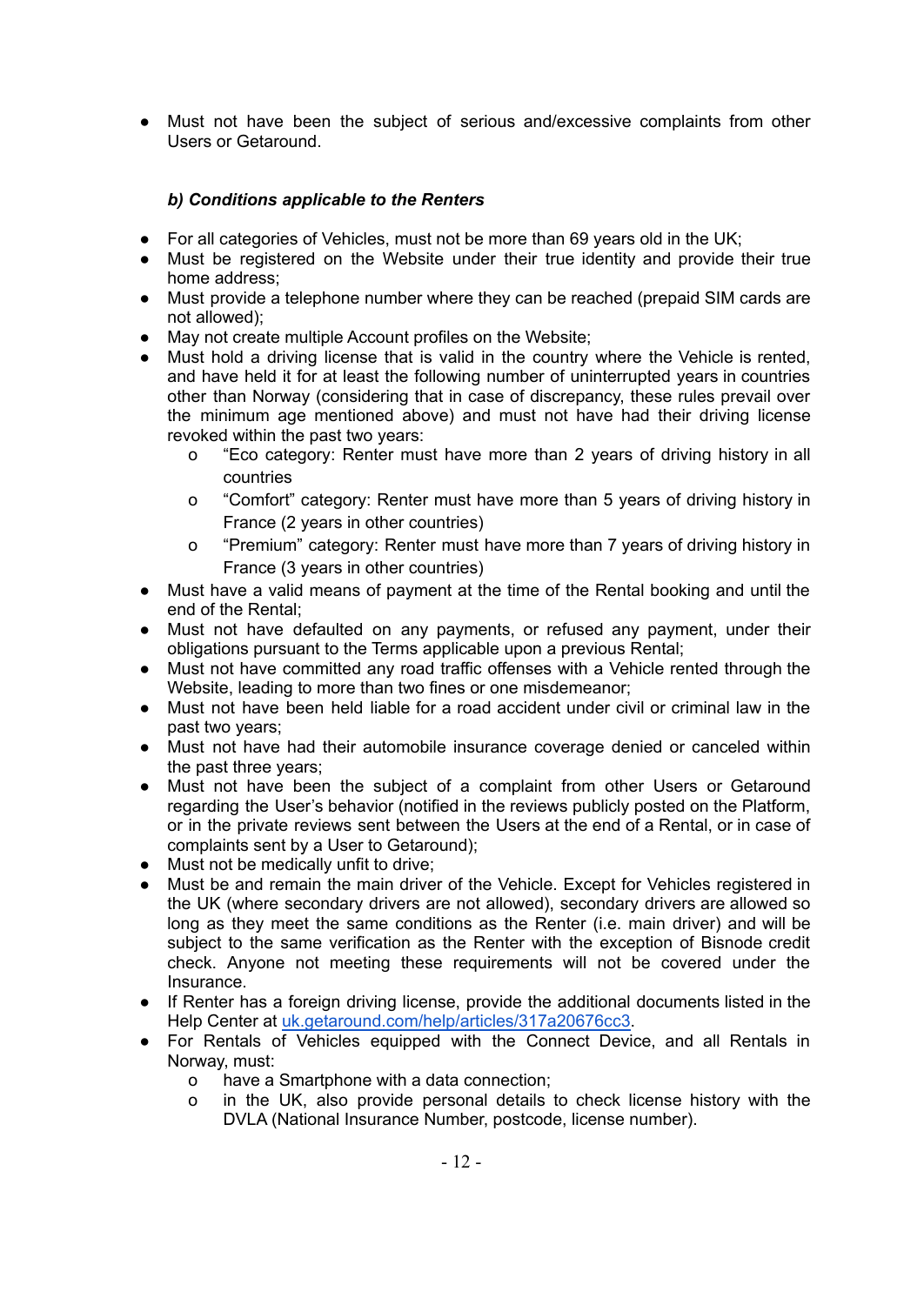## *c) Cases of exclusion of a User from the Services*

<span id="page-8-0"></span>In particular, will be denied access to the Services the Users who:

- do not comply with the Terms;
- provide false information on their Account. In such case, Getaround may immediately suspend and/or restrict access to the Platform, without notice or compensation, and the insurance coverage provided for under Article 9 may be denied. The User agrees to provide all of the supporting documents required by Getaround upon the latter's request, and undertakes to regularly update their information;
- display inappropriate or disrespectful behavior towards other Users or Getaround Staff:
- engage in criminal behavior on, or use in a fraudulent manner, the Website, the App or the Services;
- bypass the Website (i.e. try to make a Rental directly with the Car Owner without using the Platform);
- are in debt to Getaround.

In addition, non-Connect Vehicles who reach a mileage of 250 000 kilometers (150 000 miles in the UK), and/or are 16 years old according to the registration card for France, Spain, Germany, Austria, Norway and Belgium (12 years for the UK), will be excluded from the Listing on the Platform.

Getaround reserves the right to accept or refuse any registration on the Website/App at its sole discretion, and without justification, and to suspend and/or remove the Account of any User who does not comply with these Terms.

Getaround also reserves the right to refuse, withdraw, or restrict access to a Car Owner if he/she excessively cancels the Rental requests.

Finally, Getaround reserves the right to exclude from the Platform a Renter who is found liable (i.e. the damage is caused by the Renter himself/herself) of 2 accidents or more during the last 12 months.

Any breach of these obligations may lead to non-payment of outstanding amounts foreseen in Rentals, by way of compensation.

## <span id="page-8-2"></span><span id="page-8-1"></span>**3. Vehicle Listings**

#### **3.1 General rules**

To List a Vehicle, the Car Owners must fill in on the Website/App several information about the Vehicle, including its location, age, characteristics and availability, as well as its Rental Price.

The Car Owner can add specific rules and conditions for the Rental of their Vehicle(s), provided:

they concern the minimum age and/or the number of years the Renter has had his/her license, and/or the prevention to smoke in the Vehicle and/or use it to carry animals and/or a maximum duration for the Rental. Car Owners can also reiterate conditions that are indicated in the present Terms;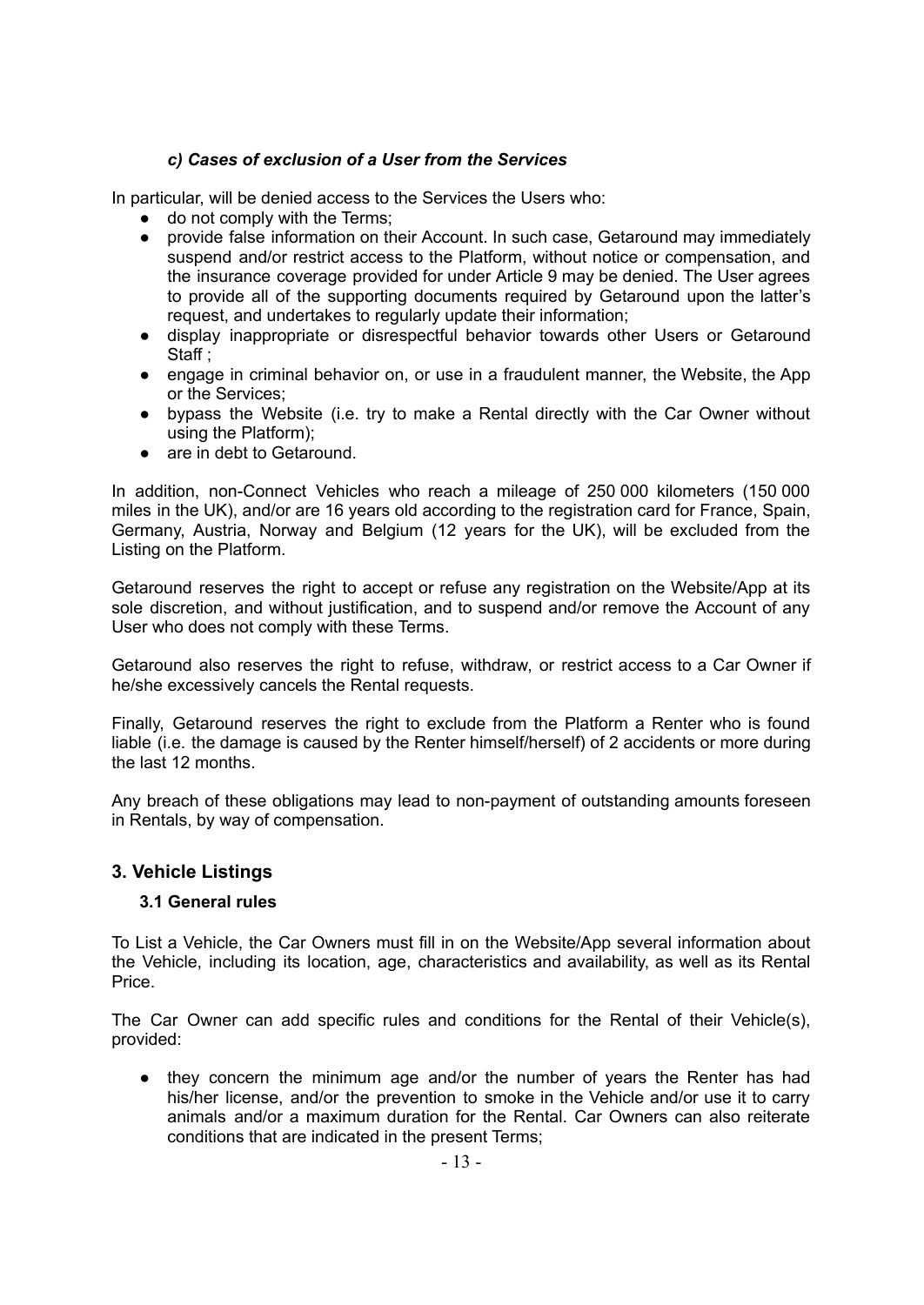● they do not consist in an unjustified discrimination or a condition contrary to an applicable law or to the present Terms.

Renters can only rent Vehicles in accordance with the information mentioned in the Listing. Users understand and accept that they cannot demand a different price than that stated in the Listing.

Car Owners acknowledge that they are fully responsible for the Listings they publish. Users acknowledge that they are fully responsible for their actions and oversights, and therefore declare and warrant that no Listings or Rentals of listed Vehicles violate any of the rules in force or agreements with third parties. Getaround cannot be held liable for the violation of any agreement made between the Car Owner and a third party, any breach of the Car Owner's obligations to third parties, or any violations of applicable laws, rules and regulations.

Getaround reserves the right to refuse, exclude temporarily or permanently any Vehicle that does not comply with the Terms.

#### <span id="page-9-0"></span>**3.2 Instant Booking**

The Car Owner can specify in its Listing that the Vehicle benefits from the Instant Booking reservation system (except for Vehicles using the Connect Device, for which Instant Booking will be automatically activated). It enables the Renters to obtain immediate acceptance of their Rental request for a Vehicle without waiting for the Car Owner to consult the request and expressly accept it. Besides this specificity, the Car Owner remains bound by all obligations set in these Terms.

### <span id="page-9-1"></span>**3.3 Eligibility conditions applicable to the Vehicles**

To be listed on the Website/App, Vehicles must comply with all of the following conditions:

- weigh less than 3.5T;
- have a size/volume up to 13m3 (except in the UK);
- be left-hand wheeled (outside of the UK);
- for Vehicles equipped with the Connect Device, have a mileage of less than 150 000 kilometers (80 000 miles in the UK) at the creation of the Listing;
- for non-Connect Vehicles, have a mileage of less than 200 000 kilometers (130 000 miles in the UK) at the creation of the Listing;
- for Vehicles equipped with the Connect Device, be strictly less than 11 years old according to the registration card for France, Spain, Germany, Austria, Norway and Belgium (strictly less than 8 years for the UK);
- for non-Connect Vehicles, be strictly less than 15 years old according to the registration card for France, Spain, Germany, Austria, Norway and Belgium (strictly less than 10 years for the UK);
- have 4 wheels (two- or three-wheeled Vehicles are not allowed);
- be able to carry a maximum of 9 persons including the driver (buses are not allowed):
- be registered in the country where it is offered for rent and not be registered under a diplomatic or consular plate;
- have a current value below £40,000 in the UK / below  $€50,000$  in other countries (except in Norway where no restriction is applied);
- have a final/permanent registration certificate (a provisional registration certificate does not allow to rent out the Vehicle on the Platform);
- be a passenger Vehicle (in France, the mention VP or CTTE must be on the registration card) or a light commercial vehicle (except in the UK);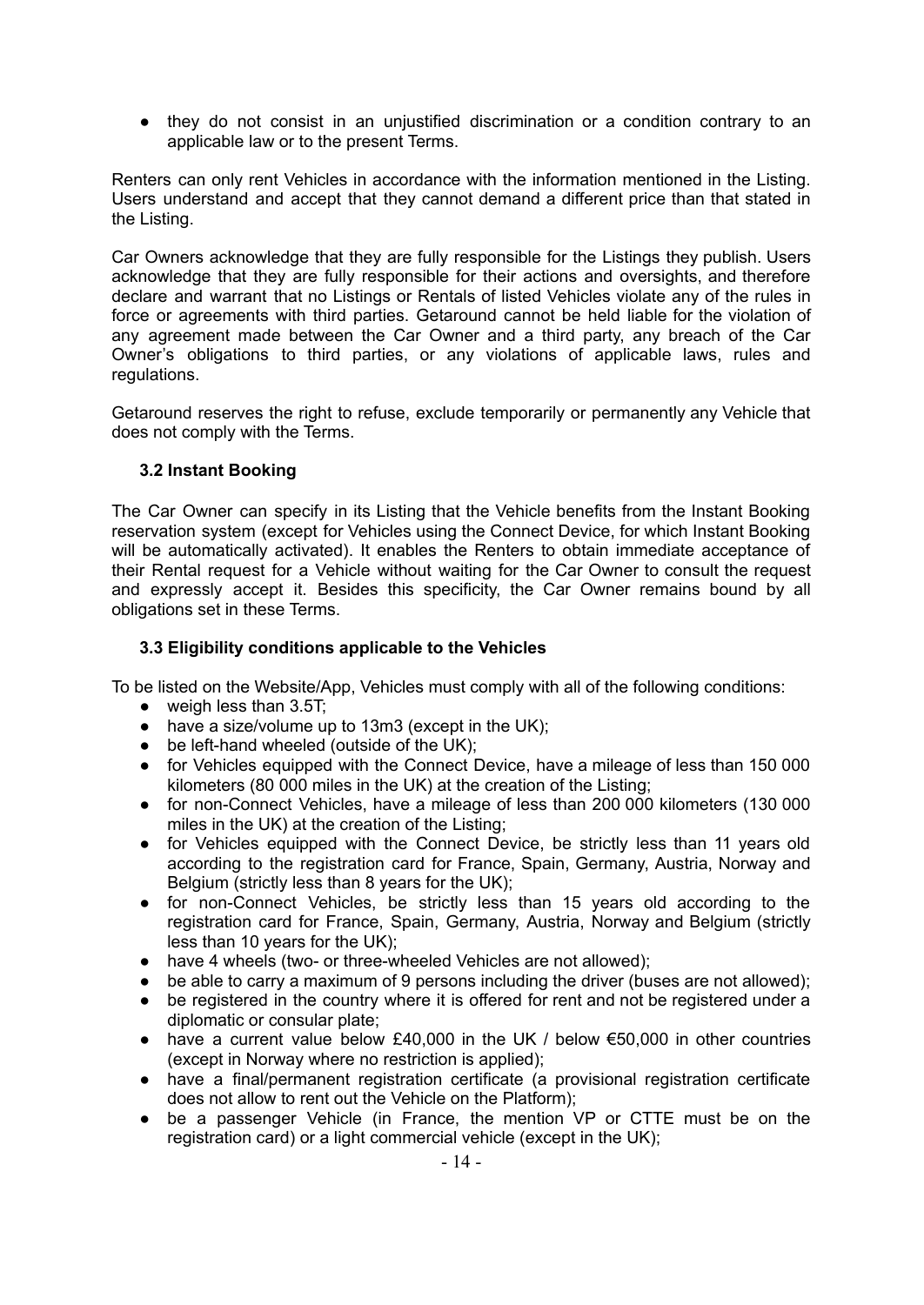- except in the UK, have an accident statement form in the Vehicle;
- Vehicles registered in France must have a fiscal power of less than 14 horsepowers and the total weight of their trailers must be less than 750kg;
- For Vehicles registered in the UK:
	- o Be right-hand wheeled
	- o Only vehicles below or equal ABI Group 36 are allowed
	- o Minibuses and commercial vans are not allowed
	- o Vehicle does not qualify, at any point, as an insurance write off under any category (A, B, C, D, N and S), meaning the cost to repair the Vehicle exceeds its remaining market value as established by an expert;
	- o the Vehicle isn't under outstanding financing according to [www.hpi.co.uk](http://www.hpi.co.uk)

In addition, the listing of Vehicles may be rejected for legitimate reasons due to their excessive insurance risk (e.g. significant engine horsepower).

Getaround reserves the right to accept or reject a Vehicle for technical reasons (Vehicle age, mileage, value or obvious decrepit state).

In all countries, Vehicles are divided into three categories (Economy, Comfort, Premium) depending on model and age (and horsepower as well in Norway). Most Vehicles belong to the Economy category, whilst the Comfort, Premium categories are reserved for high-end Vehicles. Different levels of access and Excess may apply depending on categories, which will be detailed under the description of the Vehicle during their Booking.

#### <span id="page-10-0"></span>**3.4 Listing ranking**

Listings are ranked via an automated algorithm with the objective that Renters find the Vehicle corresponding to their needs in an optimal way. Each ranking will be different for each search carried out given several criteria: attractiveness of the listing (estimated via the number of Rentals made by the Vehicle and the number of times the Listing has appeared in the Renter's searches, proximity of the parking address, novelty of the listing, duration of the Rental selected by the Renter, the Car Owner's acceptance and cancellation rate and responsiveness in accepting Rentals).

This ranking system is independent of any contractual relationship between Getaround and Car Owners. In other words, a Car Owner cannot pay or modify the percentage of their commission in order to improve the ranking of their Listings.

#### <span id="page-10-1"></span>**4. Getaround Connect Service**

Getaround offers to equip one or more of the Car Owner's Vehicles listed on the Website/App with the Connect Device.

The "Getaround Connect" Service offered by Getaround to Car Owners provides the installation of the Connect Device in the Vehicle, enabling the Car Owner to manage the check-in and check-out process of the Vehicles without having to physically meet the Renter.

The Getaround Connect Service provides the Renter:

- An interface to establish the Vehicle's condition upon check-in at the beginning of the Rental;
- An interface to unlock the Vehicle upon the start of the Rental;
- An interface to lock the Vehicle upon the end of the Rental;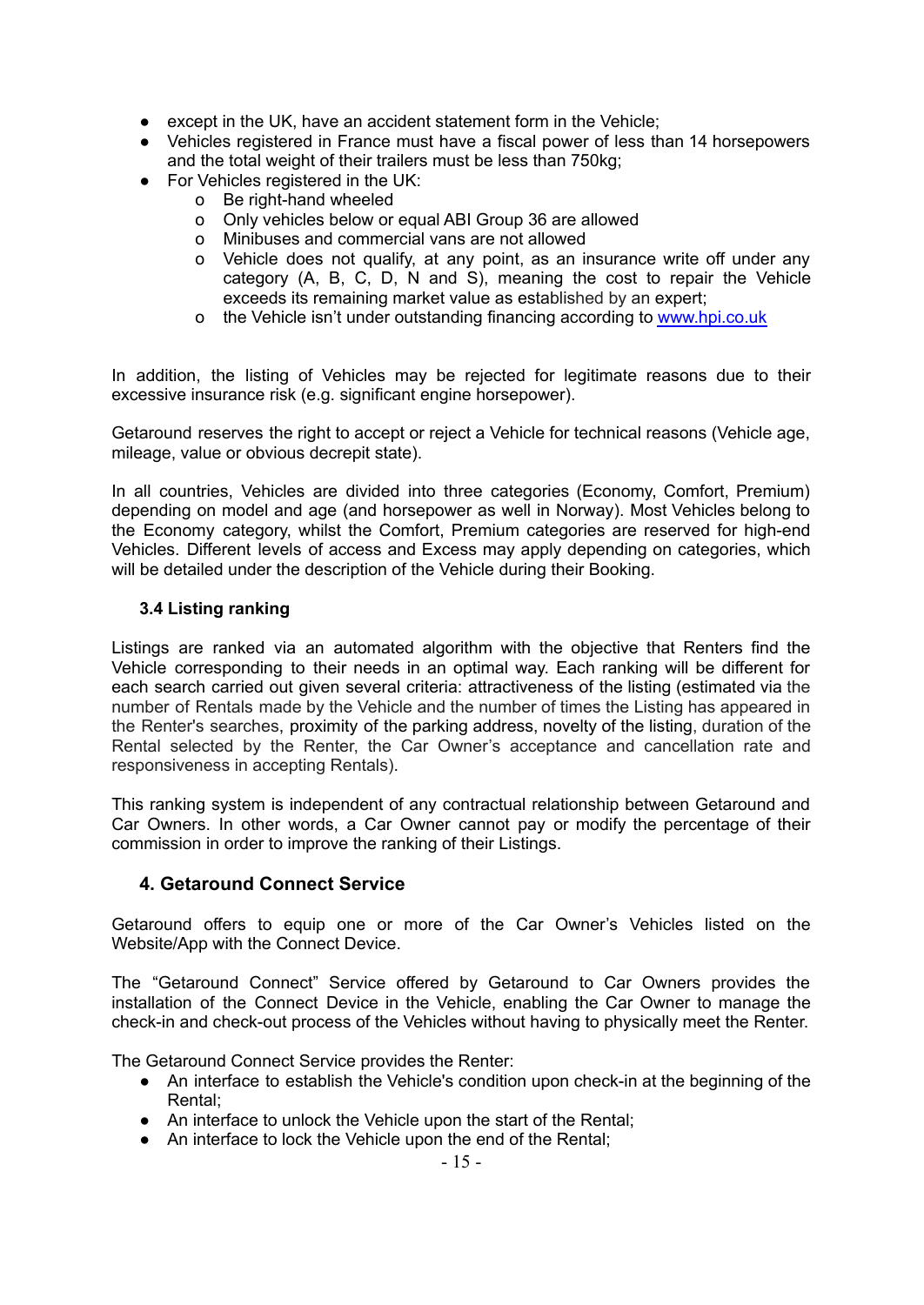● An interface to establish the Vehicle's condition upon check-out at the end of the Rental.

There is no minimum time commitment required from the Car Owner to have a Vehicle equipped with the Connect Device. The Connect Device does not bring additional responsibilities to Getaround (notably in terms of Identity Verification as detailed in Article 5 below).

The Getaround Connect service is integrated with and inseparable from the Website/App, and is further described in the following links:

For France and French-speaking Belgium: [fr.getaround.com/connect-proprietaire](http://fr.getaround.com/connect-proprietaire) For Germany: [de.getaround.com/connect-autobesitzer](http://de.getaround.com/connect-autobesitzer) For [Spain](https://www.drivy.com/open)[:](https://www.drivy.de/open-autobesitzer) [es.getaround.com/connect-propietario](http://es.getaround.com/connect-propietario) For Flemish-speaking Belgium: [be.getaround.com/connect-eigenaar](http://be.getaround.com/connect-eigenaar) For the UK and the English-speaking international version: [uk.getaround.com/connect-owner](https://uk.getaround.com/connect-owner) For Norway: [no.getaround.com/connect-bileier](http://no.getaround.com/connect-bileier)

The monthly subscription costs charged to the Car Owners to have the Connect Device equipped in their Vehicle are the following (including VAT or other applicable taxes, if any):

|                                                                       | For Vehicles<br>registered in the UK | For Vehicles<br>registered in France,<br>Germany, Spain,<br>Austria and Belgium | <b>For Vehicles</b><br>registered in Norway |
|-----------------------------------------------------------------------|--------------------------------------|---------------------------------------------------------------------------------|---------------------------------------------|
| Monthly subscription   £17<br>for the first equipped<br>Vehicle       |                                      | €19                                                                             | 190 kr                                      |
| Monthly subscription<br>additional<br>for<br>any<br>equipped Vehicles | £17                                  | €19                                                                             | 190 kr                                      |

The monthly subscription costs for the Connect Device are deducted from the Car Owner's Payout. If the Car Owner has not made any Rentals during one or several months, the subscription costs are carried over and applied to the first following month during which (a) Rental(s) is/are made. If the Car Owner Payout is less than the total subscription costs that are due by the Car Owner to Getaround, the subscription costs are deducted up to the amount of the Car Owner Payout and the remaining subscription costs due are carried over again.

To cover months during which the Car Owner might not make any Rental, the Car Owner shall provide his/her bank account details and sign the Direct Debit Mandate ("*Mandat de prélèvement SEPA*"), except in Norway where the subscription costs are invoiced to the Car Owner. That Mandate allows Getaround to debit the Car Owner's bank account for the monthly subscription costs of the Connect Device and any associated fees and penalties applicable that month.

#### <span id="page-11-0"></span>**4.1. Eligibility to Connect Device installation**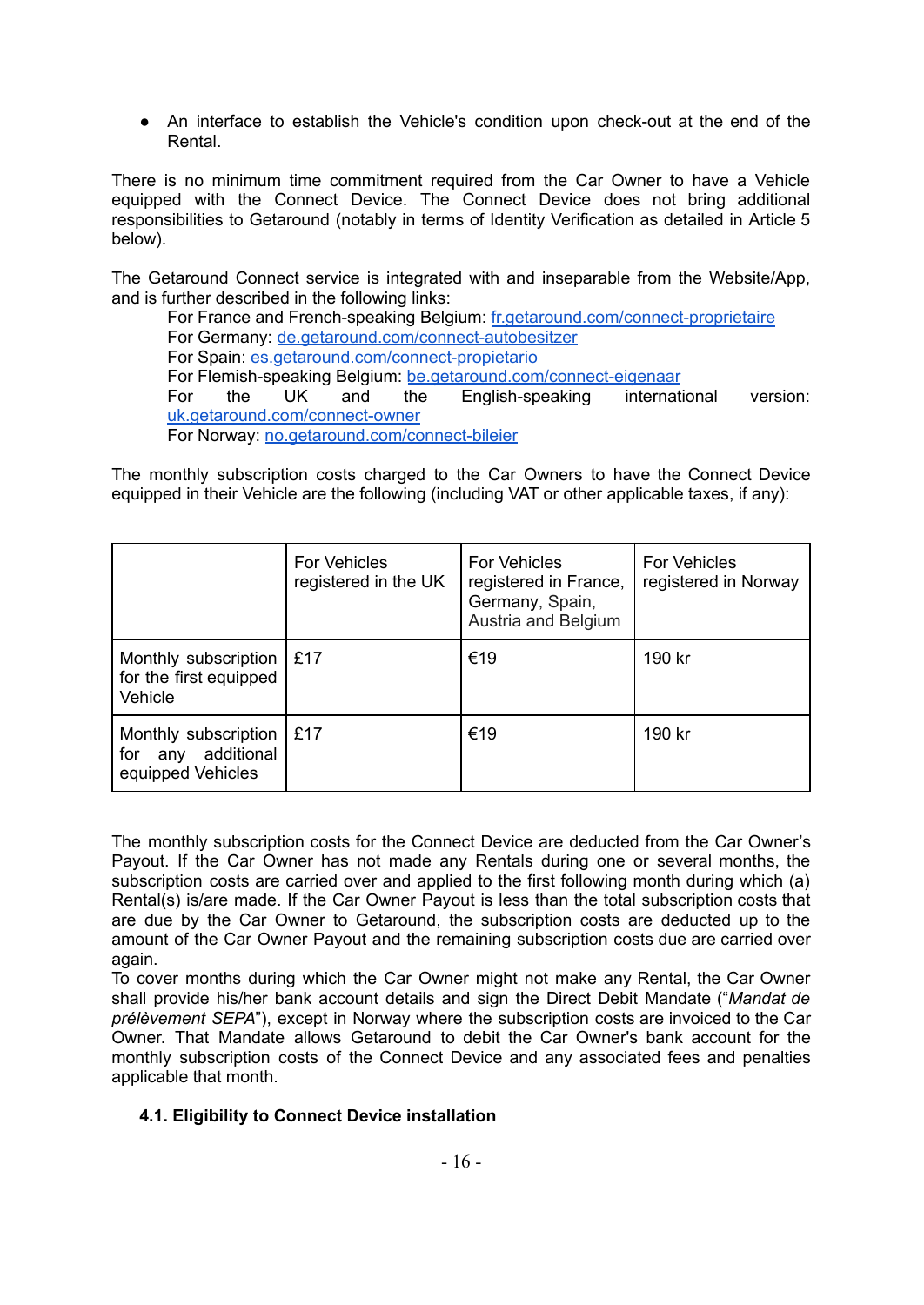The Car Owner may verify the eligibility of his/her Vehicle for the installation of the Connect Device in his/her Vehicle at [https://uk.getaround.com/connect-owner,](https://uk.getaround.com/connect-owner) notably regarding the age, mileage and location of the Vehicle.Various information is requested in that form, including the Car Owner's telephone number to be contacted.

If the Vehicle is eligible, an appointment will be taken with the Car Owner for the installation of the Connect Device. If the Vehicle is not eligible, the Connect Device will not be installed and the Car Owner cannot require any kind of compensation in that regard.

If the eligibility of the Vehicle is uncertain, the Car Owner will be notified by email that additional information is required. If eligibility is confirmed by Getaround based on the additional information received, an appointment will be taken with the Car Owner for the installation of the Connect Device.

If the Car Owner provides false information about the state or the characteristics of the Vehicle and the Vehicle is unfit for the Connect Device according to the criteria mentioned above, the Car Owner will be charged an appointment cancellation fee, as defined in Article 4.5.

## <span id="page-12-0"></span>**4.2. Installation of the Connect Device**

As a general commercial policy, Getaround fully waives the installation fees due for the Connect Device.

Getaround reserves the right to not waive these fees in specific cases. When not waived, the installation costs of the Connect Device are the following:

|                              | For Vehicles<br>registered in the UK | <b>For Vehicles</b><br>registered France,<br>Germany, Spain,<br>Austria and Belgium | <b>For Vehicles</b><br>registered in Norway |
|------------------------------|--------------------------------------|-------------------------------------------------------------------------------------|---------------------------------------------|
| Connect Installation<br>fees | £150                                 | €150                                                                                | 2,000 kr                                    |

The Car Owner undertakes to make his/her Vehicle available for a technician to install the Connect Device according to the agreed appointment, such installation taking a maximum of 4 hours. Installations are scheduled on weekdays, Monday through Friday, from 8 A.M. to 5 P.M. If the installation is canceled by the Car Owner within 2 working days of the agreed-upon appointment, or if the Car Owner doesn't show up to the agreed-upon appointment (hereinafter referred to as "No Show") Getaround will charge an appointment cancellation fee as described in Article 4.5, except with legitimate reason or in case of force majeure justified by the Car Owner.

The Car Owner may be asked to leave his/her Vehicle at a location determined by Getaround (or Getaround's installation partner) for this installation, which the Car Owner accepts.

#### <span id="page-12-1"></span>**4.3. Maintenance of the Connect Device**

Getaround may require from the Car Owner the maintenance of the Connect Device installed in the Vehicle.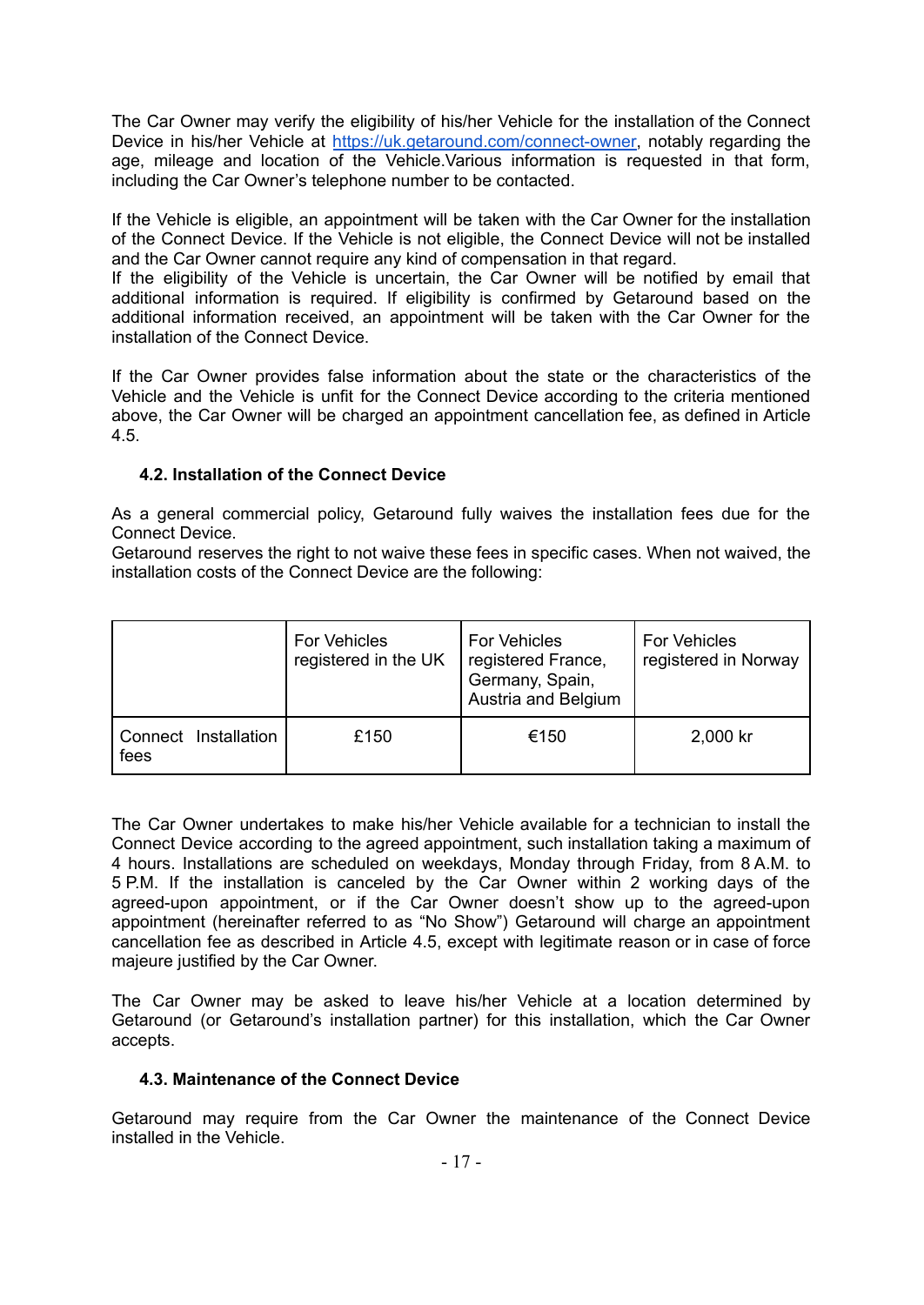In that case, Getaround's service provider will contact the Car Owner to schedule an appointment. Maintenances are scheduled on weekdays, Monday through Friday, from 8 A.M. to 5 P.M. If the maintenance is cancelled by the Car Owner within 2 working days of the agreed-upon appointment or in case of Car Owner No Show, Getaround will charge the fees described in Article 4.5, except if the Car Owner provides evidence of legitimate cause or a case of force majeure.

#### <span id="page-13-0"></span>**4.4. Removal of the Connect Device**

• The Car Owner may request the removal of the Connect Device at any time. If the Car Owner has done less than five (5) Rentals since the installation of the Connect Device, the following removal fees shall apply:

|                      | For Vehicles<br>registered in the<br>UK | For Vehicles<br>registered France,<br>Germany, Spain,<br>Austria and<br><b>Belgium</b> | For Vehicles<br>registered in<br>Norway |
|----------------------|-----------------------------------------|----------------------------------------------------------------------------------------|-----------------------------------------|
| Connect removal fees | £100                                    | €100                                                                                   | 1,000 kr                                |

If the Car Owner has done at least five (5) Rental, and as a general commercial policy, Getaround fully waives the fees due for uninstalling the Connect Device.

The Car Owner must send a request for removal of the Connect device through a form accessible via his Account on the App or Website. Getaround undertakes to remove the Connect Device from the Vehicle concerned within 30 days of the Car Owner's request.

- Getaround can request the removal of the Connect Device:
	- o for Getaround's convenience, without any justification being due to the Car **Owner**
	- o whenever a Vehicle reaches a certain age or mileage:
		- For France, Germany, Spain, Austria, Norway and Belgium: 12 years old and 200.000 kilometers
		- For the UK: 9 years old or 100,000 miles

In these cases, the removal is free of costs for the Car Owner:

- $\circ$  if the monthly subscription fee is not be paid by the Car Owner and the latter does not regularize the payment due within fifteen (15) days following a notice sent by Getaround (in such case, the penalties according to Article 4.5 below shall apply);
- o in case of any kind of misconduct of the Car Owner and/or any kind of behavior prejudicial to Getaround and/or the Renter (in such case, the penalties according to Article 4.5 below shall apply);

The Car Owner will be contacted to schedule an appointment for the removal of the Connect Device, which shall be done within 30 days from Getaround's request.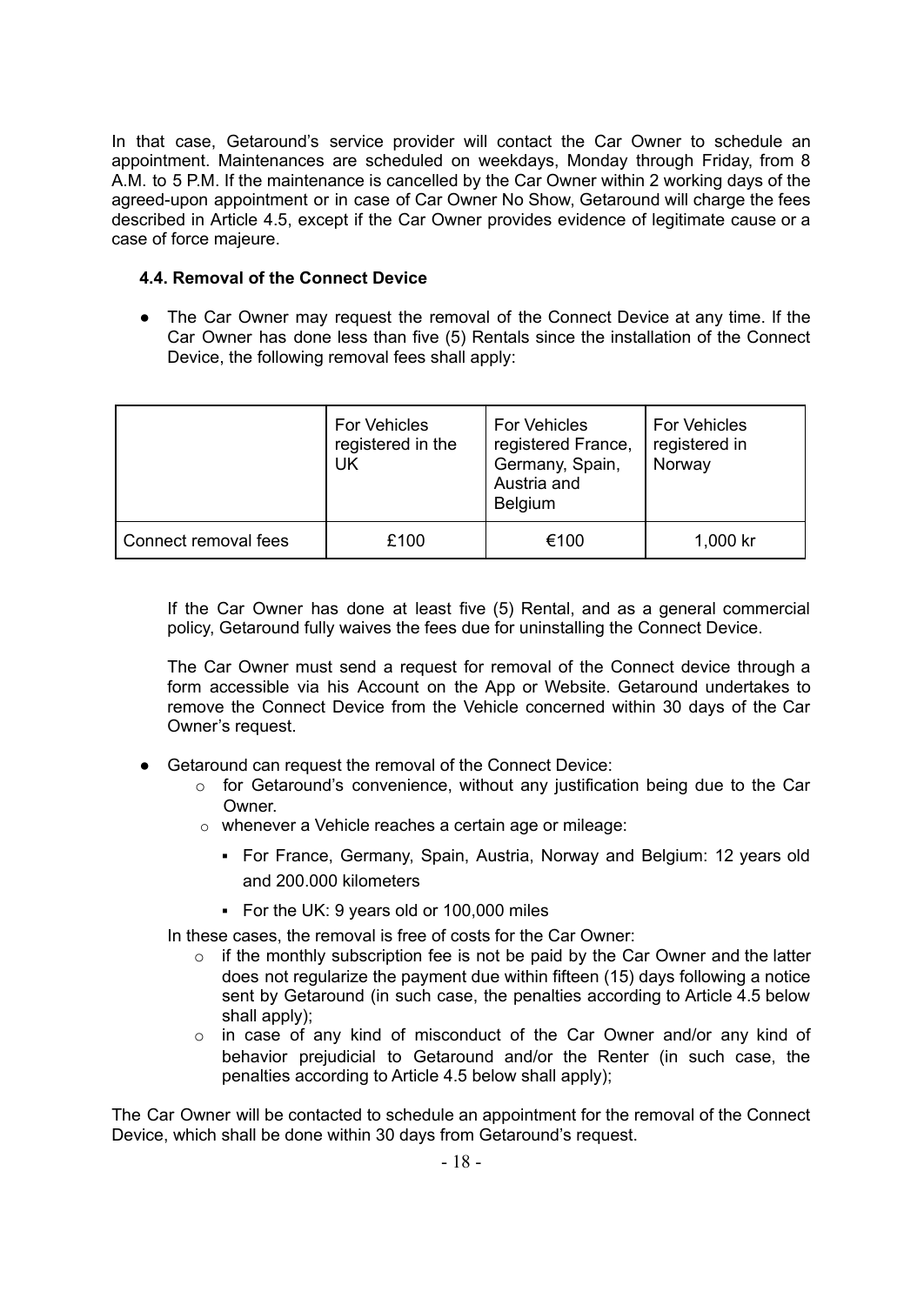The Car Owner agrees to set up a removal appointment within 30 days from Getaround's request. If the removal appointment is not made within 30 days of the request and it is attributable to the Car Owner, the monthly subscription will be charged each month until the Connect Device is removed and the penalty indicated in Article 4.5 below will apply against the Car Owner.

In all cases:

- The Car Owner will be charged with the subscription costs for the concerned Vehicle until the following monthly anniversary date of subscription.
- The Car Owner undertakes to make his/her Vehicle available to a technician for the removal of the Connect Device, which takes a maximum of 2 hours. Removals are scheduled on weekdays, Monday through to Friday, from 8 A.M. to 5 P.M.
- The Car Owner may be asked to leave his/her Vehicle at a location determined by Getaround for this removal
- The Connect Owner agrees to respect the appointment with the removal technician. If the removal is canceled within 2 working days of the agreed-upon appointment or in case of Car Owner No Show, Getaround will charge the fees described in Article 4.5.
- If the Vehicle has been permanently immobilized, the Car Owner must notify Getaround and facilitate access to the Vehicle for the removal of the Connect Device.

## <span id="page-14-0"></span>**4.5. Penalties**

Penalties can be applied by Getaround if the Car Owner does not respect the agreed-upon installation/removal appointment with the technician, or in case of No Show, or is in breach of its obligations regarding the use of the Connect Device:

|                                                                                                                                                | <b>For Vehicles</b><br>registered in<br>the UK | For Vehicles registered<br>France, Germany, Spain,<br>Austria and Belgium | <b>For Vehicles</b><br>registered in<br>Norway |
|------------------------------------------------------------------------------------------------------------------------------------------------|------------------------------------------------|---------------------------------------------------------------------------|------------------------------------------------|
| Fee for late cancellation or<br>Show for Connect<br>No.<br>Installation/Removal                                                                | £100                                           | €100                                                                      | 1,500 kr                                       |
| Fee for late cancellation or<br>No Show for Connect                                                                                            | £50                                            | €50                                                                       | 1,500 kr                                       |
| Connect Device removal<br>fees (if the Car Owner does<br>not pay subscription fees)                                                            | £100                                           | €100                                                                      | 1,000 kr                                       |
| Penalty for not returning the<br>Connect Device and/or not<br>enabling the removal within<br>30 days from request, or in<br>case of misconduct | £400                                           | €400                                                                      | 4,000 kr                                       |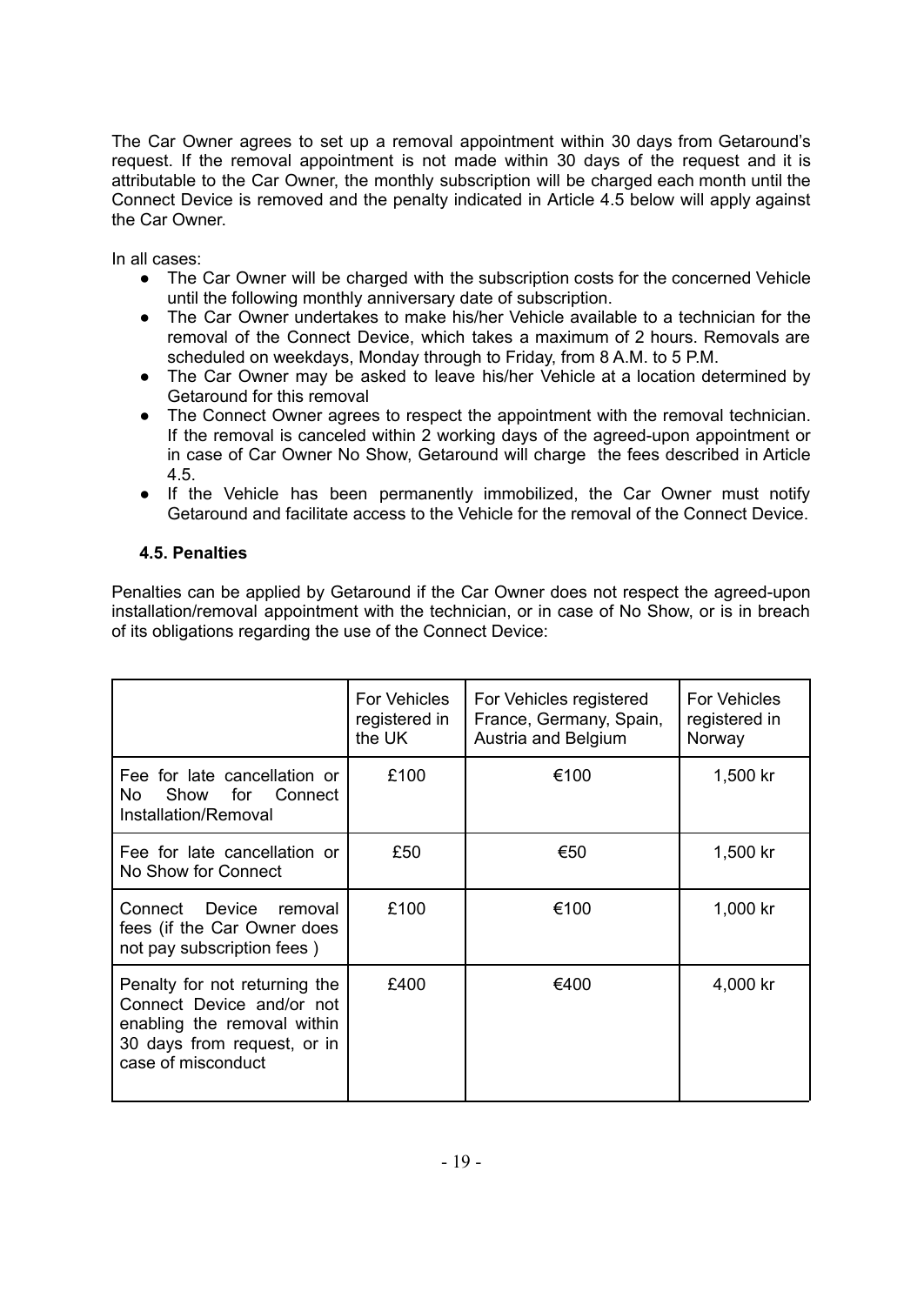### <span id="page-15-0"></span>**4.6. Ownership of the Connect Device**

The Connect Device is only installed in the Vehicle as a loan, without transfer of ownership. Consequently, the Car Owner may not sell their Vehicle before the Connect Device is removed. Also, the Car Owner may not have the Connect Device removed or handled by a third party. Otherwise, Getaround will charge the penalties indicated in Article 4.5 and applicable for not returning the Connect Device.

## <span id="page-15-1"></span>**4.7. Technical responsibility**

Getaround will not be held liable for the breakdown of the Vehicle linked to the Connect Device except in two cases: an immobilizer-linked breakdown or a central lock-linked breakdown.

If the Car Owner considers a breakdown to be attributable to the Connect Device, he/she must provide proof of this (issued by a certified garage/workshop).

In such an event, the Connect Device may only be considered liable for the breakdown of the equipment to which the Connect Device is directly connected, and no other part of the Vehicle.

## <span id="page-15-2"></span>**5. Identity verification**

Getaround proceeds with the identity verifications indicated below. However, Getaround does not stand as a guarantor for any User or Vehicle. Users remain responsible to provide accurate information and Getaround does not provide any statement, confirmation or approval concerning Users, their identity or their background.

Users agree that, in the event of damage attributable to another User or a third party, they will only hold liable the party that caused the damage, and take action only against such party. All Users agree to not attempt to hold Getaround liable or take legal action against Getaround for such acts or omissions.

#### <span id="page-15-3"></span>**5.1. Verification of the Car Owner's identity**

Getaround uses Stripe as its partner to manage financial flows relating to the Rentals.

According to customer due diligence imposed to Stripe by the financial and monetary code (hereafter "Customer Due Diligence"), Getaround will conduct an identity check of the Car Owner when the latter has made a cumulative income of  $\epsilon$ 1,000 (£1,000 in the UK and 10 000 kr in Norway) through renting out Vehicles.

In this case, the Car Owner must send to Getaround as soon as possible:

- $\circ$  a valid copy of his/her identity documents (in all countries),
- $\circ$  a copy of the registration certificate of the Vehicle or Vehicles (except in Norway),
- $\circ$  and proof of address dated less than 3 months (in all countries).

The verification of the Car Owner' identity verification will be actioned from the day of reception of documents by Getaround. Payments to the Car Owner will be suspended until the Car Owner's identity has been verified.

For Car Owners in Norway who have a BankID number, Getaround will carry out the verification of their identity via the "BankID verification" before they can start using the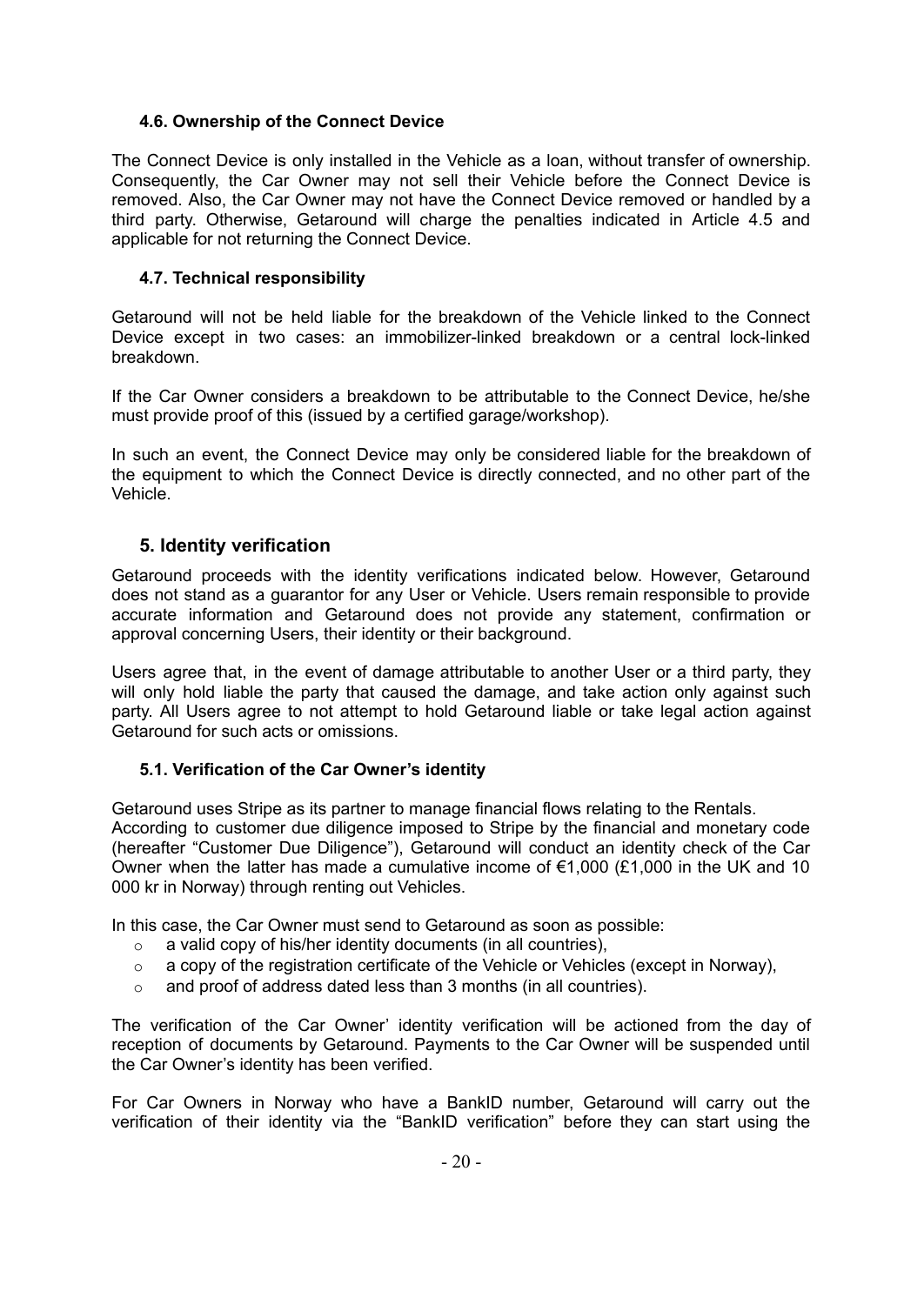Services. When creating his/her Account, the Car Owner can choose between two options to proceed with the BankID verification:

via his/her mobile phone:

Once the Car Owner has selected the option to proceed with BankID through mobile, the Car Owner will receive on the mobile phone number indicated in his/her Account profile a text message with a single use code. The Car Owner must indicate such code on the Website/App and his/her personal password to complete his/her identity verification.

#### - via his/her Code device:

Once the Car Owner has selected the option to proceed with BankID through his/her Code Device:

- the Car Owner must indicate his/her personal BankID number on the Website/App;
- he/she will then receive a single use code on the Code Device. The Car Owner must indicate such code and his/her personal password on the Website/App to complete his/her identity verification.

#### <span id="page-16-0"></span>**5.2. Verification of the Renter's identity**

Getaround is responsible for the verification of the Renters' identity for Vehicles equipped with the Connect Device, for Non Connect Vehicles of Category 3 (i.e. "Premium"), and for all Vehicles registered in the UK and in Norway. The Car owner is sole responsible for the verification of the Renters' identity for all other Rentals.

a) In all countries and in Norway when the Renter doesn't have BankID:

Such verification consists in obtaining a photo capture (front and back) of the Renter's driver's license, I.D. card (only if the Renter has a paper driving license or a non E.U. driving license), as well as a video of him/her (both taken on mobile) reading a text and turning his/her head. If any of these elements is unclear or unsuitable, additional documents and/or information can be requested by Getaround.

b) In Norway:

When the Renter doesn't have a BankID, his identity and driving license verification, and credit check, are done as indicated in article 5.2 a). When the Renter has a BankID, the process below applies:

#### **Identity verification:**

To verify the Renter's identity via BankID verification, the Renter can choose between two options when creating his/her Account:

via his/her mobile phone:

Once the Renter has selected the option to proceed with BankID through mobile, the Renter will receive on the mobile phone number indicated in his/her Account profile a text message with a single use code. The Renter must indicate such code on the Website/App and his/her personal password to complete his/her identity verification.

via his/her Code device:

Once the Renter has selected the option to proceed with BankID through his/her Code Device:

- the Renter must indicate his/her personal BankID number on the Website/App;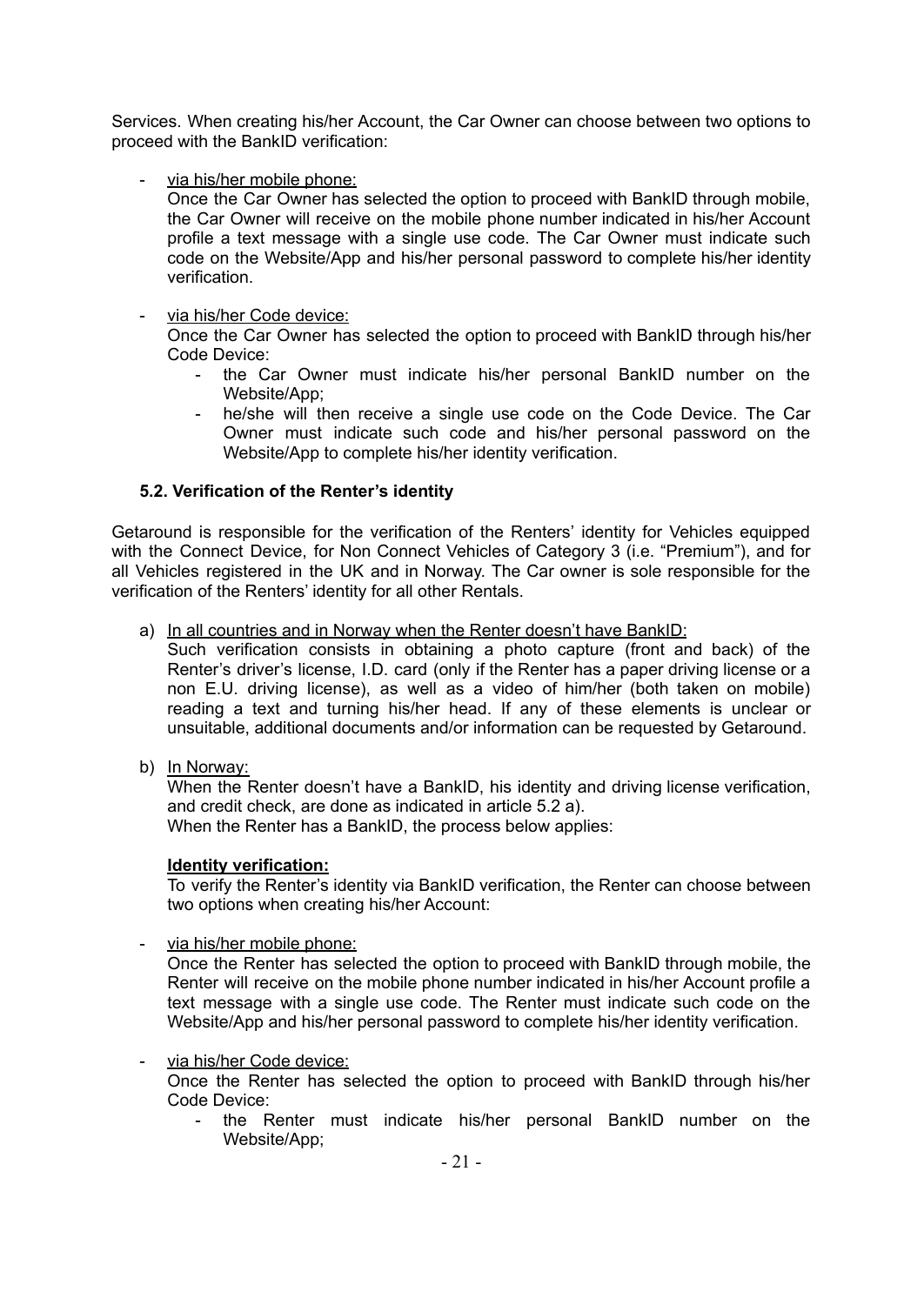he/she will then receive a single use code on the Code Device. The Renter must indicate such code and his/her personal password on the Website/App to complete his/her identity verification.

**Verification of the validity of the Renter's driving license:** it is carried out via the Statens Vegvesen (the Norwegian Public Roads Administration) for Renters with a Norwegian driving license. For Renters who don't have a Norwegian driving license but have a BankID number, they must send to Getaround the photo (front and bank) of their driving license.

#### **Credit check:**

Given that the Platform includes a payment system, Getaround is entitled to obtain a credit score for each Renter whose profile has been verified with BankID.

At the moment of the Renter's first booking, Getaround asks **[Bisnode](https://www.bisnode.no/om-bisnode/)** (Bisnode Norge AS, PO Box 1419 Vika, 0115 OSLO Organization number: 975 374 939) to conduct a credit check verification of the Renter.

To pass the credit check verification, the Renter must have a minimum credit score of 10 out of 100, based on the Renter's history of payments (whatever the online or offline commercial payment system).

Bisnode gives the Renter's credit score to Getaround. In the event the Renter has passed the credit check verification, he/she can book the selected Vehicle. If not, the Renter will not be able to rent a Vehicle on the Platform until he/she has obtained a minimum credit score of 10 out of 100.

In the event the Renter has locked his/her credit score on Bisnode's website, the Renter has to unlock it if he/she wants to pursue his/her registration on the Platform. To unlock the credit score, the Renter must contact Bisnode at resepsjonen@bisnode.com or unlock it directly from his/her Bisnode account. Once the credit score is unlocked, the Renter must inform Getaround to ask for another credit check verification.

If all required elements of verification are not provided, the Rental requested by the Renter will be refused and the Renter's Account can even be blocked (temporarily or permanently) by Getaround.

When Getaround is uncertain of the identity of the Renter in a Getaround Connect Rental, Getaround can ask the Renter to take a new selfie via the App just before the start of the Rental in order to ensure that the Renter matches the person on the identity documents registered in the Renter's Account. The Rental Agreement will have to be done with the same mobile phone as the one used to take the selfie. If the identity doesn't match the identity documents, the Rental will not take place.

#### <span id="page-17-0"></span>**6. Rental process**

#### **6.1. Linking**

<span id="page-17-1"></span>Renters can consult the Listings posted by Car Owners directly on the Website or the App by using the access and search tools provided.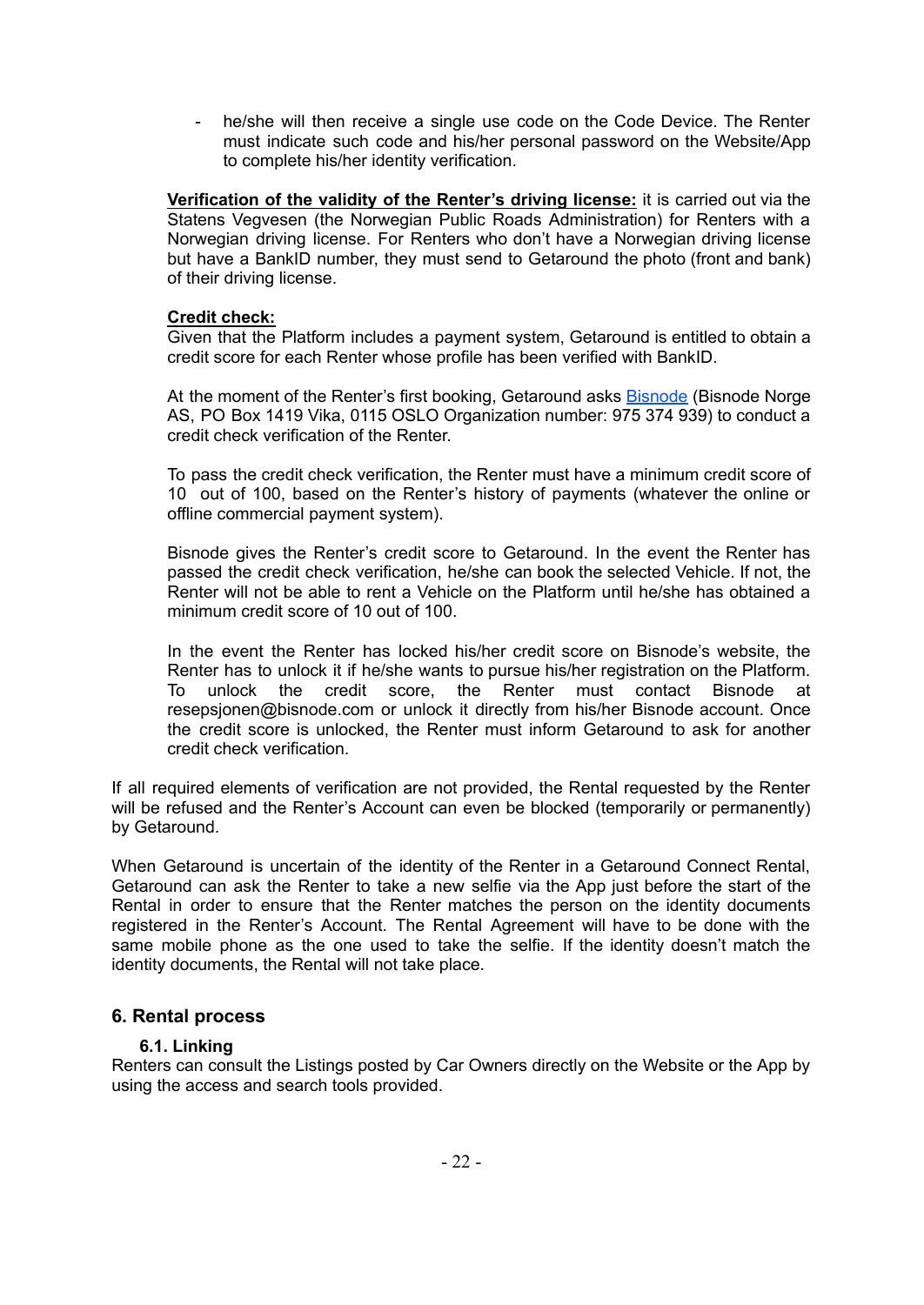● If the Vehicle is not Listed as Instant Booking

Once a Renter has found a suitable Vehicle, he/she sends a Booking request to the Car Owner. After the request is sent, the Car Owner is notified of the Booking request by email, by SMS or by a push notification, and has the option to decide whether or not to accept the Rental:

- o If the Car Owner accepts the Rental request, the Renter is notified by email and must return on the Website/App to pay the Rental Price. **Any offer to pay other than through the Website will be considered a violation of these Terms and may result in the suspension or deletion of the User's account.** The Rental is confirmed when the payment has been made and the Car Owner has received confirmation by email.
- $\circ$  If the Car Owner refuses the Rental request or does not accept it within 23 hours, the Renter is notified by email.

The Renter can only contact the Car Owner after the Booking request has been sent.

● If the Vehicle is Listed as Instant Booking

The Booking request, and Rental to come, will be automatically confirmed to the Renter in the name and benefit of the Car Owner. It is important to note that for an Instant Booking reservation, the Renter cannot contact the Car Owner before the Booking of the Vehicle is completed.

## <span id="page-18-0"></span>**6.2. Before the start of the Rental**

The Rentals are governed by the present Terms and are completed by the Rental Agreements available in three formats:

- Hard copy (paper), except in Norway,
- $\bullet$  Electronic via the App,
- Electronic specific to Getaround Connect Rentals.

The Rental Agreements must be filled in together by the Car Owner and the Renter (or by the Renter alone for Connect Bookings and for all Rentals in Norway) and must indicate at the beginning of the Rental :

- the mileage (except for Getaround Connect Rentals, for which this information is automatically provided);
- the level of fuel (except for Getaround Connect Rentals where the automatic fuel level is automatically provided. In some Getaround Connect Rentals, the Renter is informed via the App that there isn't an automatic fuel level check: in such case, the Renter must take a photo of the Vehicle's fuel level at the beginning of the Rental). In all cases, the Renter and the Car Owner can take a picture of the fuel level on the dashboard to keep evidence of such level at the beginning and/or the end of the Rental;
- any visible damage on the exterior or in the interior of the Vehicle; and
- the level of cleanliness of the Vehicle. At the start of a Rental, the Car Owner must deliver a clean Vehicle to the Renter (interior and exterior).

Eight (8) wide-angle photos of the Vehicle must be taken, i.e. front / front left / left side / back left / back / back right / right side / front right. For hard copy Rental Agreement, the Car Owner retains them without sending them to the Renter or Getaround. For electronic Rental Agreements (via the App), the Car Owner shall upload all eight photos on the App, except in Norway where it is done by the Renter. For Getaround Connect Rentals, the Renter shall upload all eight photos on the App. If the Renter doesn't have Internet connection when the Rental begins, he/she must make sure the photos are sent on the App as soon as possible,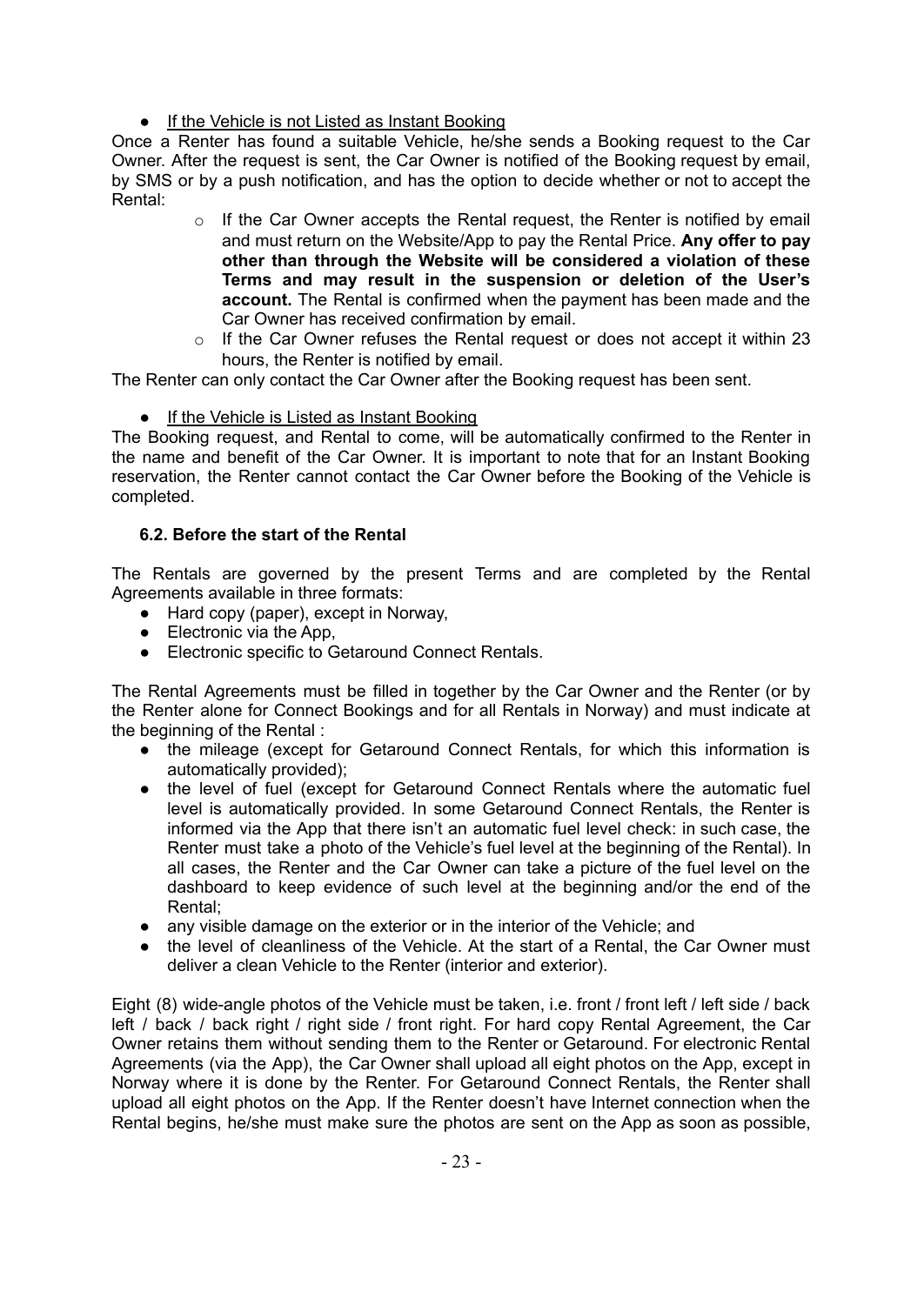and in any case within the following 30 minutes following the unlocking of the Vehicle. The same applies for the photos made at the end of the Rental which must be sent as soon as possible after the end of the Rental and in any case within 30 minutes following the end of the Rental.

For Getaround Connect Rentals, if the lighting and/or location of the Vehicle (e.g. the Vehicle is parked against a wall or in a dark area) does not enable to take 8 clearly visible photos at the start and end of the Rental, or does not enable to precisely verify the interior and/or exterior state of the Vehicle, the Renter must anyway complete the Rental agreement (with the 8 mandatory photos and indication about the state of the Vehicle) and then must move the Vehicle just enough to be able to verify that state and to take perfectly usable photos. Those additional photos must be sent immediately to Getaround via the App.

For hard copy Rental Agreements and electronic Rental Agreements (via the App) outside of Norway, the Car Owner shall keep the photos for one (1) month following the end of the Rental as evidence in case of dispute.

For electronic Rental Agreements (via the App) in Norway, the Renter shall keep the photos for one (1) month following the end of the Rental as evidence in case of dispute.

Both Users can add in comments in the Rental Agreement upon check-in. Some specific information can be pre-filled by Getaround and/or the Car Owner in the Rental Agreement.

To deal with the eventuality that a damage already existing on the Vehicle may not be visible enough on the photos taken by the Renter upon the check-in at the start of the Rental, the Renter shall take clear and detailed photos of each of damage (including scratches on the body of the Vehicle) that he/she notices on the Vehicle before the Rental Agreement is signed and the Rental begins, and shall keep the photos for at least three (3) months.

When it is possible to add a comment in the Rental Agreement (in case of hard copy Rental Agreement, both the Renter and the Owner shall sign next to the description of the damage), the Renter shall indicate those damages before the Rental Agreement is signed and the Rental begins. If after the end of a Rental, the Car Owner claims that a damage occurred during such Rental, the Renter can provide the photos as evidence that the damage already existed when the Rental began. Otherwise, the costs for the repair of the damage could be charged to the Renter.

Once all mandatory information is filled in by both Users (eventually) in the Rental Agreement, the Rental Agreement is signed (on paper or electronically), thus binding the Users by such Rental Agreement and the present Terms regarding the Rental.

It is the Users' responsibility to carry out the required verifications at the agreed check-in time, on the day the Rental starts (none of the indications below apply to Norway):

● Verification by the Car Owner

It shall be done for Rentals other than those with the Connect Device .

The Car Owner shall verify the identity of the Renter (check that the Renter matches the picture on his/her ID card and/or driving license), the validity of the driving license (driving license number must match the one indicated on the Rental Agreement), and the Car Owner must verify that the Renter has held the driving license for the minimum number of years indicated in Article 2.2 b), the address, and the payment card information which must be the same as the card used for payment on the Website. The Car Owner may be represented by a third party duly authorized to conduct these checks;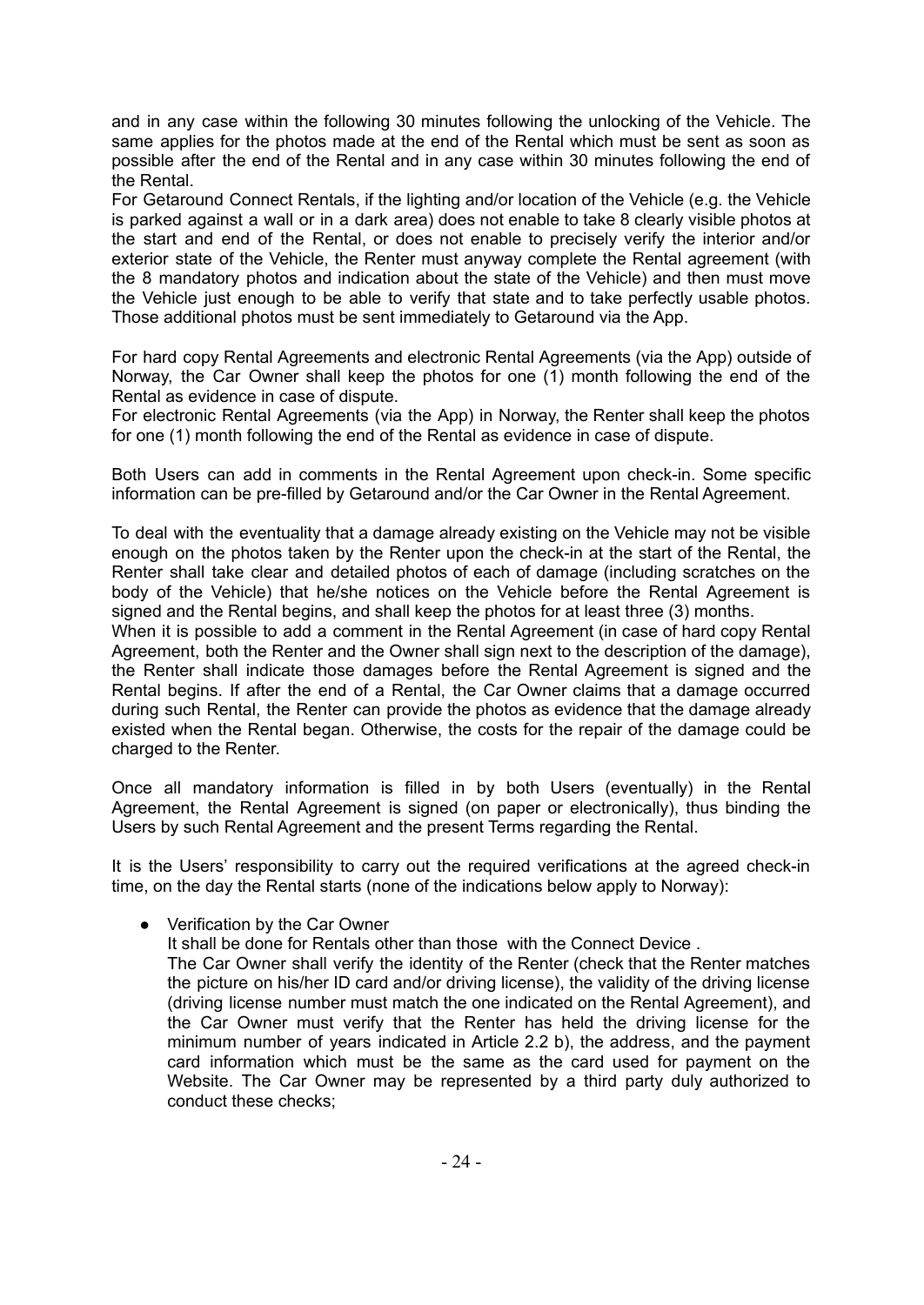The Car Owner may in no case hand their Vehicle over to the Renter if the latter fails any of these verifications. The Car Owner **must** refuse the Rental if:

- o The person wishing to take possession of the Vehicle is not the Renter;
- o The Renter provides a payment card that does not belong to him/her (for Rentals of Vehicles registered in France, Belgium, the UK or Spain);
- o The Renter provides a different payment card from the one used to pay for the Rental (for Vehicles registered in France, Belgium or Spain). The first 6 and last 2 numbers of the payment card used to pay for the Rental are pre-filled on the hard copy and electronic (via the App) Rental Agreements;
- o The Renter provides a driving license that does not authorize him/her to drive in the country where the Vehicle is registered. It is the Car Owner's responsibility to verify with the relevant authorities any special provisions concerning the rights of foreigners to drive in that country. In particular, it is the Car Owner's responsibility to verify whether the Renter has a valid tourist, working or student visa, if necessary.

The Car Owner undertakes to immediately inform Getaround if he/she has information that a potential Renter does not comply with these conditions, and must not proceed with the Rental. If the Car Owners do not report this to Getaround, he/she will be liable for the consequences of not verifying the items listed in this Article.

If the Vehicle was Booked with the Getaround Connect service, Getaround will undertake the verifications listed above in the Car Owner's place via its identity verification service.

The Car Owner must update the description of the Vehicle in the Rental Agreement if the condition of the Vehicle changes, i.e. after new damage or repairs. No claims for compensation by a Car Owner will be covered by the Insurance if the Car Owner's description is not up to date.

● Verification by the Renter: verify the identity of the Car Owner, the Vehicle registration and its license plates. The Renter must also check the condition of the Vehicle, in particular the presence of the safety equipment listed in Article 2.2 a).

With the exception of Rentals in Norway and of the ID card and driving license verification for the Rental of Vehicles equipped with the Connect Device, Users agree that Getaround does not conduct any of the checks and verifications listed above. Each User is entirely and solely responsible for these checks and verifications.

For electronic (via the App) and hard copy Rental Agreements, the Renter shall inspect the Vehicle (inside and outside) before the beginning of the Rental, and the Renter and the Car Owner shall complete, verify and sign the Rental agreement together.

In case of a Vehicle rented with the Getaround Connect Service, the Rental Agreement is deemed validated by both the Car Owner and the Renter when the doors of the Vehicle are unlocked. However, the Renter shall inspect the Vehicle (inside and outside) before signing the Rental Agreement through the App.

Once the Rental Agreement has been signed and the Rental has begun, the Renter is considered to have accepted the Vehicle's condition *as is*, without any possibility to dispute that condition afterwards. Consequently, if a damage is noticed by the Car Owner after the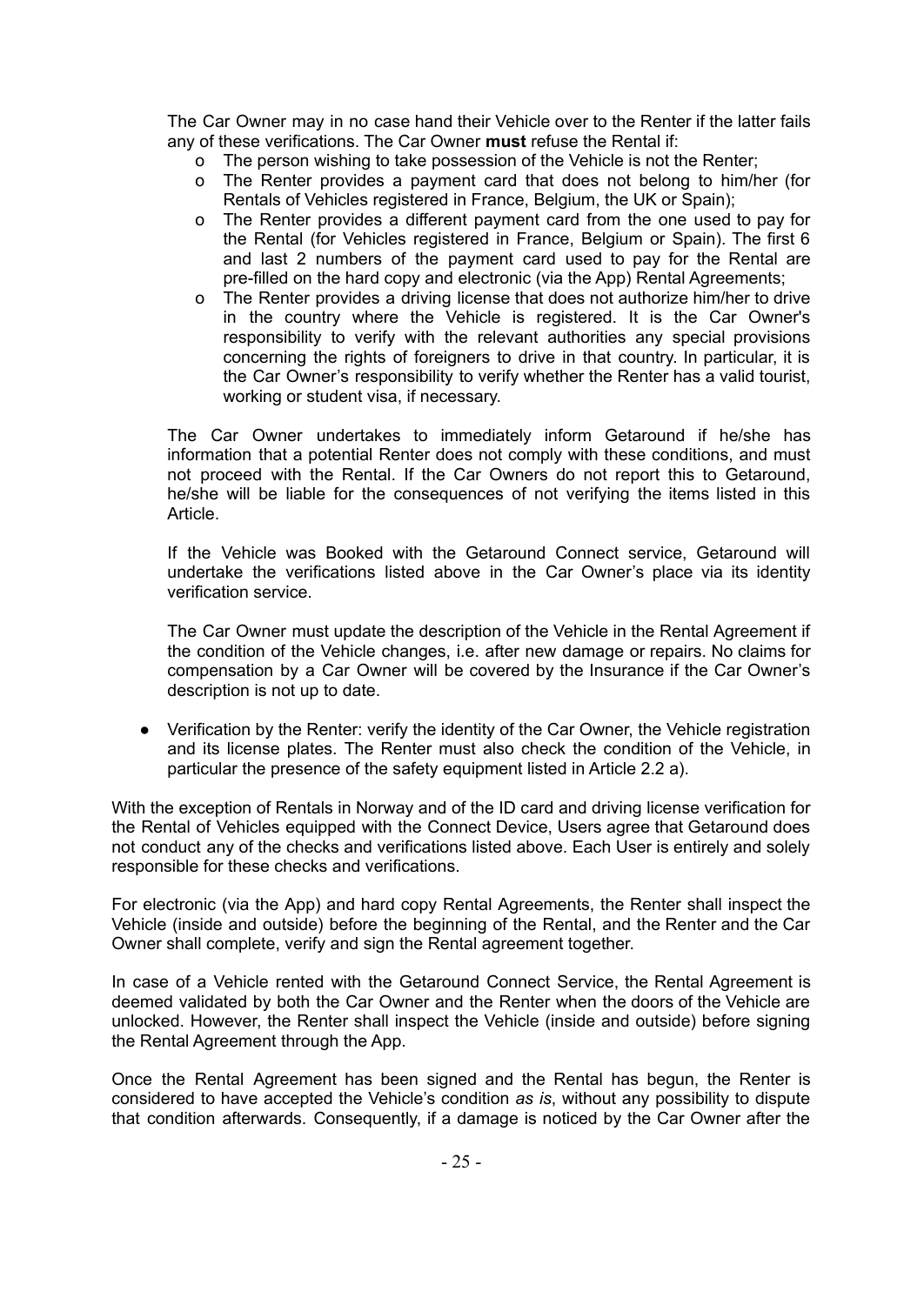Rental, the Renter will be considered as having caused such damage and will incur potential repair costs.

#### <span id="page-21-0"></span>**6.3 During the Rental**

Getaround offers Users certain information necessary for a good rental experience. This information is available at the online Help [Center,](https://en.drivy.com/help) accessible via the Website or the App. In case of Rental made with a Hard copy Rental Agreement, the Car Owner must print out the pages named "Rental instructions" from Getaround's Help Center and leave them in the Vehicle for the Renters.

#### <span id="page-21-1"></span>*a) Extension*

The Renter agrees to comply with the date, time and location of return agreed upon with the Car Owner. Renters wishing to extend a Rental that has already begun must request it using the Website or App.

The Renter will have to extend the Rental with the same payment method used to book the Vehicle initially. The approval of the extension request will vary:

- ❏ If the Vehicle is equipped with the Connect Device (and therefore has Instant Booking activated), the Renter's extension request will be approved automatically, as long as it doesn't reduce the price of the rental. If it does, the Car Owner will have to accept the request manually. Any extension request will only be approved if the days are marked as available in the Vehicle's calendar.
- ❏ If the Vehicle is not equipped with the Connect Device or does not have Instant Booking activated, the Car Owner will have to accept the extension request manually.

For all extension requests, payment must be made via the Website or App before the end of the initial Rental period. If the Renter keeps a Vehicle outside the initial Rental period without having validated an extension online, Getaround will extend the Rental until the time of return of the Vehicle so any damage caused until the return of the Vehicle is covered by the Insurance (subject to compliance with the conditions, and within the limits, set in the present Terms). Getaround will therefore invoice:

- the additional Rental price due for the extra rental time.
- the Excess reduction option for the corresponding additional time, and
- the late return compensation fees described in article 12.6 a) below.

#### <span id="page-21-2"></span>*b) Reporting an incident or problem*

The Renter agrees to report any problems, breakdowns or damage related to the Vehicle to the Car Owner immediately. The Car Owner must report any damage according to Article 9.4 below.

#### <span id="page-21-3"></span>*c) Use of Roadside Assistance*

Roadside Assistance is available to Renters who rent a Vehicle via Getaround. The Roadside Assistance service organizes and takes responsibility for: (i) the repair at the roadside or towing of the Vehicle to the nearest garage ; (ii) transport home or onward travel for the Renter and its passengers to one location only ; (iii) a replacement vehicle in all cases in the UK, and only when the Renter paid for an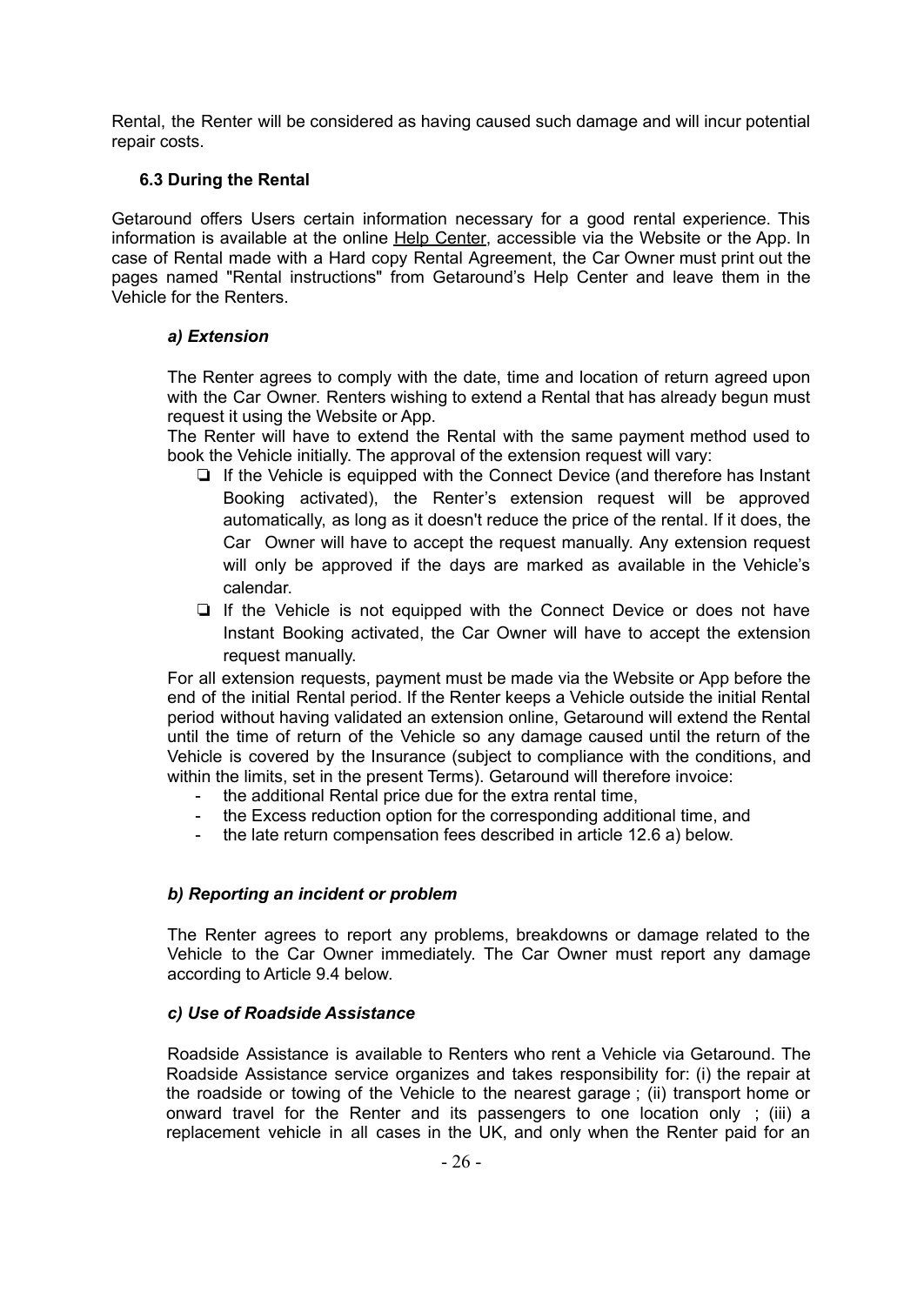Excess reduction option in other countries except in Norway; (iv) the costs incurred by the Car Owner when traveling to the garage where the Vehicle has been taken. The terms and conditions of the Roadside Assistance can be found [here](https://en.getaround.com/insurance#documents).

To contact Roadside Assistance, the Renter must go to his/her Rental page on the App,access the section "Help", and then the section "Contact Roadside Assistance". The assistance phone number is also indicated in the Website/App's Help Center and in the "Rental Instructions" document placed in the Vehicle.

In case of a breakdown, the Car Owner gives consent to Getaround and to the Roadside Assistance provider to repair the Vehicle for up to 200 EUR (200 GBP in the UK, 3,000 kr in Norway) in order for the Renter to be able to continue his/her Rental. These costs will be charged to the Car Owner unless the Renter is proven responsible due to an abnormal use of the Vehicle. The repairs could notably be (without this list being exhaustive) a battery change, tire puncture repair, tire replacement, light replacement, refilling of oil or another liquid (such as AdBlue®) or other repairs or spare part replacements that could be done in less than 1 hour on the spot or at the Roadside assistance provider's workshop.

## <span id="page-22-0"></span>**6.4. At the end of the Rental**

## *● For Rentals without the Getaround Connect service:*

Upon the return of the Vehicle, the Renter and the Car Owner check the condition of the Vehicle, indicate the mileage and gas level, make any comment on the Vehicle (such as cleanliness), indicate if any damage was caused to the Vehicle, take eight (8) new wide-angle photos of the Vehicle (i.e. front  $\ell$  front left  $\ell$  left side  $\ell$  back left  $\ell$ back / back right / right side / front right) and then complete and sign the check-out report in the Rental Agreement. Both the Car Owner and the Renter must keep a copy of the Rental Agreement (i.e. the hard copy or the copy received by email) for at least one year .The Renter (in Norway)/the Car Owner (in countries other than Norway) must keep the photos for 30 days and if he/she knows he/she might lose the photos, notably because of a change of phone, it is his/her responsibility to send them beforehand to Getaround through the App or by email;

## *● For Rentals with the Getaround Connect service:*

Upon the return of the Vehicle, the Renter must take eight (8) new wide-angle photos of the Vehicle. It is the Renter's responsibility to take all eight (8) photos and with the best quality possible (even if conditions are not optimal, such as night time or rain): otherwise, if any damage is reported by the Car Owner or the next renter, the Renter will be fully liable for the damage reported by the Connect Owner. It should also be noted that if these photos are taken at a moment without any Internet connexion, the Renter must make sure their transfer to Getaround through the App is effective as soon as he/she gets Internet connexion again, otherwise the Renter will also be held fully responsible if a damage is reported by the Car Owner.

The Renter must also check the condition of the Vehicle, make any comment it deems necessary on the condition of the Vehicle or any damage that has been caused to it. The date and time of return, the mileage and gas level are completed automatically in the Rental Agreement via the Connect Device (except in some Getaround Connect Rentals where the Renter is informed via the App that there isn't an automatic fuel level check). The Renter shall follow the instructions on the App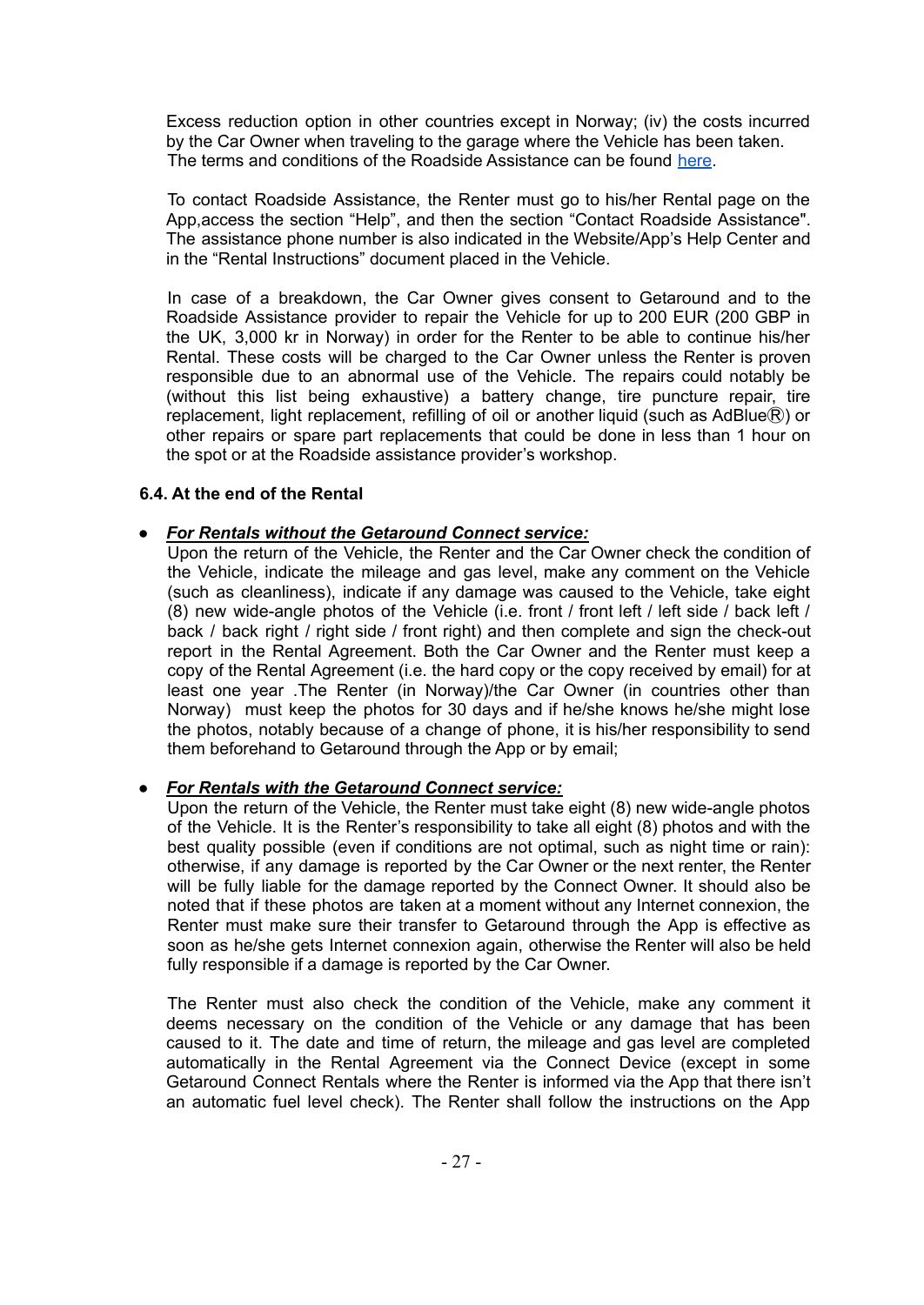and complete the check-out report in the Rental Agreement. The Rental Agreement is automatically completed once the doors of the Vehicle are locked.

The Car Owner shall inspect the Vehicle before any personal use. When the Car Owner unlocks the Vehicle following a Rental, he/she is considered to have accepted its condition *as is*, without any possibility to dispute that condition afterwards. Consequently, if a damage is declared by the Car Owner after that moment, it will not be considered as having been caused by the last Renter (or any other Renter) and the Car Owner will incur potential repair costs.

### *a) Parking:*

<span id="page-23-0"></span>The Car Owner is responsible for finding (and informing the Renter, whether in the Vehicle Listing or by sending him/her a message before the end of the Rental) sufficient possibilities of specific space or location which are either free or private/prepaid by the Car Owner. The Car Owner must truly provide adequate guidance and instructions (rather than only broad requests such as only requiring that the Renter park on a free space or street). The Renter has the obligation to park in such space or location and provided he/she does exactly as asked by the Car Owner, no costs will be incurred by the Renter.

More specifically, the Car Owner is responsible for paying any private or paid parking where the Vehicle is located at check-in and check-out. If Renter needs to pay to exit the parking at the start of the Rental, or to enter the parking upon the end of the Rental, the corresponding amount will be deducted from the Car Owner Payout (defined in Article 12 below) and reimbursed to the Renter.

The Renter has the obligation to make all possible efforts to park where the Car Owner asked him/her to do so.

If the Renter doesn't park where requested by the Car Owner and instead parks on a paid space, all associated costs will be borne by the Renter up to one (1) week following the end of the Rental.

If it is impossible for the Renter to park at the end of the Rental in the space or location requested by the Car Owner (e.g. if the specific private space has already been taken by another car or the designated area has been blocked for an event), the Renter must contact the Car Owner to inform him before the checkout is made to agree on a solution, if any. The Renter shall make such contact preferably through the App, otherwise by text message in addition to a phone call in order to have evidence of such contact, if needed. The text message shall be kept by the Renter during one month.

Whether no solution can be found or the Car Owner cannot be reached, and the Renter has no other choice to park the Vehicle:

- in a paid space, the Renter must inform Getaround (on the Website via [uk.getaround.com/contact,](http://uk.getaround.com/contact) or on the App via My Account > Contact Getaround) and must pay for 2 hours of paid parking (the Renter shall keep the evidence of his/her payment for one month). Those costs for the 2 hour parking will be borne by the Renter but parking costs following those 2 hours will be borne by the Car Owner;
- further than the 400 meter radius of the location indicated in the Rental page, the Renter must inform Getaround (on the Website via [uk.getaround.com/contact,](http://uk.getaround.com/contact) or on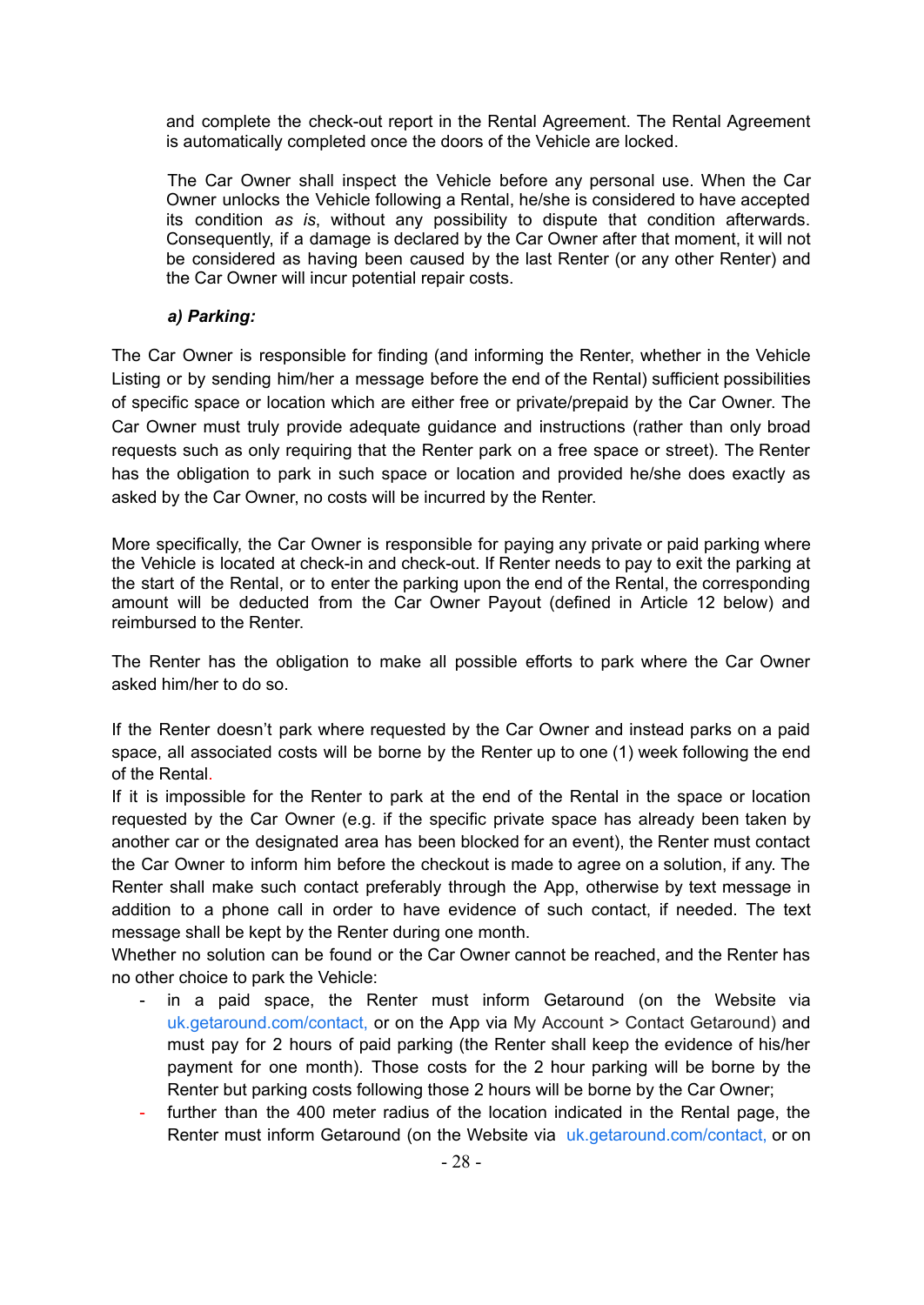the App via My Account > Contact Getaround). The repatriation fees applicable according to Article 12.6 e) will not apply against the Renter.

In all cases, at the end of the Rental, the Renter has the obligation to park the Vehicle in an authorized parking space, whether it is paid or not (e.g. not in front of a garage exit, on a delivery space, on a space becoming prohibited within the next 48 hours, etc) unless express reasonable request of the Car Owner to park the Vehicle in a specific and / or free place.

If at the end of a Rental:

- the Renter parks the Vehicle in a parking space which is authorized for the next 48 hours, only the Car Owner shall be responsible for related costs and/or impoundment following those 48 hours;
- the Renter parks the Vehicle in a parking space which is not authorized for the next 48 hours:
	- $\circ$  the Renter shall be responsible for related costs and/or impoundment up to one (1) week following the end of the Rental; and
	- $\circ$  the Car Owner shall inform Getaround within 48 hours following his/her discovery of the situation.
- the Renter parks the Vehicle in a parking space which is authorized for the next 48 hours but becomes unauthorized during that period due to exceptional and unforeseeable circumstances, only the Car Owner shall be responsible for related costs and/or impoundment.

## *b) Cleaning:*

<span id="page-24-0"></span>If at the start of the Rental the Vehicle is not clean (the interior and/or the exterior), the Renter shall indicate it in the Rental Agreement and take pictures of the mess. The Renter must return the Vehicle clean at the end of the Rental and the pictures at the end of the Rental (taken by the Renter or the Car Owner) will be used to compare with the state at the start of the Rental. In the absence of pictures taken by the Renter at the start of the Rental, Getaround will be entitled to consider that any interior or exterior mess present on the pictures taken at the end of the Rental (by the Renter or the Car Owner) has been caused by the Renter during the Rental.

By way of example only, mess can be the following:

- Interior soiling: traces of mud on the carpet, sand, crumbs, etc.;
- External soiling: dirt on the body due to travelling on muddy or dirt roads, etc.

Only regular mess, present despite a clear effort of the Renter to keep the Vehicle clean, will be accepted without causing the payment of a cleaning compensation as stated in Article 12.6 c).

Other types of excessive mess are classified as follows and for each level of mess, the Renter shall pay compensation to the Car Owner as stated in Article 12.6 c) (the following description is indicative only and non exhaustive):

- **Small mess:** the Vehicle was used reasonably but there is visibly more mess at the end of the Rental. The Car Owner can clean the Vehicle quickly without needing a specific equipment or product (eg a high pressure hose is sufficient for the exterior)
- **Medium mess:** the Vehicle was returned significantly dirtier at the end of the Rental. The Car Owner will have to use a specific equipment or product (eg the exterior mess cannot be removed easily with a high pressure hose), and/or spend significant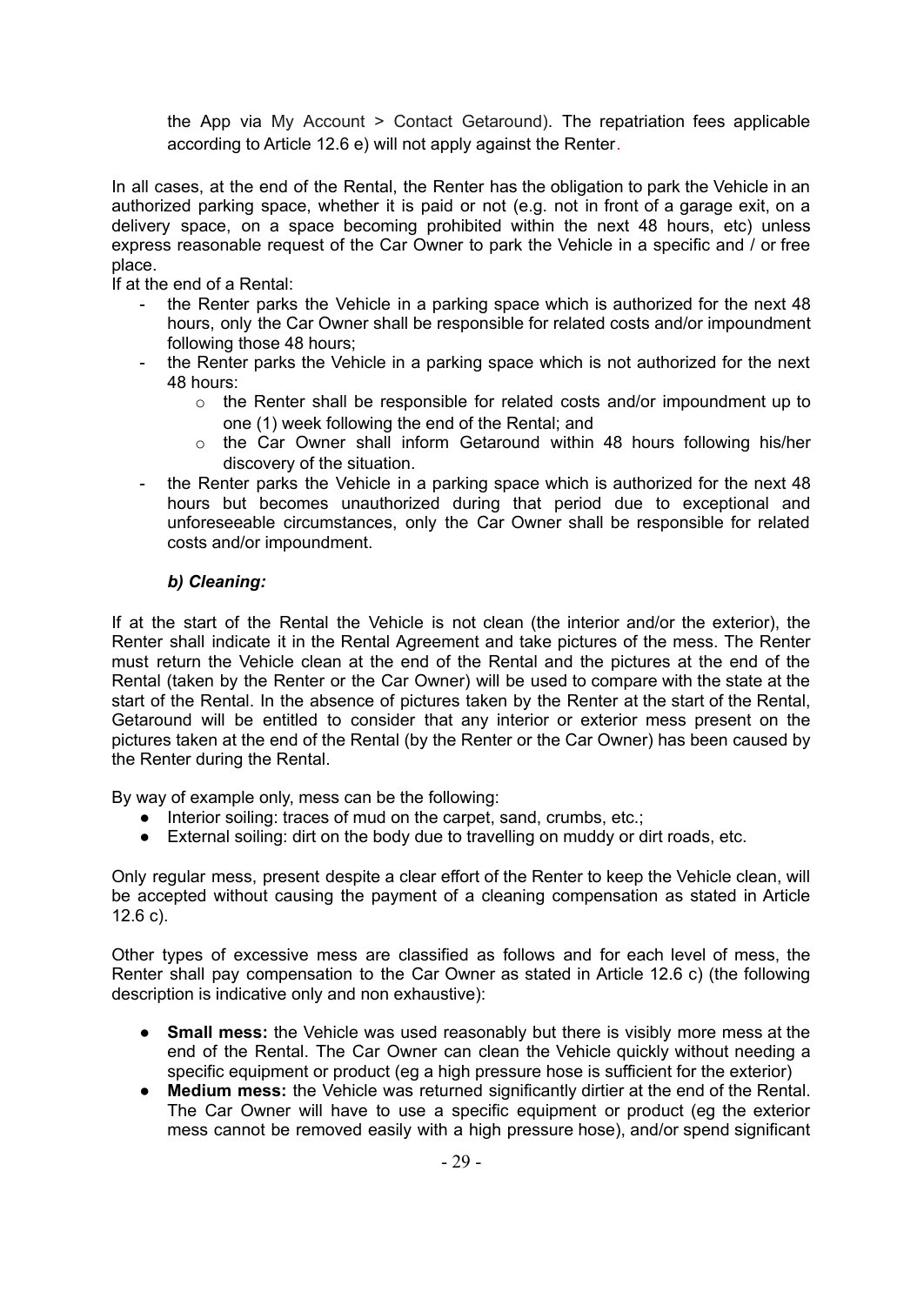time to clean the Vehicle. For example regarding the exterior, the Vehicle was used in an off-road or very dirty setting.

● **Large mess:** the Vehicle was misused and the Renter made no effort to return it clean (e.g. stained seats, ground-in dirt, etc.). The Car Owner will have to invest significant time and/or effort to clean it, and will have to use specialist equipment/professionals to clean it.

In case of Large mess, if the Vehicle requires professional cleaning, the Renter will be charged with the invoice issued from the professional cleaner. The amount of such professional cleaning invoice will be reimbursed to the Car Owner (if the compensation according to Article 12.6 c) has already been paid to the Car Owner, it will be deducted from the reimbursement amount paid to the latter).

#### *c) Late or absence of return of the Vehicle:*

<span id="page-25-0"></span>If the Vehicle hasn't been returned within thirty (30) minutes following the agreed date and time of the Rental (and the Car Owner wishes to claim the application of late return compensation as per Article 12.6 a) below), the Car Owner must contact Getaround's customer service via the contact form available [here.](https://uk.getaround.com/contact/driver/no_rental)

## *d) Punctured tire and broken clutch:*

- <span id="page-25-1"></span>● In the event of a punctured tire, the Renter must pay for the replacement of the punctured tire plus 50% of each non-flat tire that had to be replaced because of the punctured tire.If the punctured tire is due to normal wear and tear or faulty maintenance, or if the punctured tire is older than 5 years, all costs (remplacement of the punctured tire and other non-flat tire) will be paid by the Car Owner.
- $\bullet$  In the event of a broken clutch : In Norway, Getaround can charge the Renter for repair costs if there is evidence that his misuse of the Vehicle damaged the clutch.

In all other countries, it is specified that unless a specific information is provided by the manufacturer, the clutch will be presumed to have a normal life span of 120,000 kms (100, 000 miles in the UK). In addition, to be eligible for the compensation as set out below, the clutch must be either the original Vehicle clutch or have been replaced with the original manufacturer's parts by a factory certified mechanic:

- $\circ$  When the clutch has not reached the life expectancy threshold mentioned above at the time of the breakdown: the Car Owner shall appoint an expert to determine the origin of the breakdown.
	- If the expert mandated by the Car Owner doesn't identify any misuse of the Vehicle by the Renter having caused the clutch to break, the Renter will not be liable for the replacement of the clutch nor the expertise cost.
	- If the expert mandated by the Car Owner determines that the Renter misused the Vehicle and damaged the clutch, the Renter will be liable for its proportional reimbursement along with any expert costs incurred. For example, if the clutch had a life expectancy of 120,000kms and the clutch broke when the Vehicle had been driven 60,000kms, the Renter will be liable for one half of the remplacement costs along with any expert costs incurred.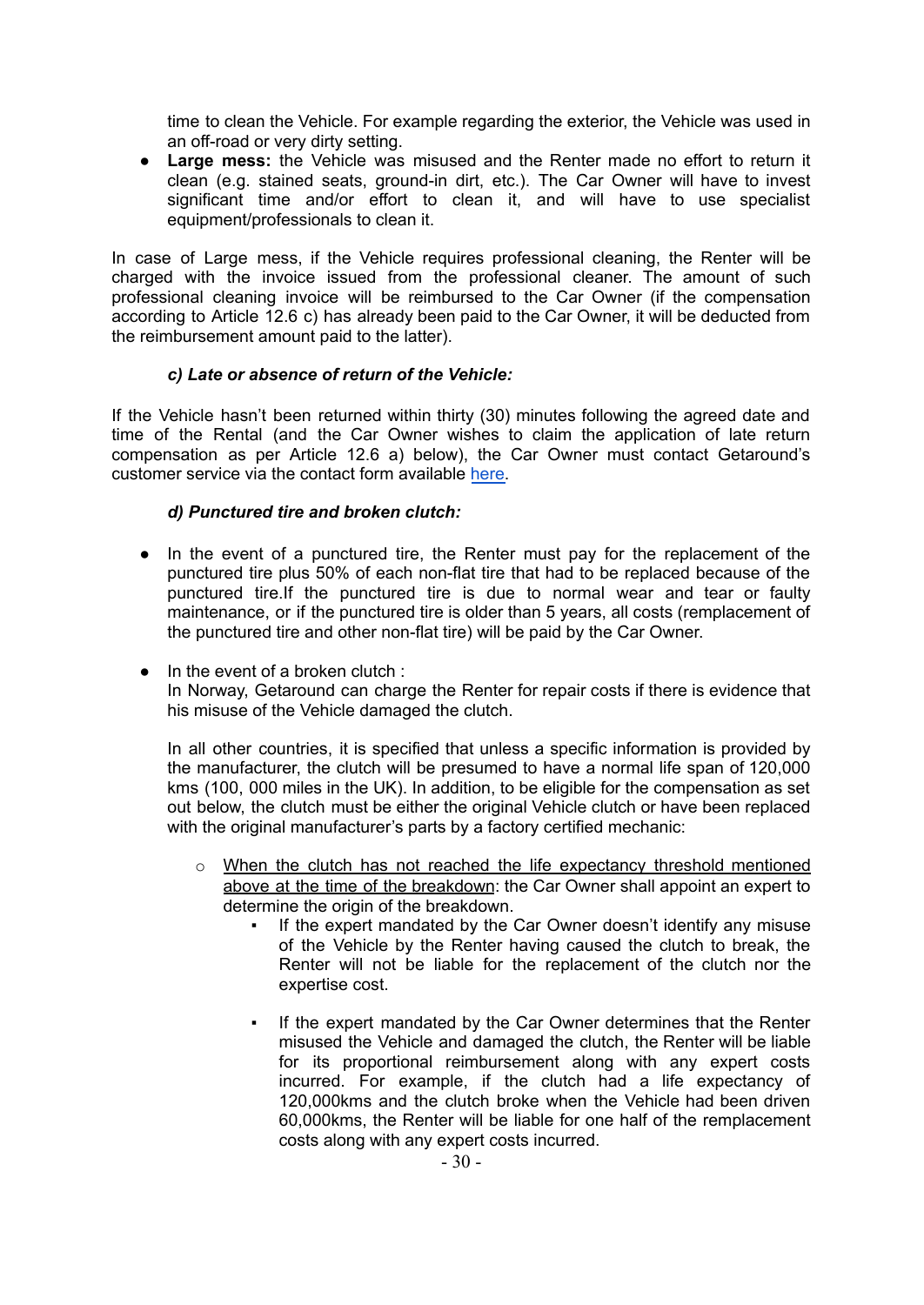The Renter may carry out a counter-expertise if she/he so wishes at his/her own expense. If the counter-expertise invalidates the first report, a third expertise will be carried out to determine the cause of the clutch failure at Getaround's expense.

o When the clutch has reached the life expectancy threshold mentioned above at the time of the breakdown: regardless of whether an expert determines that the Renter misused the Vehicle and damaged the clutch, if the life expectancy of the clutch threshold has been reached, the Renter will not be liable for any cost incurred.

## **6.5. After the Rental**

<span id="page-26-0"></span>After the Vehicle is returned to the Car Owner, the Users have the opportunity to evaluate each other on the Website/App in order to provide user experience feedback on the Users. Users can also evaluate each other if the Rental is cancelled. The Renter can evaluate the Car Owner and the Vehicle separately.

# <span id="page-26-1"></span>**7. Messages exchanged through the Platform**

The Users are likely to exchange messages among themselves, or to exchange with Getaround, via messaging integrated into the Platform. The messages exchanged are intended to organize the Rentals and do not appear publicly on the Website / App.

In addition, the Users are invited at the end of the Rental to leave a review to the other User (whether Car Owner or Renter). These reviews appear publicly on the profile of the Car Owner or Renter on the Website / App.

All of these messages, whether public or not, must be polite and respectful. Insults or degrading messages are prohibited. In particular, any threatening, agressive, racist, xenophobic, revisionist comments, those inciting to racial hatred, calls to violence, as well as obscene messages are not allowed.

Getaround will moderate all messages that do not comply with these obligations and reserves all rights to exclude a User from the Platform if he/she breaches them.

## <span id="page-26-2"></span>**8. Cancellation of a Rental**

The Car Owner and the Renter may cancel a Rental made on the Website at any time. This cancellation must be actioned on the Website through the User's "Account" > "Your rentals", then select the concerned Rental, and > "Cancel the rental".

#### <span id="page-26-3"></span>**8.1. Cancellation of a Booking by the Renter**

The Renter may cancel their Rental free of charge up to 1 hour after payment of the Rental on the Website.

After this period of 1 hour, the cancellation conditions if canceled by the Renter are as follows:

- More than 48 hours before the start of the Rental: the Renter may cancel at any time and the Rental Price will be refunded to him/her. The Renter will be reimbursed within 3 working days. The Car Owner does not receive any of the expected earnings.
- Less than 48 hours before the start of the Rental, and up to the start of the Rental: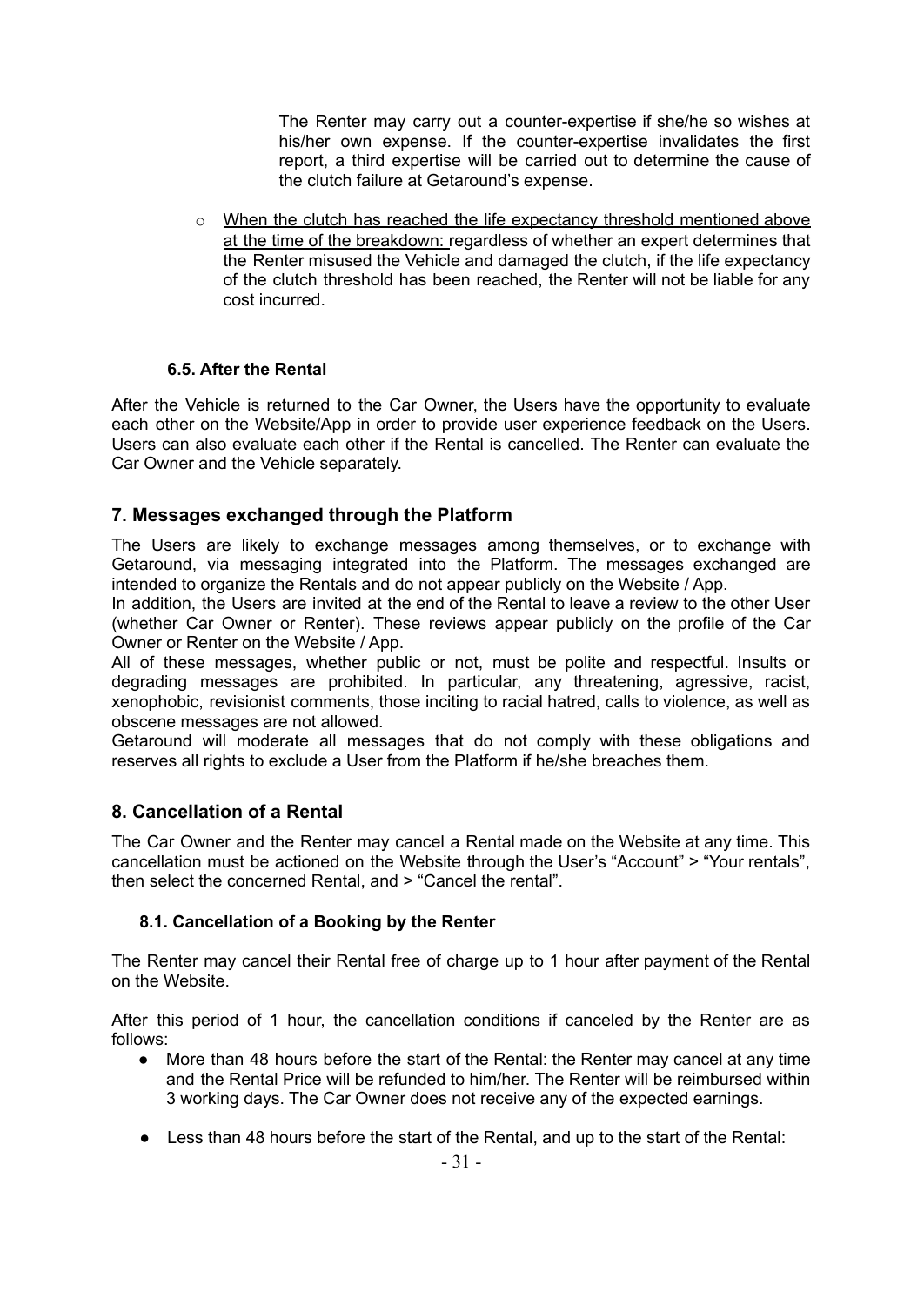50% of the Rental Price will be refunded to the Renter. The Car Owner is compensated for 50% of the Car Owner Payout (defined in Article 12 below).

● After the start of the Rental, none of the Rental Price will be refunded to the Renter and the Car Owner receives 100% of the Car Owner Payout (defined in Article 12 below).

If a credit or coupon has been used to pay for the Rental, the cancellation fees will be primarily deducted from the total paid. In the event the total paid is inferior to the cancellation fees, the remaining sum will be deducted from the coupons and credits used.

No cancellation fees are due by the Renter, nor any compensation to the Car Owner, if the cancellation was made after the Rental has begun due to a malfunction of the Connect **Device** 

## <span id="page-27-0"></span>**8.2. Cancellation of a Booking by the Car Owner**

The Rental will be considered as canceled due to the Car Owner's responsibility if :

- the Car Owner voluntarily cancels it (on his sole decision or if the Vehicle is no longer available);
- the Car Owner was not present upon the start of the Rental and did not show up within the hour that followed; or
- the Vehicle is not accessible upon the beginning of the Rental, i.e. the Vehicle is not located where the Website or App or Car Owner indicate it should be; or
- when the Vehicle is equipped with the Getaround Connect Device, it cannot be opened due to the Car Owner's misuse of the App.

The Car Owner will be charged a penalty if his/her overall cancellation rate has surpassed the acceptable threshold currently set at 8% (more information about how the cancellation rate is calculated can be found [here\)](https://uk.getaround.com/help/articles/3154c2a8147c?from_search=cancellation#owners). The Car Owner can also access his/her cancellation rate at any time on his/her Account > Performance > Quality.

If the Car Owner cancellation rate is above the acceptable threshold settled, , the Car Owner will be charged with the following cancellation fees:

- cancellation up to 48 hours before the start of Rental: 20 euros/£20/200 kr
- cancellation less than 48 hours before the start of Rental: 35 euros/£35/350 kr

These fees will be deducted from the Car Owner earnings.

Getaround reserves the right to exclude (temporarily or permanently) the Car Owner from the Platform in the following instances:

- the Car Owner cancels a Booking based on a prejudice against the Renter (such as discrimination based on social, sexual or racial criteria);
- the Car Owner's cancellation rate is excessive:
- the Car Owner doesn't respect these Terms.

When the cancellation is due to the Car Owner, the Renter will receive the following compensation:

○ when the cancellation is more than 24 hours before the scheduled start time of the Rental: the Renter is reimbursed of the full Rental price as well as any Excess options;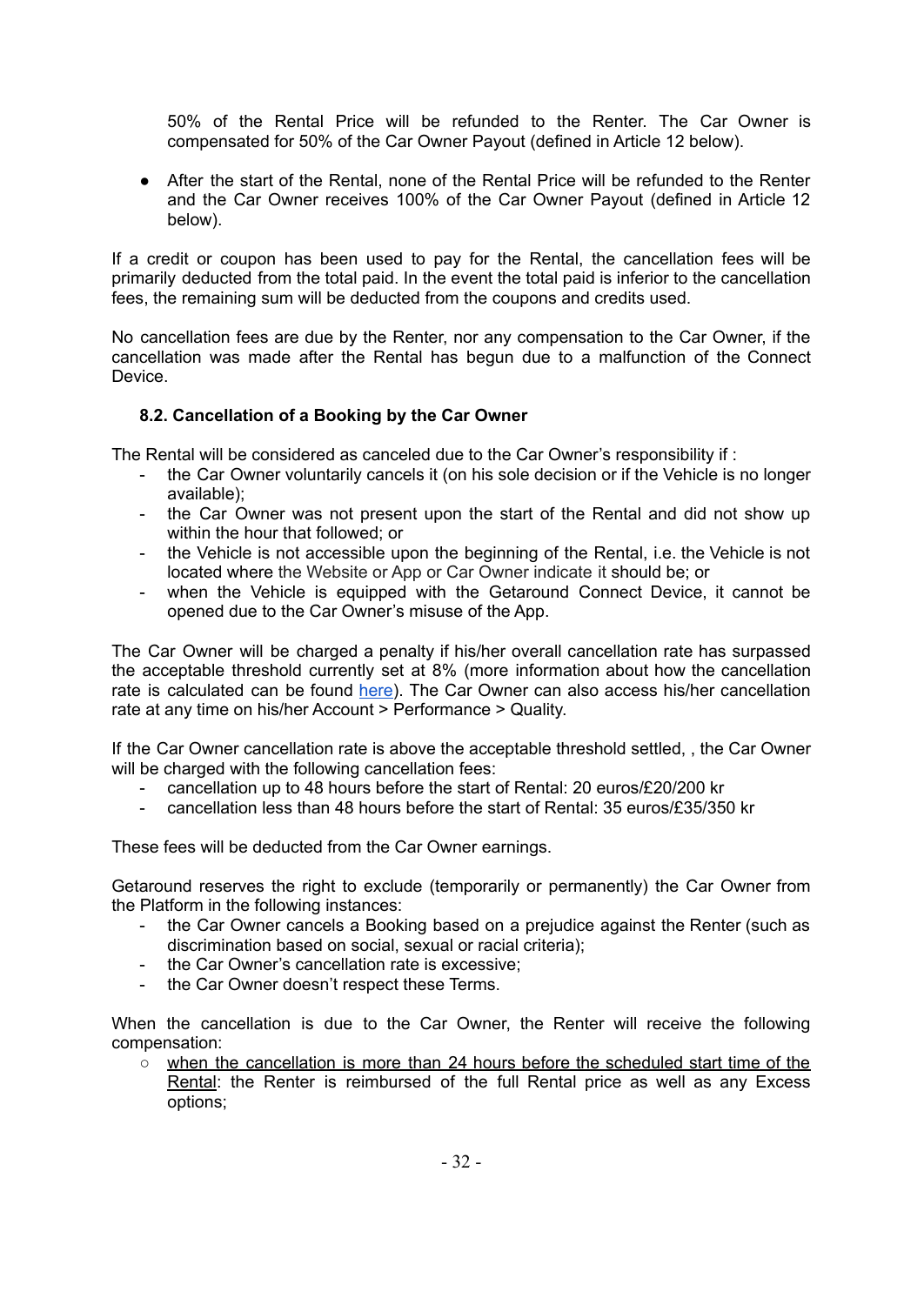- when the cancellation is less than 24 hours before the scheduled start time of the Rental the Renter is reimbursed of the full Rental price as well as any Excess options. In addition, Getaround will cover the transportation cost incurred by the Renter to reach the replacement vehicle found (whether it has been rented via the Platform or not) or to go to a specific location that has been made inaccessible due to the cancellation of the Rental (or made necessary as a workaround, such as accessing a train station). In this case, the distance taken into account is the distance between the initial rented Vehicle and the replacement vehicle/specific location:
	- when the distance is less than than 12 miles (20km) Getaround will cover up to 60€ (60£, 600 kr) of the transportation cost;
	- when the distance is more than 12 miles (20km) Getaround will cover up to 100€ (100£,1000 kr) of the transportation cost.

The same rule applies if the Renter has incurred transportation costs to return to the location of the initial rented Vehicle.

The Renter has 1 month after the date the transportation expense is incurred (go and/or return) to ask for the reimbursement by sending the receipt to Getaround.

#### <span id="page-28-0"></span>**8.3. Cancellation of a booking due to an unsuccessful verification of Renter's profile**

If the Rental required the Renter's profile to be verified (i.e. in cases listed in Article 5.2 above) and the information provided by the Renter did not enable Getaround to complete positively the profile verification at the latest when the Rental was due to begin, the Rental has to be canceled by the Renter or the Car Owner. The Car Owner will not be compensated for such cancellation, even if it happens less than 48 hours before the start of the Rental. The Renter will be fully reimbursed.

## <span id="page-28-1"></span>**8.4. Dispute of grounds for cancellation**

The Renters have the possibility to contest the cancellation fees applied against them if they can prove that the Rental could not be carried out because:

- the Car Owner was not able to carry out the Rental (unavailable, wished to cancel, no- show at check-in of the Vehicle, etc..);
- the Vehicle did not conform to the Listing or had a safety default;
- they encounter a case of force majeure (as defined by French case law) preventing them from carrying out the Rental.

Similarly, the Car Owner may challenge the grounds for cancellation expressed by the Renter. The claim against the application of compensation is admissible if the Car Owner can show that the cancellation of the Booking was indeed due to the Renter (for example, but not limited to: Renter unavailable, Renter wishes to cancel, Renter no-show) or in case of force majeure.

All disputes should be expressed within the 24 hours following the cancellation, with all relevant proof via the Website in the section "Your Rentals > Help > Request a full refund" (for the Renter) or "Your Rentals > Help > Request compensation for cancellation" . Getaround is not able to process any dispute past this 24 hour period. As payments to Car Owners are automatically actioned 24 hours after the end of a Rental or after a cancellation, the Renter understands and accepts that after this period, the payment will be made to the Car Owner.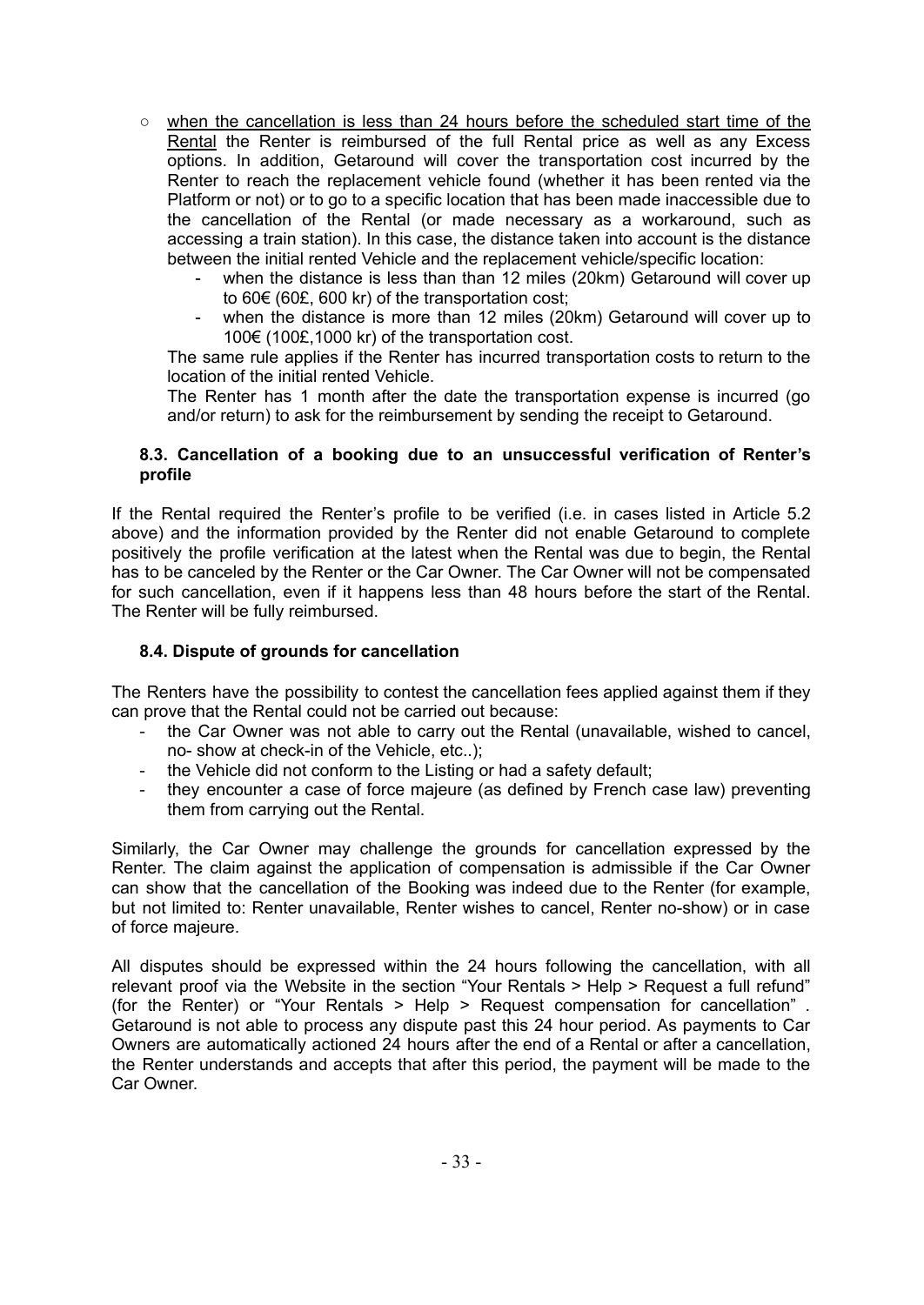## <span id="page-29-0"></span>**9. Insurance**

### <span id="page-29-1"></span>**9.1. General rules and conditions**

The Rental of a Vehicle on the Platform includes the subscription of the Insurance policy between the Users. Getaround does not directly insure the Rentals made on the Website. Getaround acts only as an intermediary offering such insurance products to the Users. The conditions of the Insurance agreement can be found [here.](https://en.getaround.com/insurance#documents)

The Insurance coverage is designed to protect the Car Owners from any damage caused to their Vehicle (except in cases of exclusion of the Insurance contract). This rule also applies to Vehicles equipped with the Connect Device (even though equipment is permanent, the Insurance applies only during Getaround Rentals).

The Insurance covers :

- Damages to the Vehicle's body, fire or theft, either committed by the Renter or by a third-party, up to 50 000 $\epsilon$  / £40,000 in the UK /1.000.000kr in Norway;
- Personal injury of the Renter (only in France, Belgium and Norway, and when the Renter is responsible for the damage) ;
- Damage caused to a third party and his vehicle (public liability insurance)

It is specified that cases of force majeure are covered by the Insurance except in Spain where force majeure events are covered by the Consorcio de Compensación de Seguros ([https://www.consorseguros.es/web/en/ambitos-de-actividad/seguros-de-automoviles/ccs-co](https://www.consorseguros.es/web/en/ambitos-de-actividad/seguros-de-automoviles/ccs-como-organismo-de-informacion) [mo-organismo-de-informacion\)](https://www.consorseguros.es/web/en/ambitos-de-actividad/seguros-de-automoviles/ccs-como-organismo-de-informacion).

It is also specified that in case of theft of the Vehicle in the UK, the Insurance company compensates the Car Owner for the Vehicle's remaining market value as established by an expert, after deduction of 20% of that value.

In France: Vehicles that are more than 12 months old or that are leased, are covered for their value assessed by an expert. Vehicles that are less than 12 months old are covered for their purchase value up to a maximum of €50,000 in case of theft, fire, natural disaster and damages. In case the Car Owner can't provide evidence of the purchase value of the Vehicle, the compensation will be limited to 70% of the known manufacturer's catalog price for the model of the Vehicle on the day of its purchase, up to a maximum of €50,000.

In Norway:Vehicles that are less than 12 months old, with a mileage of less than 15,000 kilometers and where the amount of repair of the damage that occurred during the Rental has been assessed at more than 60% of the purchase value of the Vehicle, will be covered for their purchase value (except for leased Vehicles that are covered for their market value).

In countries other than France and Norway: Vehicles are covered for their estimated sales value of the car on the day the damage is compensated by the Insurance company. If the Vehicle is under leasing, the Insurance does not cover the "Guaranteed Asset Protection" (i.e. any compensation that would be applicable under the leasing agreement signed by the Car Owner in case the Vehicle is stolen or damaged beyond repair).

The Insurance according to these Terms covers only the duration of the Rental. In parallel, the Vehicle must be covered under an annual insurance policy taken out by the Car Owner and covering at least the "third party insurance" (i.e. damage caused to a third party by the driver of the Vehicle). "Parking" or "garage" insurance policies are insufficient.

The Insurance cover begins and ends at the time the Renter picks up or returns the Vehicle (the date and time indicated on the Rental Agreement serving as proof)..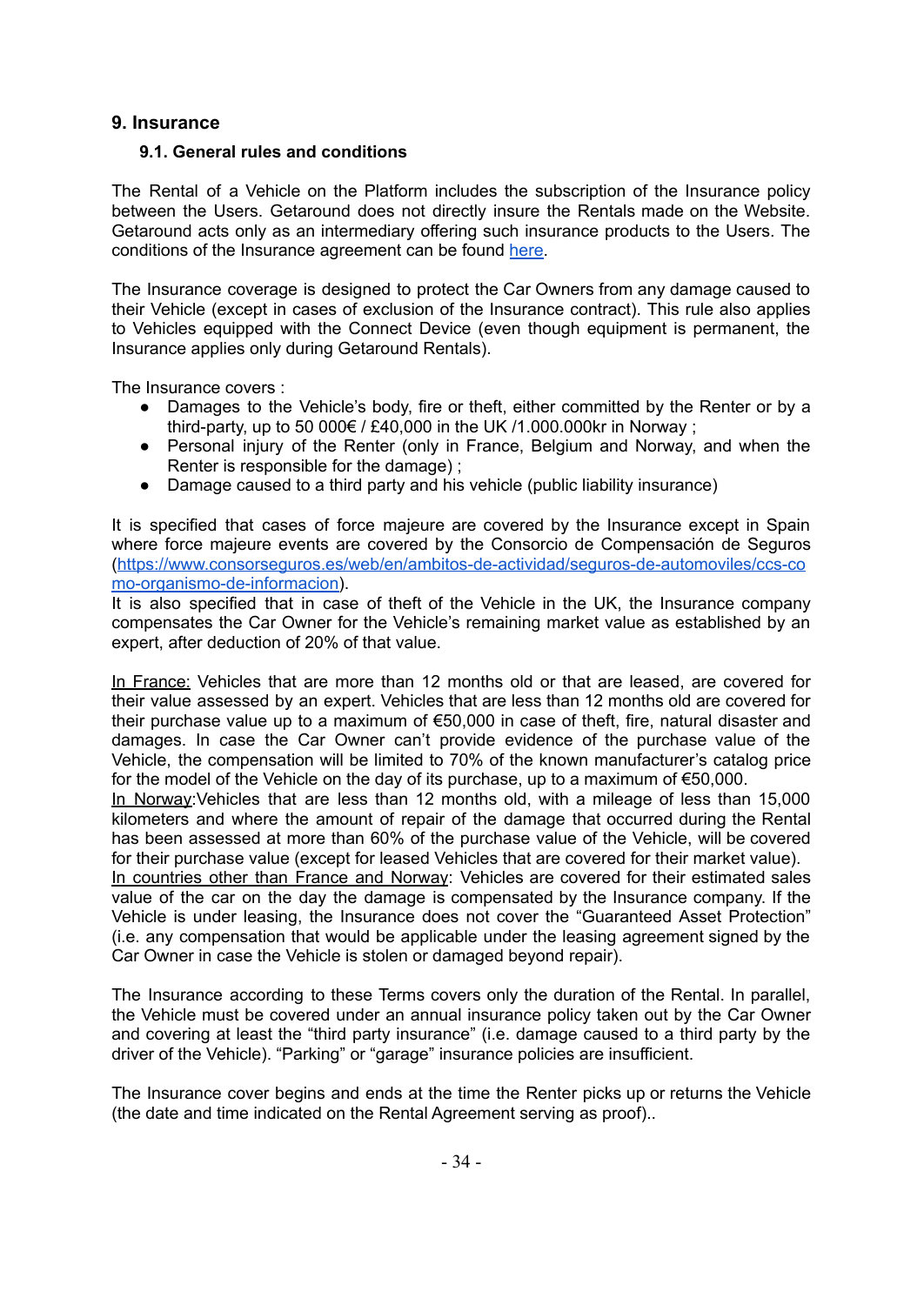The Insurance offered by Getaround is effective provided that:

- In all countries:
	- $\circ$  the Vehicle is used normally, according to Articles 2.2, 3.3, 5 and 9 of these Terms, and without any illegal or reprehensible behavior;
	- o The Vehicle is used for acceptable trades/occupations only (excluding hire & reward i.e. taxi; courier use, sports persons, modelling, entertainment industry);
	- o The Vehicle must have its final registration card. Vehicles with temporary registration cards are not accepted on Getaround;
	- $\circ$  The Renter must hold a driving license that is valid within the territory in which the Vehicle is being rented, according to these Terms.
- For Vehicles registered in France, Germany, Belgium, Spain and Austria:
	- $\circ$  The Vehicle may only be driven in the following countries: Germany, Andorra, Austria, Belgium, Denmark, Spain, Metropolitan France, Italy, Hungary, Luxembourg, Monaco, Netherlands, Poland, Portugal, Czech Republic, the UK,Switzerland, Slovakia and Sweden;
- For Vehicles registered in the UK:
	- $\circ$  The Renter must be a permanent resident in the UK;
	- o Secondary drivers are not allowed;
	- o The Renter has not had any major convictions in the past 5 years (i.e. no convictions coded AC, BA, CD10-90, DD, DR, IN, LC30-50, MS40-90, UT)
		- No previous driving ban or disqualification;
		- Has received strictly less than 2 minor convictions in past 3 years;
		- Has received no more than 6 penalty points in past 4 years;
		- No more than one accident in past 3 years;
		- No bankruptcy / No CCJs within the last 3 years & stability of residential address for past 24 months;

The Vehicle may only be driven in the UK.

- For Vehicles registered in Norway:
	- The Vehicle may be driven in all European countries except Kosovo.

The Renter agrees to take the utmost care of the Vehicle and return it in the same condition as it was in when he/she took possession of it. The Renter is liable for any damage caused to the Vehicle during the Rental period, i.e. from the time he/she took possession of it until the time he/she returned it. The Renter alone is liable for any infractions or violations of Traffic Laws that may be committed with the Vehicle during the Rental.

Provided all conditions set by these Terms are fully respected, Getaround guarantees to the Car Owner the compensation of the damage caused to the Vehicle during a Rental up to the amount of the Excess, subject to the Car Owner providing any of the supporting documents listed below :

- An invoice (following a quotation previously validated by Getaround) or a damage report done by a government approved expert;
- A compensation document sent by the Insurer;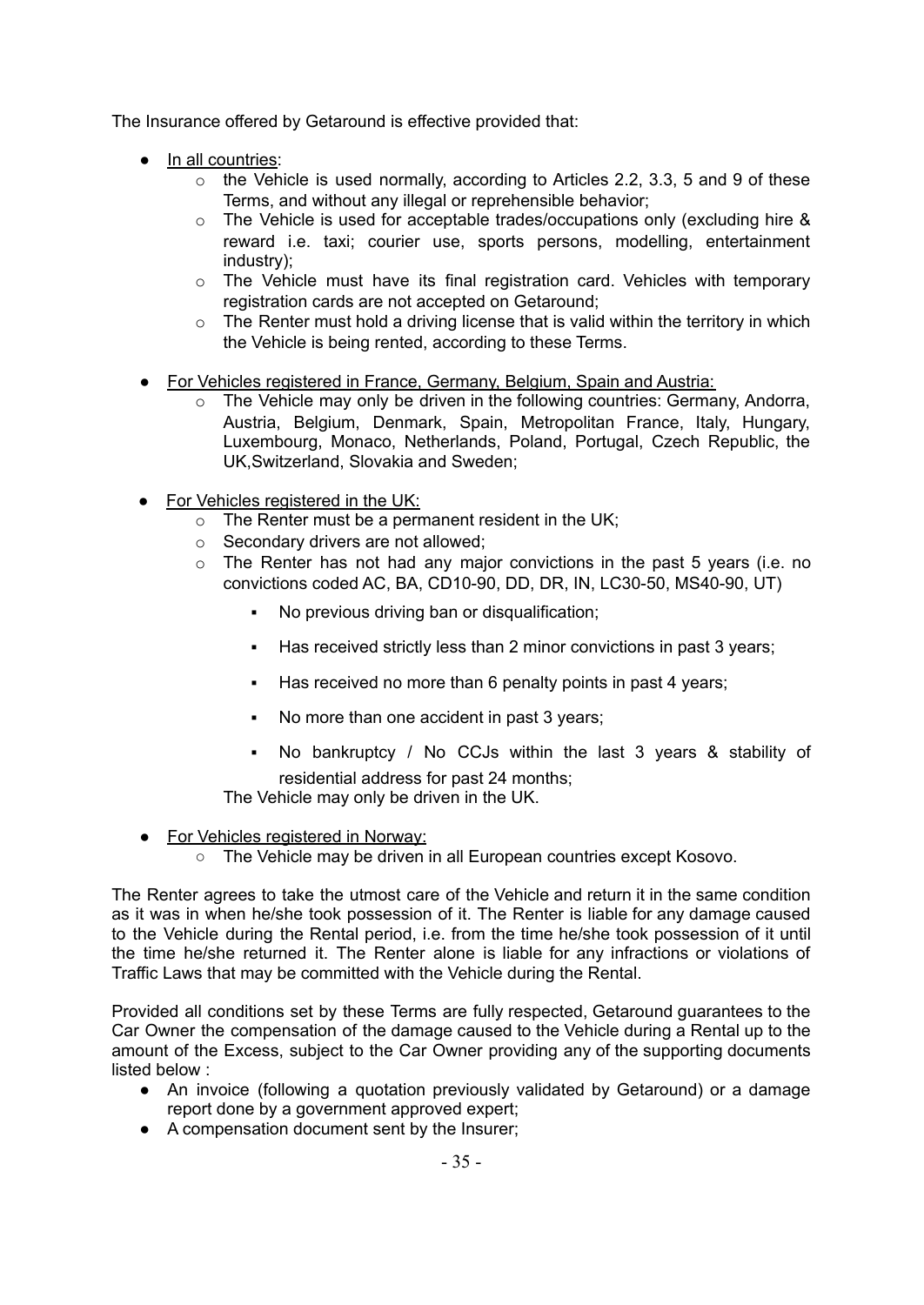- An explicit letter or email of agreement sent by the Renter;
- In the event the Vehicle is stolen, proof of compensation by the Insurer.

Details of the Insurance cover and the conditions for this coverage are accessible [here](http://uk.getaround.com/insurance) and on the Website or on the App via Insurance > Legal Documents.

#### <span id="page-31-0"></span>**9.2. Rules applicable to damages**

If a damage is declared by a User, Getaround will chose between an assessment of the value of the damage by

- a) Getaround's expertise partner,
- b) or, the expert mandated by the Insurance company if the value of the damage should exceed the amount of the Excess. In such a case, if the Car Owner choses a repair garage approved by the Insurance company, the latter will directly pay the garage. If the Car Owner choses a repair garage which is not approved by the Insurance company, the Car Owner will pay for the repair and the Insurance company will refund him/her, except in Norway where the Car Owner has no choice but to choose a garage approved by the Insurance company.

The value of the damage that is made will be the sole applicable to the compensation that will be received.

The costs for the expertise made by Getaround's expertise partner or by the expert mandated by the Insurance company are included in the Insurance and are not charged to a User.

To compensate the Car Owner for the efforts of handling the damage claim (and providing the claim is confirmed as valid by Getaround), the Car Owner will receive £25/€25/250kr as compensation. If several damage claims are reported for the same Rental, the Car Owner will only receive one compensation for all damages reported.

In case of damage:

if the Renter is not responsible for the damage, he/she must complete and sign with the third party an accident statement (except in the UK where the Renter must call the Insurance company hotline at +44 (0)330 102 1998). The damage is directly managed between the Insurance company and the third party's insurance company in order to indemnify the Car Owner.

It is specified that in the UK, the Renter advances the value of the damage up to the amount of the Excess even if he/she is not responsible for the damage. Once the Insurance company collects the amount due from the third party's insurance company, Getaround reimburses the Renter.

if the Renter is responsible for the damage, the Renter pays the value of the damage up to the amount of the Excess, and the Insurance pays the rest. That way, the Car Owner is covered for any damage caused by the Renters, and the Renters are enabled to pay a reduced amount if they are held liable for the damage.

The same applies if the third party responsible for the damage is unidentifiable, or if the third party who caused the damage could have been identified but the Renter did not complete and sign with such third party an accident statement, or if the third party's insurance contract does not cover the damage.

#### <span id="page-31-1"></span>**9.3. Situations causing the exclusion or forfeiture of the Insurance coverage**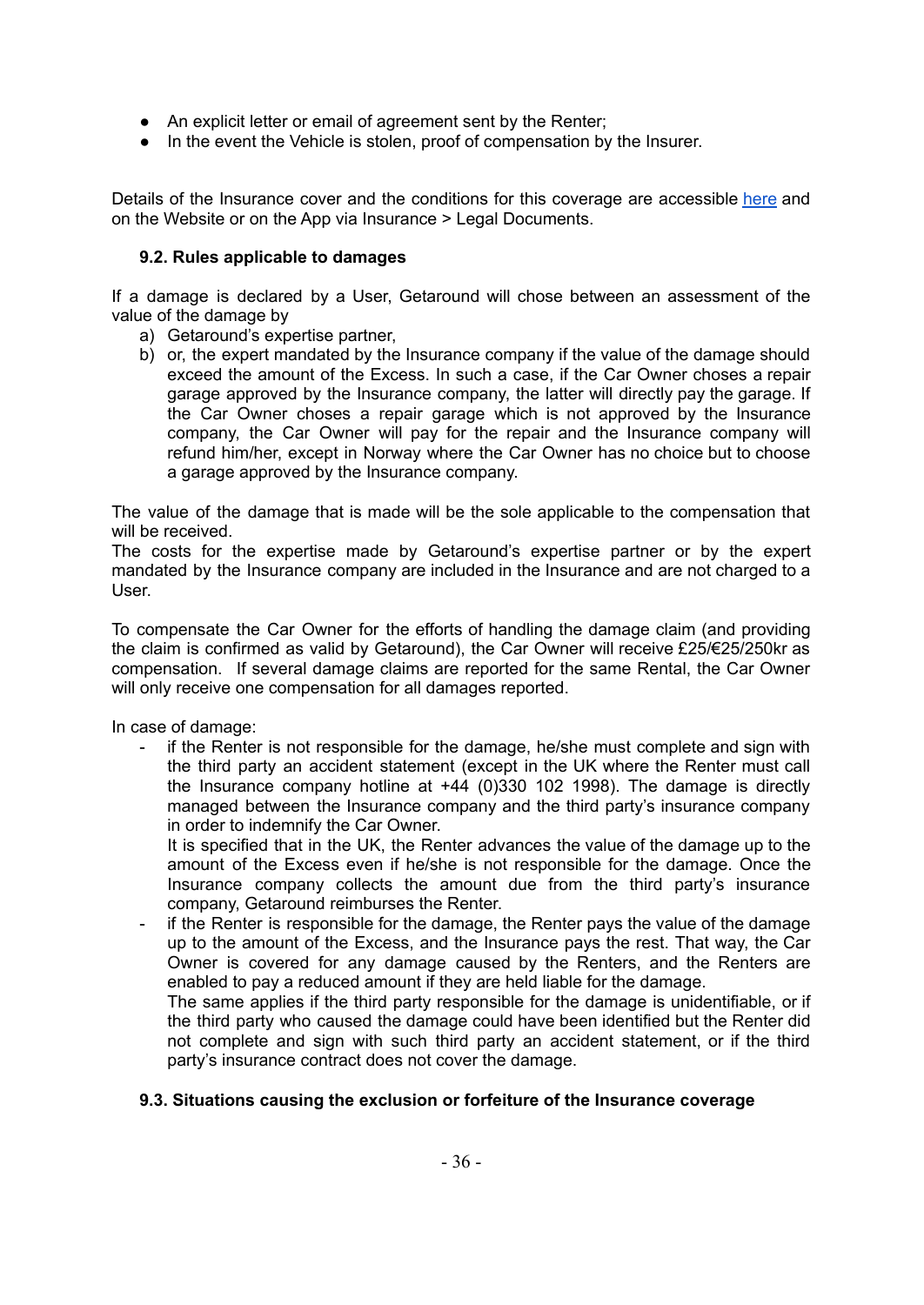Only Rentals that do not exceed 30 days are insured. Thus, no Rental agreement should ever exceed 30 days. If the Renter and the Car Owner agree to extend a Rental that is already underway to last a total exceeding 30 days, they must meet and sign a new Rental Agreement together. The total duration of a series of back-to-back Rentals may never exceed 3 months without the Car Owner regaining full use of his/her Vehicle.

Pilot errors (such as wrong fuel, empty tank, lost/broken keys...) and damages caused by gross misconducts (such as vandalizing the Vehicle), damages to the interior of the Vehicle or mechanical damages are not covered by the Insurance (no Excess or Excess reduction option will be applicable, and the full value of repair for the damage will be borne by the Renter), except in Norway where wrong fuel remains covered by Insurance.

If a damage is caused by an abnormal use of the Vehicle leading to the breakdown of the Vehicle, engine failure or any other non-visible damage, it is not covered by the Insurance. If the Car Owner suspects a misuse, the Car Owner must obtain a confirmation by an expert (for France) or a mechanical specialist (for other countries) that the damage was caused by that abnormal use. The Renter can carry out a counter-expertise to invalidate that expertise/assessment. If the Renter doesn't provide that counter-expertise, the Car Owner can initiate recovery proceedings before the competent courts. If Getaround receives from the Car Owner:

- the copy of the expertise/assessment of the mechanical specialist, and
- the evidence of the completed filing of the Court action,

Getaround will advance the sums owed by the Renter up to £1,500 in the UK, 15,000kr in Norway and €1,500 in the other countries. If the proceedings are successful, the Car Owner will have to reimburse Getaround for the advanced sums.

If the Vehicle is abandoned by the Renter without a full check out being done according to article 6.4, or if the Renter parks the Vehicle at the end of the Rental in a place where it is likely to be damaged (e.g. left on a roundabout, parked right next to the exit of a construction site, etc), the Rental will not be covered by the Insurance and any damage caused to the Vehicle, either during the Rental or after its end (and until the Car Owner picks-up the Vehicle) will be fully charged to the Renter. In addition, the Renter will be charged with the actual repatriation costs when applicable.

Carrying passengers for remuneration (with the exception of carpooling), the subletting or lending of the Vehicle for free or not by the Renter, are prohibited, unless expressly approved by Getaround.

Carpooling, defined as the shared use of a motor vehicle by a driver and one or more passengers to travel to a common destination, for no remuneration but with shared costs, is allowed.

The Insurance proposed by Getaround is automatically taken out by the Renters with no further formalities at the time they pay for the Rental, as long as the following conditions are met:

- Any condition indicated in Articles 2 or 3 above are respected;
- The Renter must pay the full Rental Price with a means of payment in his/her own name, before the Rental begins. Otherwise, the Rental will not be covered by the Insurance. Among other things, the Rental Price includes mileage: if a User purposely underestimates the mileage in order to reduce the Rental Price by accepting a parallel mileage payment, the Rental will not be covered by the Insurance;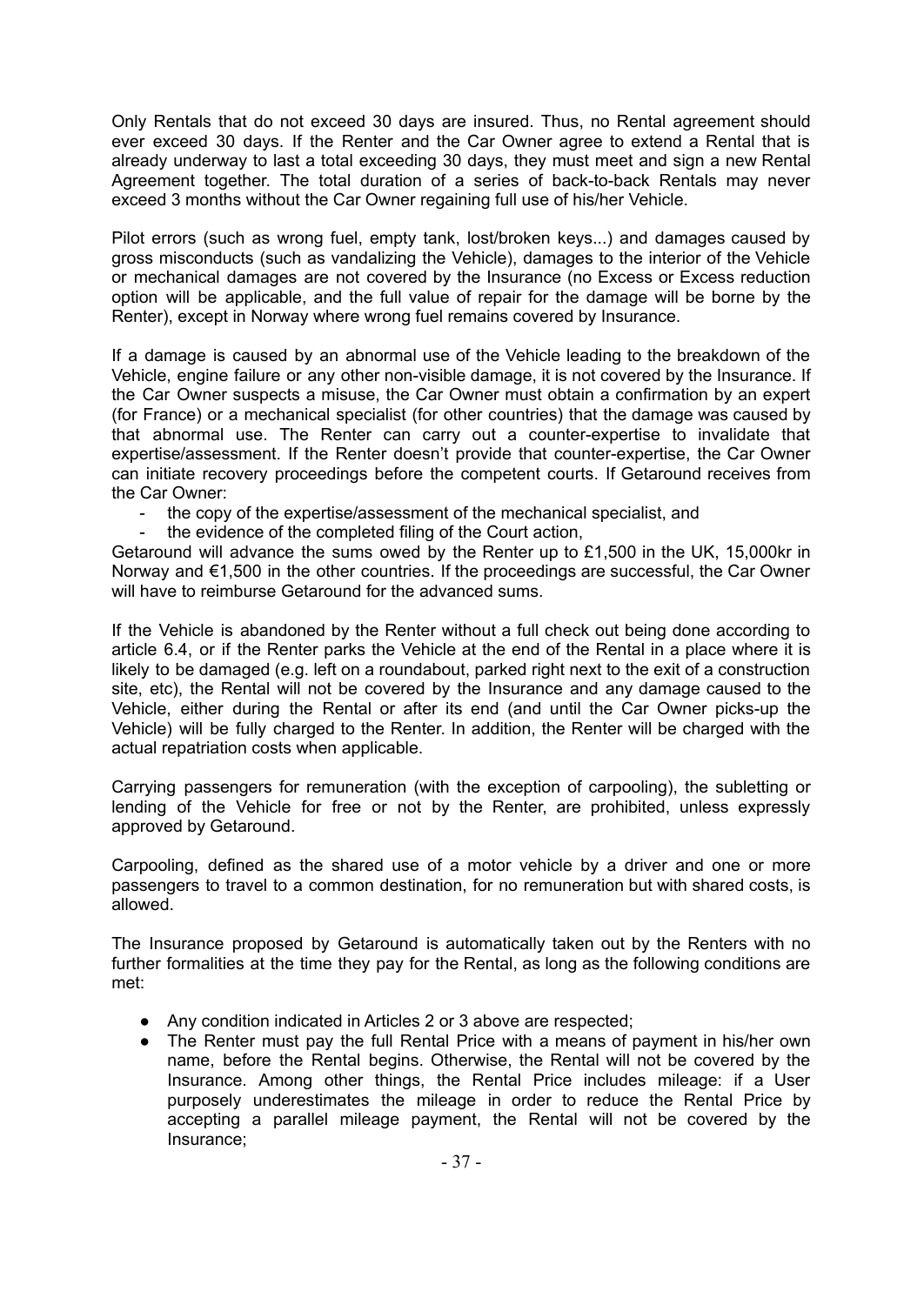- The identity of the Renter and the Car Owner, the Vehicle description, the start and end dates, and times of the Rental must correspond to the information provided by the Users on the Website;
- The Rental Agreement must be completed and signed by both parties when the Car Owner hands over the Vehicle keys to the Renter, or the Rental Agreement for Connect Rentals must have begun. In case of a hard copy Rental Agreement, it must be sent to Getaround in the event of damage or theft;
- For Rentals of Vehicles registered in France, Belgium, the UK or Spain (except if it is a Connect Rental), the Renter must physically present his/her credit card to the Car Owner before taking the Vehicle. The Car Owner must check that the credit card has the Renter's full name on it and that the numbers on the card match those used for payment on the Website (eight numbers from the payment card used to reserve the Rental are included on the Rental agreement);
- If drivers are added in addition to the Renter, the identity of these additional drivers (name, surname, date of birth) and their driving license information (license number and date of issue) must be included in the Rental Agreement. Additional drivers are not permitted for Rentals of UK registered Vehicles;
- The Vehicle must be covered by an annual insurance policy taken out by the Car Owner for periods outside of Rentals made through the Platform;
- The Vehicle must be in compliance with the applicable laws and regulations in its country of registration; the maintenance recommended by the manufacturer must have been performed, and all safety equipment must be in good working order to the Car Owner's knowledge, in particular the safety equipment referred to in Article 2.2 a) above;
- If a Rental exceeds 30 days, a new Rental Agreement must be signed (meaning full check-out of the Vehicle must be made, followed by a new check-in procedure), or if back-to-back Rentals exceed 3 months, the Car Owner must regain at some stage full use of his/her Vehicle.

Failure to respect any of these conditions will result in the automatic forfeiture of the Insurance coverage.

If through their actions a User causes the insurance coverage to lapse, they understand that they will be held liable for any costs incurred and for any consequences of their actions or omissions.

#### <span id="page-33-0"></span>**9.4. Exercise of the Insurance in case of damage**

In the event of damage, (e.g. a traffic accident or theft of the Vehicle, THE RENTER MUST IMMEDIATELY (AND IN ANY CASE WITHIN 24 HOURS FROM THE DISCOVERY OF THE INCIDENT OR THEFT) NOTIFY THE CAR OWNER WHO HAS A **MAXIMUM OF**

- **IN CASE OF INCIDENT/DAMAGE: 2 BUSINESS DAYS FROM THE DATE OF THE INCIDENT IN THE UK/ 5 BUSINESS DAYS FROM THE DATE OF THE INCIDENT IN FRANCE, BELGIUM, SPAIN, GERMANY, AUSTRIA AND NORWAY**
- **IN CASE OF THEFT: 24 HOURS FROM THE DATE OF THE THEFT IN THE UK / 2 BUSINESS DAYS FROM THE DATE OF THE THEFT IN FRANCE, BELGIUM, SPAIN, GERMANY, AUSTRIA AND NORWAY)**

**TO REPORT THE DAMAGE OR THEFT TO GETAROUND VIA HIS/HER ACCOUNT, IN SECTION "MY RENTALS" AND "REPORT AN INCIDENT".** BEYOND THIS PERIOD, THE INSURANCE (AND THE REDUCED EXCESS) WILL NOT COVER THE DAMAGE, AND ALL COSTS WILL BE BORNE BY THE CAR OWNER. THE RENTER MUST NOT WAIT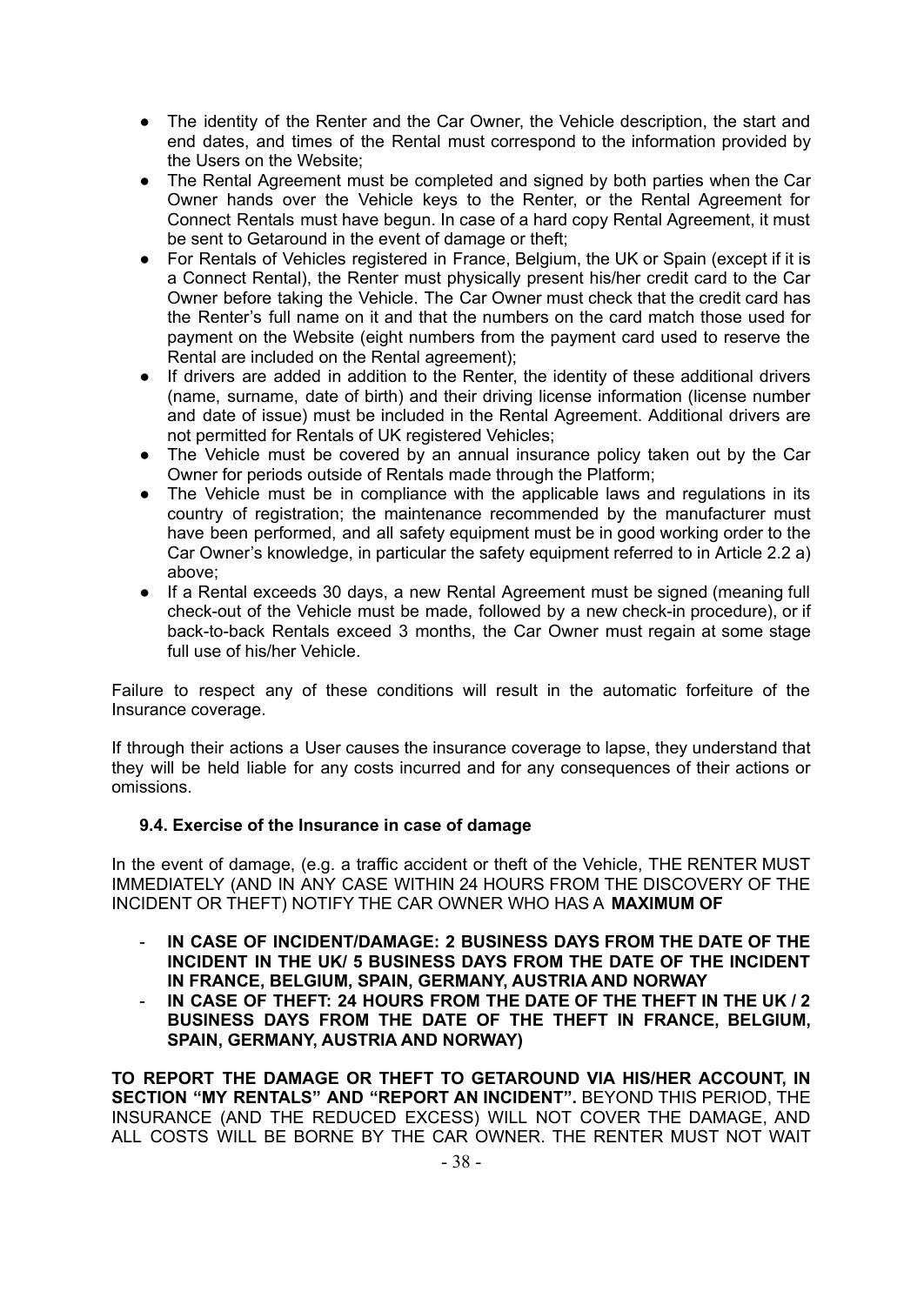UNTIL THE END OF THE RENTAL TO REPORT THE DAMAGE. IF ANY INDIVIDUAL IS INJURED OR IF THE MATTER CONSTITUTES A RISK, THE POLICE MUST BE NOTIFIED IMMEDIATELY.

In the event of theft of the Vehicle, THE CAR OWNER MUST ALSO NOTIFY THE POLICE WITHIN **48 HOURS IN FRANCE AND 24 HOURS IN OTHER COUNTRIES.**

Except in the case of force majeure, any request received after this deadline will not be covered by the Insurance. **The Car Owner will have to deal directly with the Renter to manage the claim, in which Getaround will not be involved**.

The Car Owner claiming that a damage occurred must provide photos to back up the claim. Getaround will contact the most recent Renter and recover his/her check-out photos to establish liability for the damage. Should the liability not lie with the most recent Renter, it is up to the Car Owner to investigate the liability of the damage through other check-out pictures and notify Getaround.

The Insurance will not cover damage to the Vehicle if the Renter picks up the Vehicle prior to the time of Rental or returns it after the time of Rental, even if the damage occurred during the Rental period.

The Rental of a Vehicle will cause normal wear and tear. This is not covered by the risk Insurance. An explanation of the difference between damage and normal wear is available here: <https://uk.getaround.com/help/articles/05032cfa30a9#owners>

## <span id="page-34-0"></span>**10. Excess and Excess reduction**

## <span id="page-34-1"></span>**10.1. Principles applicable to the Excess**

The insurance Excess is the maximum a Renter pays for repairs if he/she is responsible for damage to the Vehicle during a Rental, or if the third party responsible for the damage is unidentifiable, or if no accident statement was signed, or the third party's insurance contract does not cover the damage. This means that if the value of the damage is lower than the Excess, only such value can be debited from the Renter's bank account. If the value of the damage is higher than the Excess, only the amount of the Excess can be debited from the Renter's bank account.

The amount of the Excess depends on the category of the Vehicle and the age of the Renter. The Excess applies to damages on the exterior of the Vehicle, not on the interior.

It is reminded that in case of damage, the Claims management fees according to Article 12.5 f) will also be charged to the Renter in the event of a damage.

For Vehicles registered in France, Spain, Belgium, Germany, Norway or Austria, the Renter expressly authorizes Getaround to charge the following amounts for the insurance Excess:

| Categories                                                        | <b>Eco</b>        | <b>Comfort</b>      | <b>Premium</b>      |
|-------------------------------------------------------------------|-------------------|---------------------|---------------------|
| Vehicle damage<br>(including glass breakage, except in<br>Norway) | €900/<br>12,000kr | €1,100/<br>12,000kr | €1,700/<br>12,000kr |
| Broken glass (only in Norway)                                     | 2,500kr           | 2,500kr             | 2,500kr             |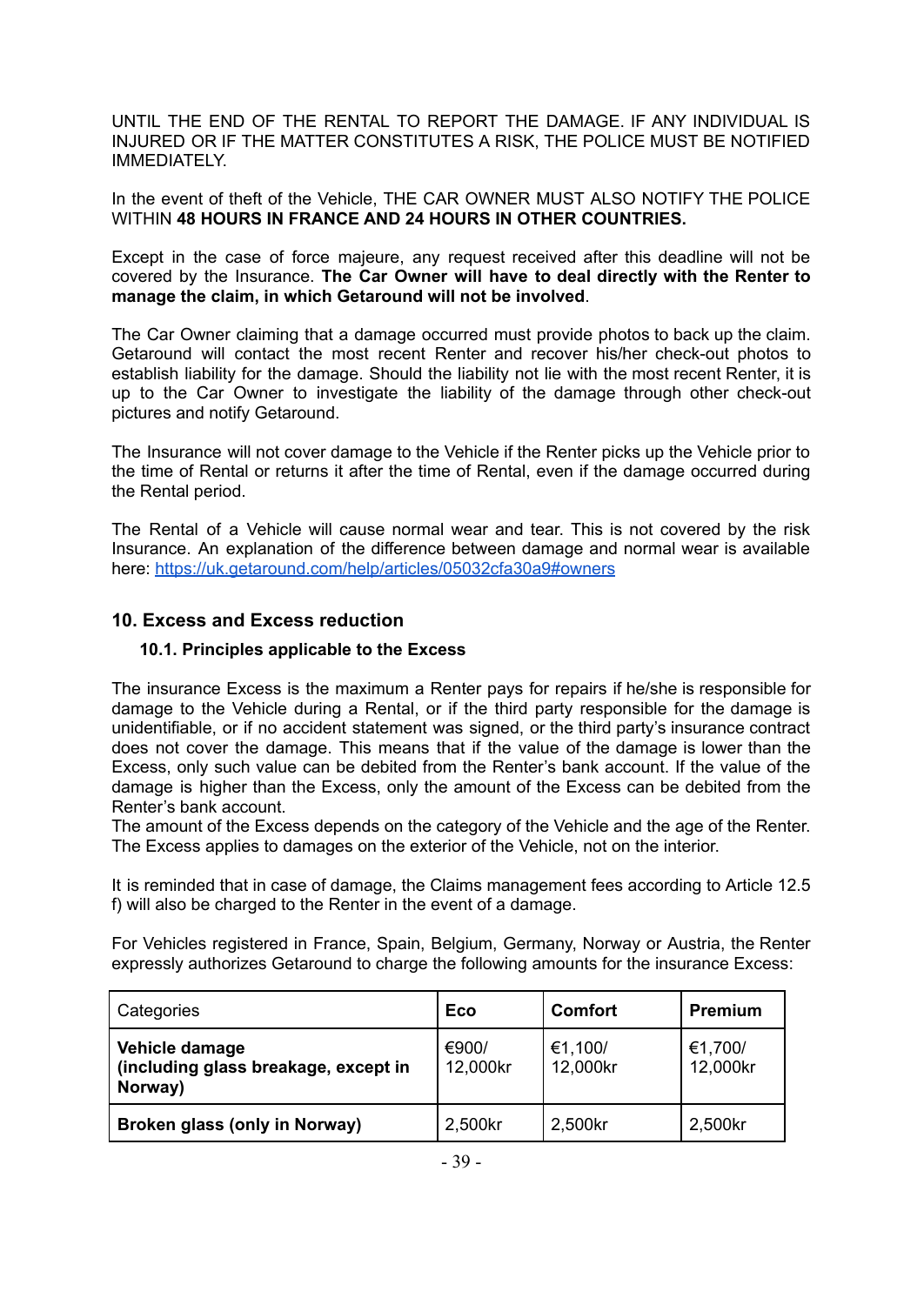| <b>Fire</b>                             | €900/    | €1,100/  | €1,700/  |
|-----------------------------------------|----------|----------|----------|
|                                         | 12,000kr | 12,000kr | 12,000kr |
| <b>Theft</b>                            | €900/    | €1,100/  | €1,700/  |
|                                         | 12,000kr | 12,000kr | 12,000kr |
| Theft with inability to return the keys | €3,000/  | €3,000/  | €3,000/  |
|                                         | 12,000kr | 12,000kr | 12,000kr |

In France, specific Excesses may apply:

- an Excess of €2,000 per claim for any Renter who at the time of the accident has had a driving license for less than two years or was under 18 years old;
- an Excess of €3,000 for any Renter in case of theft of the Vehicle by the Renter or un-declared driver.

For Vehicles registered in the UK, the Renter expressly authorizes Getaround to charge the following amounts for the insurance Excess (for Renters between 21 and 24 years old, an additional £500 will be applicable on top of the below amounts except for broken glass):

| Categories                                 | <b>Eco</b> | <b>Comfort</b> | <b>Premium</b> |
|--------------------------------------------|------------|----------------|----------------|
| Vehicle damage                             | £800       | £1,000         | £1,500         |
| <b>Broken glass</b>                        | £100       | £100           | £100           |
| <b>Fire</b>                                | £800       | £1,000         | £1,500         |
| <b>Theft</b>                               | £800       | £1,000         | £1,500         |
| Theft with inability to return<br>the keys | £3,000     | £3,000         | £3,000         |

The Car Owner can request from Getaround that it collects the amount of the damage caused up to the amount of the Excess from the Renter provided that:

- For non-Connect Vehicles registered in France, Belgium, the UK and Spain, the Car Owner has verified that the payment card used on the Website actually belongs to the Renter and is in his/her name. Getaround does not verify this before the Rental;
- For non-Connect Vehicles (except in Norway), the Car Owner has checked that the Renter's age and the date when he/she obtained his/her driving licence is in compliance with these Terms
- The Car Owner has not triggered a lapse of the Insurance in any manner whatsoever
- The Car Owner is in compliance with these Terms.

The Car Owner must provide the necessary documents (evidence, quotes and invoices for repairs) within 2 months after the end of the Rental. Getaround cannot collect all or part of the Excess from the Renter if such documents are provided by the Car Owner more than 2 months after the end of the Rental. Otherwise, the Car Owner will have to recover (all or part of) the Excess from the Renter himself/herself.

The service provided here by Getaround is limited exclusively to: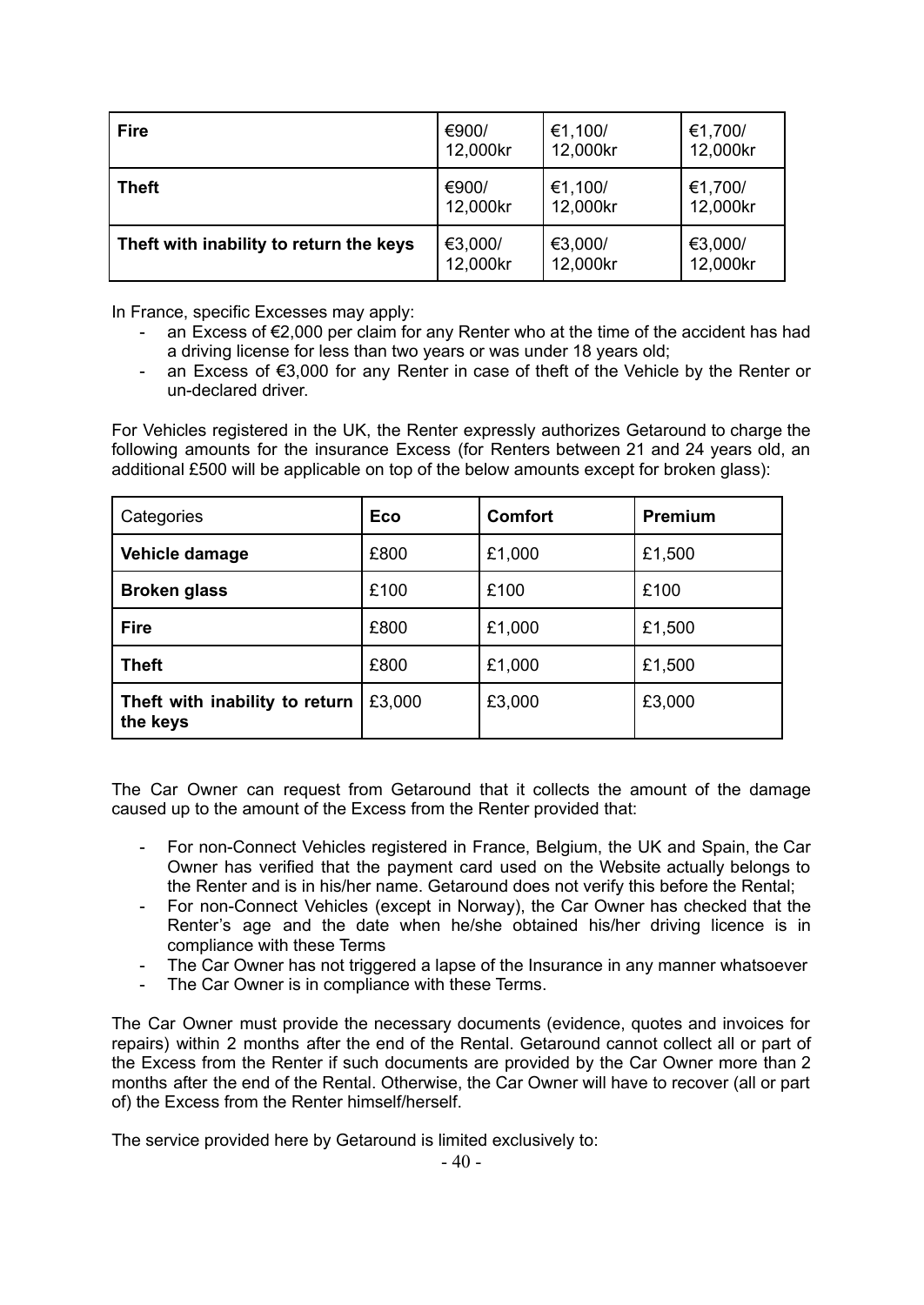- Requesting a pre-authorization up to the amount of the Excess on the Renter's means of payment;
- When applicable, collecting the payment of the Excess on behalf of the Car Owner through the Renter's means of payment.

Getaround will keep the amount of the Excess in a third-party account pending supporting documents from the Car Owner justifying the transfer of the sum to the latter's account. The following supporting documents will be accepted:

- An invoice (following a quotation previously validated by Getaround) or a damage report done by a government approved expert;
- A compensation document sent by the Insurer;
- An explicit letter or email of agreement sent by the Renter;
- In the event the Vehicle is stolen, proof of compensation by the Insurer.

By using the Platform, Users acknowledge and agree that:

- The Renter firmly and irrevocably undertakes to pay the amount of the Excess applicable for each damage caused to the Vehicle during his Rental, and due upon the Car Owner's declaration of such damage, with no objections or exceptions based on the Rental Agreement;
- If the Renter intends to challenge the payment of the Excess, he/she may seek reimbursement against the Car Owner after having paid it;
- The Car Owner is paid through Getaround if the Renter's account balance permits.

#### <span id="page-36-0"></span>**10.2. Excess reduction**

The Renter can reduce the amount of the Excess by paying for an Excess reduction option: Plus and Premium (except in the UK where the Excess reduction option Premium is not available). These options can be added during payment, or at any time before the start of the first Rental half-day, by accessing his/her Account > My rentals > and selecting the concerned Rental.

The Excess reduction option is refundable up to the fourteenth day after the option has been taken out by the Renter.

In some cases, depending on certain criteria defining the level of risk associated with the contemplated Rental (such as the age of the Renter, his/her rental history on the Platform or the category of the Vehicle), the Excess reduction option will not be available and only the standard Excess will apply without the possibility of reducing it. Also, the Renter cannot pay for an Excess reduction option in the UK, Spain and Austria if the Vehicle is covered by an external insurance and not by the Insurance contract. The Renter can see if the Vehicle is covered by the Insurance contract thanks to the Insurance logo present in the Vehicle listing.

The Excess reduction options only cover one damage during each Rental, except in Norway where the Excess reduction options will apply to all damages during the Rental. For all other countries, if there are two damages during the same Rental, the Excess reduction option will apply to the damage with the highest repair costs and the second damage will be covered by the full Excess amount (without any reduction). Finally, the Excess reduction options do not cover the theft of the Vehicle (except in Norway where it is covered).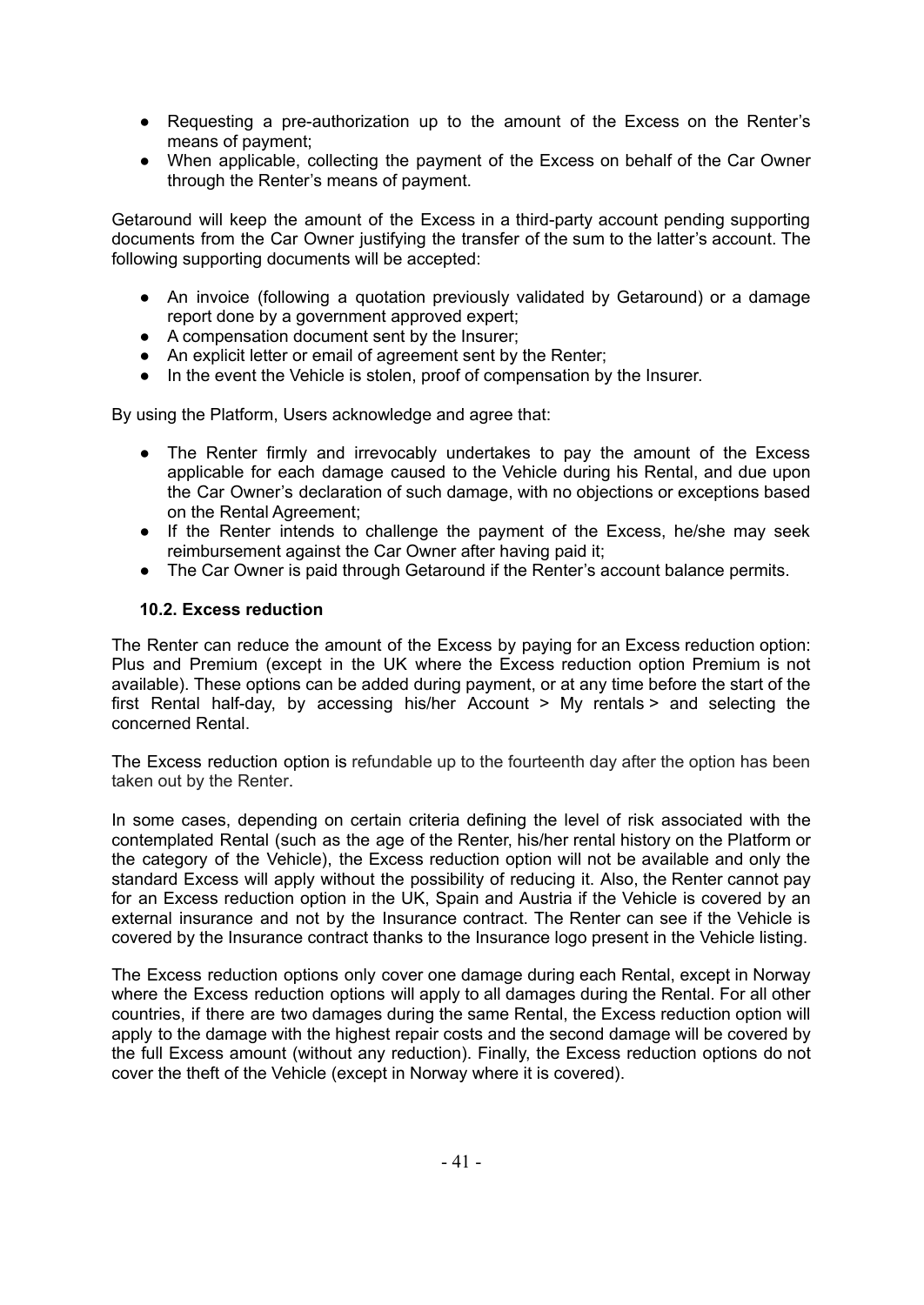In all countries, if the Renter makes two consecutive Rentals with the same Vehicle or two Rentals with the same Vehicle within one month, one with Excess reduction and the other without, and a damage occurs during any of the Rentals, no Excess reduction will apply.

<span id="page-37-0"></span>The details of the Excess reduction options can be found [here](https://en.getaround.com/help/articles/ded19c090f45#drivers).

# **11. Payment administration and pre-authorization**

## <span id="page-37-1"></span>**11.1 Payment authorization**

First of all, the Renter represents that he/she has authorized Getaround to collect the different sums (Rental Price, security deposit, compensation, management fees and penalties) in the name and on behalf of the Car Owner. In any case, Getaround will not play any third party payment role for problems reported by the Car Owner to Getaround more than a month after the end of the Rental (except for traffic tickets of which the Car Owner could be legitimately unaware).

Getaround uses payment service providers (Stripe only for countries other than Germany and Austria; both Stripe and Paypal for Germany and Austria) to bank the sums collected via the Platform (for example, Rental Price, mileage adjustment at the end of the Rental, or compensation for fuel levels or any compensation that one User may owe to another under the Rental Agreement) .

Any creation of a Car Owner account on the Platform leads to the automatic creation of a payment account on the Stripe Connect service of Stripe, in order to allow Getaround to proceed to the payment of the sums due to the Car Owner (for more information, we invite you to consult this [link\)](https://stripe.com/gb/connect-account/legal).

All sums paid on the Platform, by a means of payment other than PayPal, are transferred to and kept by Stripe. As soon as these sums are due to the Users (end of the Rental, cancellation,...), Getaround issues a transfer order to Stripe so that the latter can transfer the sums due directly to the User's bank details entered in his/her Account.

Any sums paid on the Platform via PayPal are kept in a dedicated bank account. As soon as these sums are due to the Users (end of the rental, cancellation,...), a transfer is issued from this bank account to the User's bank details entered on his/her Account.

Because of its partnership with Stripe, Getaround can implement Customer Due Diligence and verify the identity of Users. Outstanding payments will not be made to the Car Owner, if they don't provide the information or documents requested (valid proof of ID and/or proof of address of less than 3 months)

Getaround's payment of court decisions following disputes between Users won't transit through Stripe.

#### <span id="page-37-2"></span>**11.2. Pre-authorization**

The Renters agree that Getaround, via its payment administration partner Stripe, will perform a pre-authorization on the Renter's bank account through his/her credit card.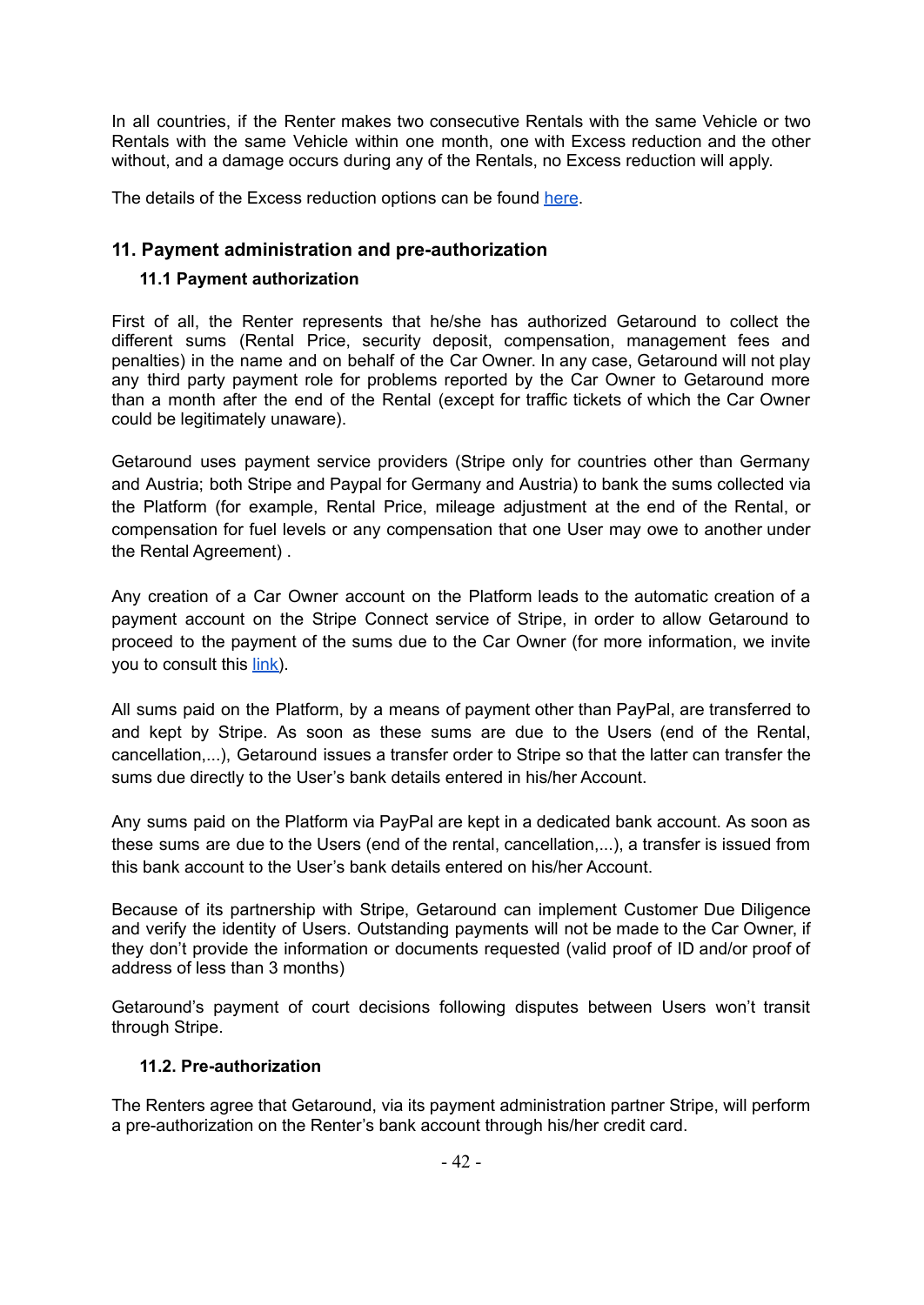A pre-authorization is a temporary hold on funds on a credit card, not an amount debited from the bank account. However, it might appear on the Renter's bank account statement depending on the bank's policy.

The pre-authorization is made upon Booking of the Vehicle and it corresponds to an amount up to the total amount of the Excess. The amount of the pre-authorization can be increased by Getaround in case of damage caused to a Vehicle during a previous Rental done by the Renter. Once the Rental is ended, the total amount due by the Renter (including if any, additional fees such as late return, extra mileage, etc) is debited from the Renter's bank account. If that amount is lower than the amount of the pre-authorization, the remaining balance on the pre-authorization is released on the fifth day following the end of the Rental (in case of damage during the Rental or compensations and/or fees due by the Renter, the amount is released after 30 days).

## <span id="page-38-0"></span>**11.3. Late payment penalties**

Payments are due as soon as the payment request is made by Getaround. Any late payment will result in an increase of the amount due (including taxes) per 15 days period starting on the first day of delay following a written notice by Getaround. The increase is equal to 3 times the French legal interest rate effective on the billing day, unless a legitimate reason is provided by the Renter.

In addition, when the User is a professional, a 40€/£40/400 kr indemnity is due to cover the recovery costs linked to any delay in payment.

## <span id="page-38-1"></span>**12. Financial conditions: Car Owner Payout, Mileage Allowance, adjustments and penalties**

The total Rental price ("Rental Price") paid by the Renter, excluding any Excess reduction option, includes:

- The amount paid to the Car Owner (the "Car Owner Payout");
- The Insurance premium (details in Article 8 above);
- The Roadside Assistance premium (details in Article 9 above); and
- The service fee paid by the Renter to Getaround (the "Renter Service Fee"), as detailed below;
- The Standard Mileage Allowance as detailed below

The Rental Price depends on several factors, such as the duration of the Rental and the cost of Insurance (which depends notably on the Vehicle category). Additional fees will be charged to Renters in France and the UK (and potential secondary drivers in France) who are 25 years old and below, and to Renters in Norway (and potential secondary drivers) who are under 26 years old.

The breakdown of the Car Owner Payout is:

- The amount paid by the Renter to the Car Owner;
- from which is deducted the Car Owner Service Fee (detailed below);
- The insurance premium paid by the Renter when the Rental is covered by the Getaround Entrepreneurs insurance or by the own Car Owner insurance.

## <span id="page-38-2"></span>**12.1. Principles governing the Car Owner Payout**

Car Owners set via their Account their reference Car Owner Payout (the "**Reference Car Owner Payout**"), which is the minimum payout they want to receive for a given daily Rental .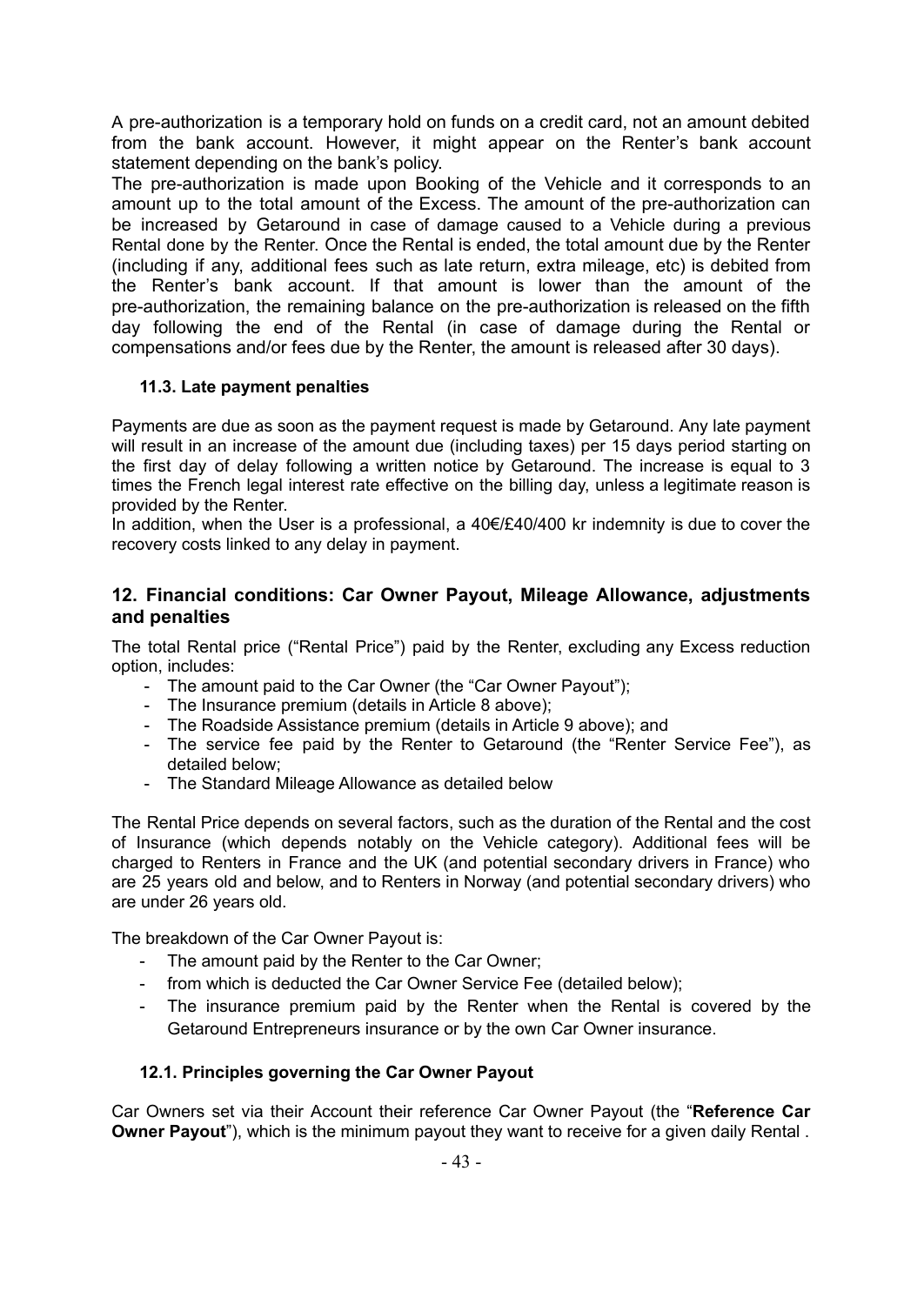The Reference Car Owner Payout for one day can't be lower than the threshold fixed by Getaround (except after application of a duration discount as detailed below) in order to cover Getaround's minimum management costs to organize and assist Users with the Rentals.

Getaround proposes to Car Owners a Reference Car Owner Payout enabling them to optimize their revenue notably depending on supply VS demand and the Vehicle characteristics. Car Owners remain free not to follow Getaround's recommendations and set a different Reference Car Owner Payout

Car Owners can offer hourly Rentals and daily Rentals up to 30 days. They remain free not to offer hourly Rentals and have only daily Rental offers, thus opting-out of the hourly Rental option proposed by Getaround at any time. The price of the hourly and daily Rentals are calculated as such:

- **Hourly Rental**: a fraction of the Reference Car Owner Payout fixed by Car Owners for the concerned day will apply from one hour up to 8 hours of Rental;
- **Daily Renta**l: the Reference Car Owner Payout fixed by Car Owners for the concerned day will apply for more than 8 hours of Rental and price variables mentioned below can apply.

Car Owners define the Reference Car Owner Payout depending on the period/day (according to the level of demand).

Getaround proposes duration discounts applicable to the Reference Car Owner Payout and Car Owners can adjust such discounts for 2 days, 7 days and 30 days (thus modulating the discount amounts proposed by Getaround), except in the UK where the discounts amounts cannot be amended by the Car Owner.

Getaround also proposes to Car Owners a feature named "Smart pricing" to optimize their revenue (not available in Norway). With this feature, Car Owners set their Reference Car Owner Payout and give Getaround a mandate to:

- optimize their Reference Car Owner Payout which will vary according to days, seasons, holidays and/or events;
- and define the discount amounts applied to the Reference Car Owner Payout depending on the duration of the Rental.

Whether with the standard price setting or with Smart pricing:

- the duration discount remains within a range defined by Getaround and which can be found [here;](http://uk.getaround.com/help/articles/87b75337c6f5)
- the Car Owners can make any change to the Car Owner Payout directly on their calendar provided it isn't lower than the threshold fixed by Getaround (except after application of a duration discount as detailed above)

#### <span id="page-39-0"></span>**12.2. Mileage Allowance**

The Rental Price includes a given number of kilometers/miles than the Renter can drive during the Rental without paying any extra fees (the "Standard Mileage Allowance"):

- For one hour of Rental: 40 kilometers (24 miles in the UK);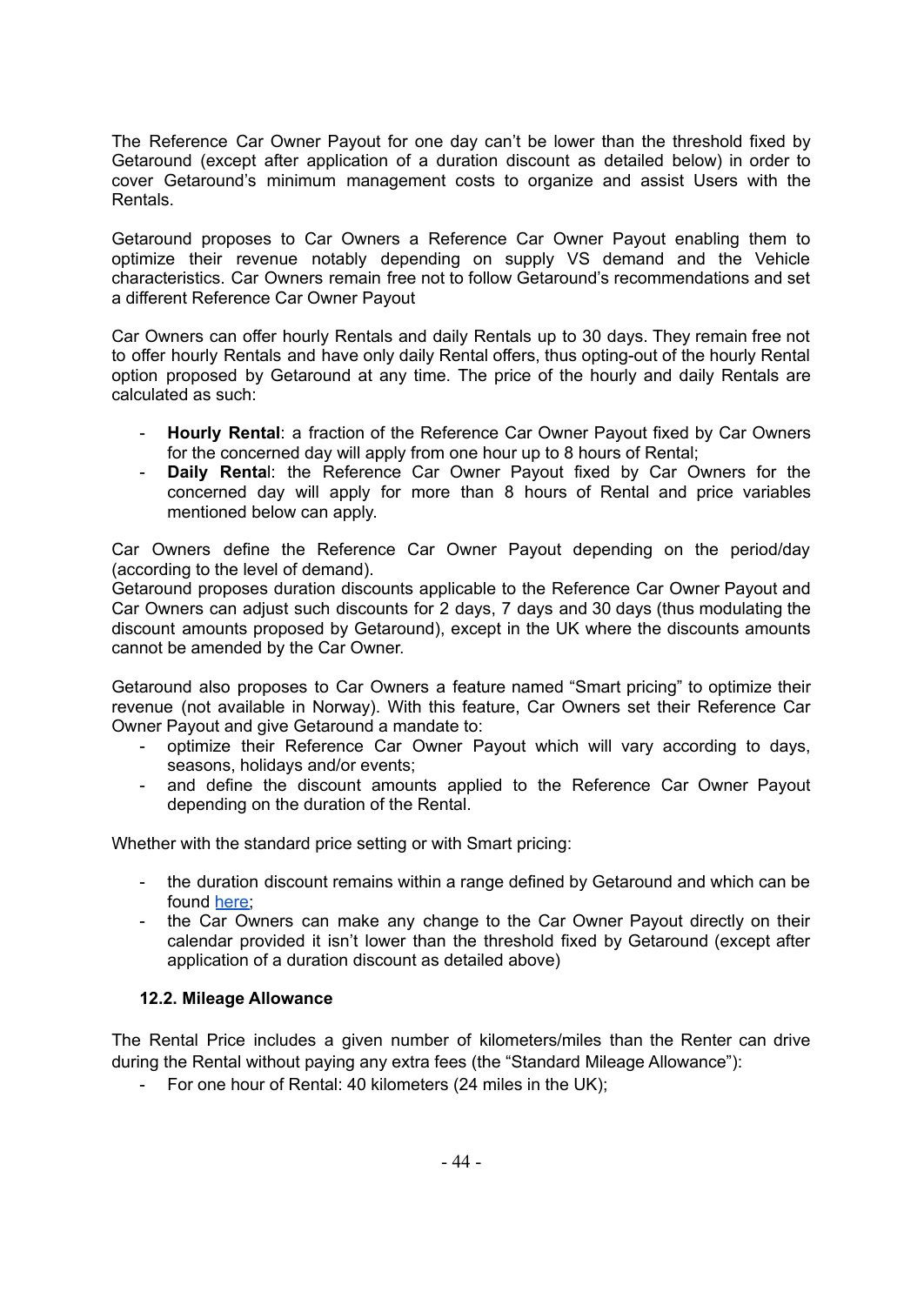- From two hours to one day of Rental: 60 kilometers (36 miles in the UK) for two hours of Rental with an additional 20km (12 miles in the UK) for each Rental hour thereafter, thus up to 200 kilometers (120 miles in the UK) for a day of Rental;
- From one day to 5 days of Rental: 200 kilometers (120 miles in the UK) per day thus up to 1,000 kilometers (600 miles in the UK) for 5 days of Rental;
- From 6 days to 30 days of Rental: 100 kilometers (60 miles in the UK) per day up to 2,000 kilometers (1,200 miles in the UK).

When booking, the Renter can increase the Standard Mileage Allowance by purchasing one or several optional Mileage Package(s). A Mileage Package corresponds to a predetermined and fixed number of kilometers/miles (its number cannot be amended, for example, a Mileage Package can be set for 20 or 50 kilometers/miles). The kilometers/miles included in the Mileage Package are at a predetermined price per kilometer/mile, which depends on the category and age of the Vehicle. The Mileage Package proposed by Getaround varies according to the duration of the Rental.

Part of the Mileage Package is transferred to the Car Owner.

Mileage Package price per kilometer charged to the Renter (per kilometer/mile):

|                              | France | Austria | Germany | <b>Belgium</b> | Spain | UK    | Norway  |
|------------------------------|--------|---------|---------|----------------|-------|-------|---------|
| Category "Eco"               | €0.16  | €0.16   | €0.16   | €0.16          | €0.13 | £0.19 | 3.00 kr |
| <b>Category</b><br>"Comfort" | €0.19  | €0.19   | €0.19   | €0.19          | €0.15 | £0.21 | 3.50 kr |
| <b>Category</b><br>"Premium" | €0.25  | €0.25   | €0.25   | €0.25          | €0.20 | £0.32 | 4.50 kr |

a) All Vehicles except campervans, mini buses, commercial vans

b) Campervans, mini buses, commercial vans for all countries except in the UK where these Vehicles are not accepted

|                       | France | Austria | <b>Germany</b> | Belgium | Spain | Norway |
|-----------------------|--------|---------|----------------|---------|-------|--------|
| Category "Eco"        | €0.22  | €0.22   | €0.22          | €0.22   | €0.18 | 4 kr   |
| Category<br>"Comfort" | €0.24  | €0.24   | €0.24          | €0.24   | €0.20 | 4.50kr |
| Category<br>"Premium" | €0.27  | €0.27   | €0.27          | €0.27   | €0.22 | 5 kr   |

- Share of the Mileage Package price transferred to the Car Owner for each kilometer/mile effectively driven:
- a) All Vehicles except campervan, mini buses, commercial vans

| UK<br>Belgium<br>Austria<br>Spain<br>Germany<br>France<br>Norway |
|------------------------------------------------------------------|
|------------------------------------------------------------------|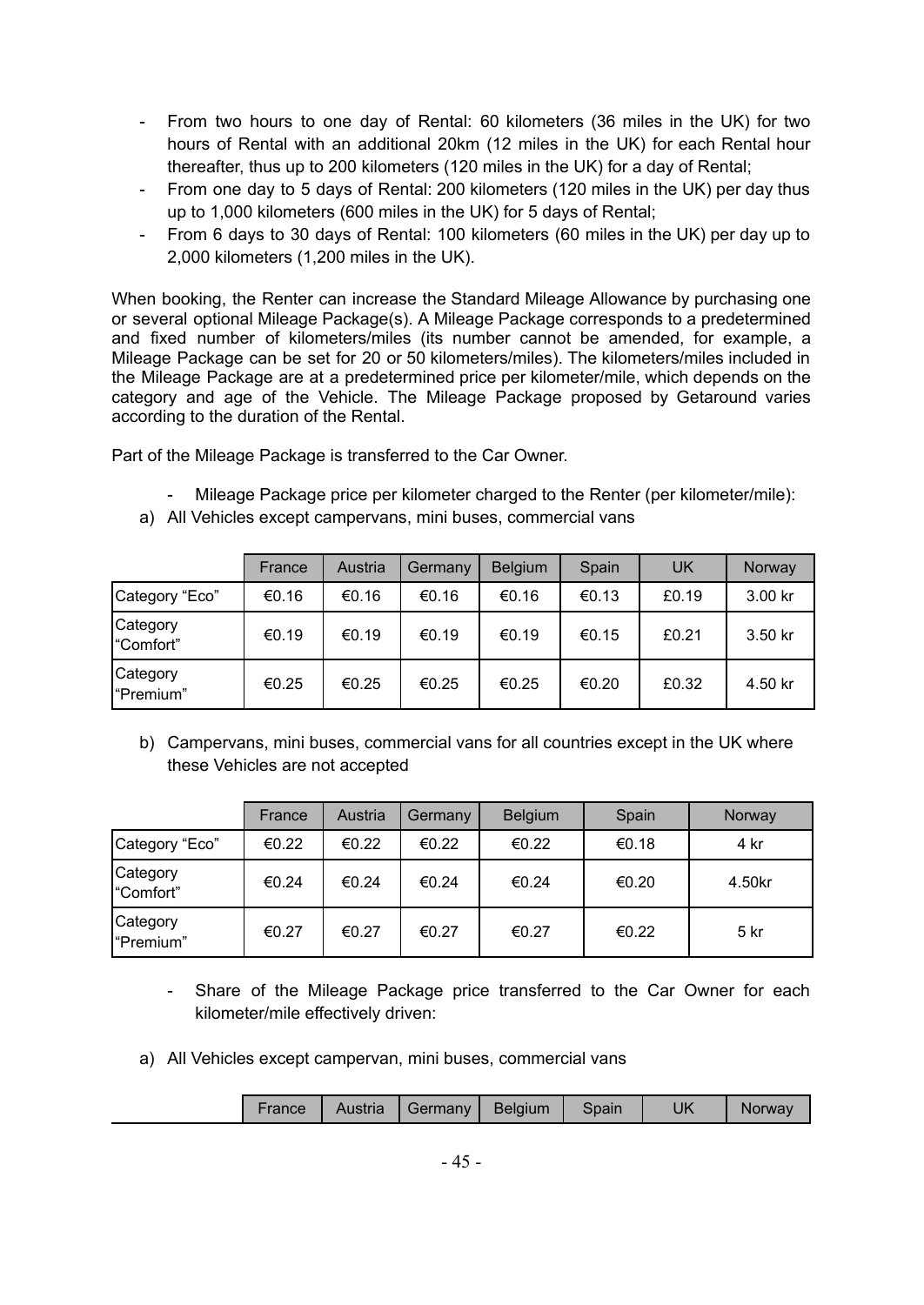| Category "Eco"         | €0.13 | €0.13 | €0.13 | €0.13 | €0.11 | £0.16 | 2.55 kr |
|------------------------|-------|-------|-------|-------|-------|-------|---------|
| Category<br>"Comfort"  | €0.16 | €0.16 | €0.16 | €0.16 | €0.13 | £0.17 | 2.98 kr |
| Category<br>l"Premium" | €0.21 | €0.21 | €0.21 | €0.21 | €0.17 | £0.27 | 3.75 kr |

b) Campervans, mini buses, commercial vans for all countries except in the UK where these Vehicles are not accepted

|                              | France | Austria | Germany | <b>Belgium</b> | Spain | Norway |
|------------------------------|--------|---------|---------|----------------|-------|--------|
| Category "Eco"               | €0.19  | €0.19   | €0.19   | €0.19          | €0.16 | 3.40kr |
| <b>Category</b><br>"Comfort" | €0.21  | €0.21   | €0.21   | €0.21          | €0.17 | 3.84kr |
| Category<br>"Premium"        | €0.23  | €0.23   | €0.23   | €0.23          | €0.19 | 4.17kr |

## <span id="page-41-0"></span>**12.3. Getaround's Service Fees**

## The Renter Service Fees

A Renter Service Fee is applied to each Rental and is paid to Getaround. The amount varies notably according to the following criteria: whether the Vehicle uses the Connect Device or not, the duration of the Rental, how long the Rental was booked in advance, whether the Rental has been extended or not (considering that extension fees will apply in case of Rental extension and late return), the Reference Car Owner Payout and the country in which the Rental takes place. The Renters can obtain the precise amount of the Renter Service Fees by clicking on the information box next to the Rental Price before booking the concerned Rental.

## the Car Owner Service Fees

A Car Owner Service Fee is applied to each Rental and is deducted from the Car Owner Payout. The Car Owner Service Fee applicable for each Rental is indicated in the "Price" section of the concerned Vehicle page in the Car Owner's Account.

#### **12.4 Payment of the Car Owner Payout (including any potential adjustment and compensation)**

<span id="page-41-1"></span>Getaround collects the Rental Price upon the Rental's booking when the Rental is validated between the Car Owner and the Renter, and collects any potential adjustment and compensation as set forth in Articles 10 and 11 at the end of the Rental.

Getaround pays the Car Owner Payout (including any potential adjustment and compensation) within 6 business days of the end of the Rental.

Getaround may suspend payment to the Car Owner if additional verifications are required or if the Renter makes a claim.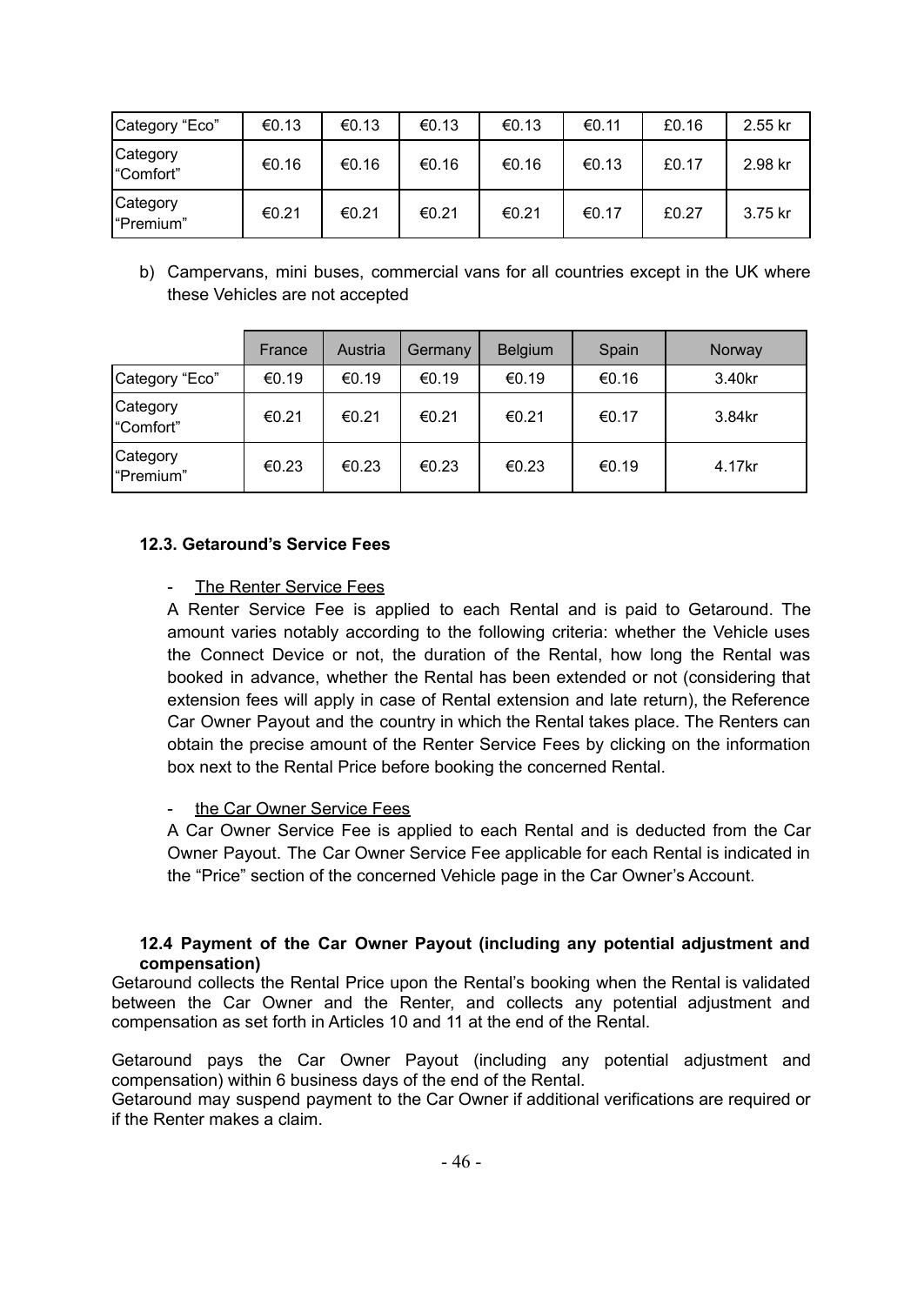In this case, Getaround will transfer the amount due to the Car Owner (i.e. Car Owner Payout and potential adjustments and compensations:

- If an agreement is reached between the Car Owner and Renter and both can provide proof of this agreement to Getaround, or;
- If a judicial authority has made a binding decision ordering the payment of all or part of the Car Owner Payout to the Car Owner or the return of all or part of that amount to the Renter.

#### <span id="page-42-0"></span>**12.5. Adjustments at the end of the Rental**

#### *a) Mileage*

<span id="page-42-1"></span>At the end of the Rental, the Car Owner and the Renter carry out a mileage check. For Connect Rentals, the mileage check is done automatically through the Connect Device.

In case the number of kilometers/miles driven exceeds the total Mileage Allowance (i.e. the sum of the Standard Mileage Allowance and the Mileage Package), the Renter will pay additional mileage fees according to a price per extra kilometer/mile determined by Getaround.

Part of the mileage fee is transferred to the Car Owner. The compensation per extra kilometer (mile in the UK) depends on the category and the age of the Vehicle. It is fixed as such:

|                       | France | Austria | Germany | <b>Belgium</b> | Spain | UK    | Norway  |
|-----------------------|--------|---------|---------|----------------|-------|-------|---------|
| Category "Eco"        | €0.32  | €0.32   | €0.32   | €0.32          | €0.26 | £0.38 | 4.50 kr |
| Category<br>"Comfort" | €0.38  | €0.38   | €0.38   | €0.38          | €0.30 | £0.42 | 5.25 kr |
| Category<br>"Premium" | €0.50  | €0.50   | €0.50   | €0.50          | €0.40 | £0.64 | 6.75 kr |

- Total mileage fee charged to the Renter:
	- a) All Vehicles except campervans, mini buses, commercial vans

b) Campervans, mini buses, commercial vans for all countries except in the UK where these Vehicles are not accepted

|                       | France | Austria | Germany | <b>Belgium</b> | Spain | Norway |
|-----------------------|--------|---------|---------|----------------|-------|--------|
| Category "Eco"        | €0.44  | €0.44   | €0.44   | €0.44          | €0.36 | 6.20kr |
| Category<br>"Comfort" | €0.48  | €0.48   | €0.48   | €0.48          | €0.40 | 6.70kr |
| Category<br>"Premium" | €0.54  | €0.54   | €0.54   | €0.54          | €0.44 | 7.30kr |

- Share of the mileage fee transferred to the Car Owner:

a) All Vehicles except campervan, mini buses, commercial vans

| France | Austria | Germany | Belgium | Spain | UK | Norway |
|--------|---------|---------|---------|-------|----|--------|
|        |         |         |         |       |    |        |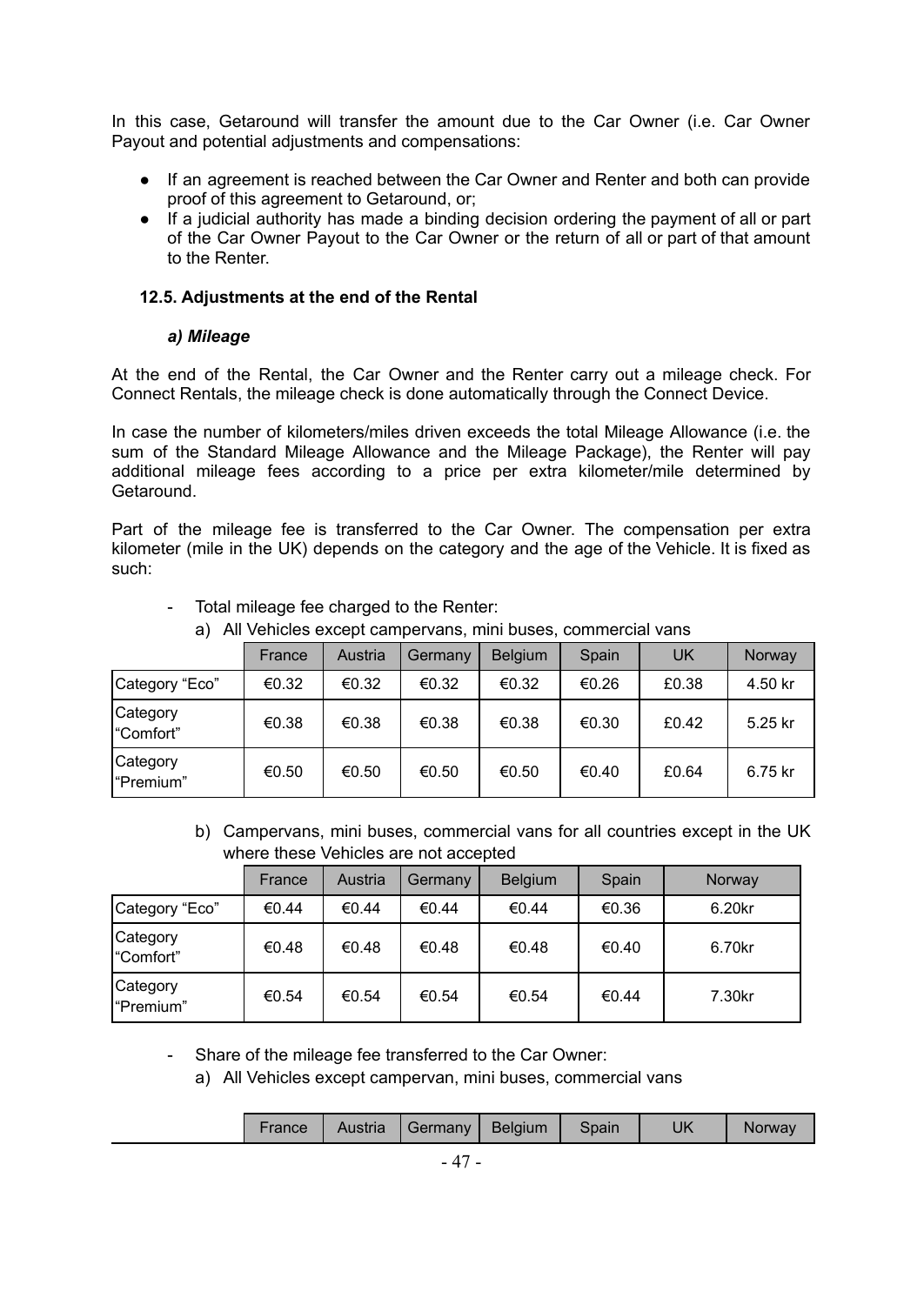| Category "Eco"        | €0.13 | €0.13 | €0.13 | €0.13 | €0.11 | £0.16 | 2.55 kr |
|-----------------------|-------|-------|-------|-------|-------|-------|---------|
| Category<br>"Comfort" | €0.16 | €0.16 | €0.16 | €0.16 | €0.13 | £0.17 | 2.98 kr |
| Category<br>"Premium" | €0.21 | €0.21 | €0.21 | €0.21 | €0.17 | £0.27 | 3.75 kr |

b) Campervans, mini buses, commercial vans for all countries except in the UK where these Vehicles are not accepted

|                              | France | Austria | Germany | <b>Belgium</b> | Spain | Norway  |
|------------------------------|--------|---------|---------|----------------|-------|---------|
| Category "Eco"               | €0.19  | €0.19   | €0.19   | €0.19          | €0.16 | 3.40 kr |
| <b>Category</b><br>"Comfort" | €0.21  | €0.21   | €0.21   | €0.21          | €0.17 | 3.84 kr |
| Category<br>"Premium"        | €0.23  | €0.23   | €0.23   | €0.23          | €0.19 | 4.17 kr |

In case the Car Owner and the Renter have carried out the mileage check, the Car Owner has 48 hours after the Rental has ended to ask Getaround for this compensation. For Connect Rentals, the compensation will apply automatically.

## *b) Fuel*

<span id="page-43-0"></span>At the end of the Rental, the Car Owner and the Renter carry out a fuel check. For Connect Rentals, the fuel check is done automatically through the Connect Device (except in some Getaround Connect Rentals where the Renter is informed via the App that there isn't an automatic fuel level check: in such case, the Renter must take a photo of the Vehicle's fuel level at the beginning of the Rental).

In case the fuel level is different from the one indicated during the check-in, Getaround will proceed with an adjustment either by way of extra payment taken from the Renter or reimbursement to the Renter for the extra fuel he/she puts in the Vehicle. The prices indicated on the following page will be applied: [https://en.getaround.com/fuel-prices.](https://en.getaround.com/fuel-prices) In that situation, the Renter has 48 hours after the Rental has ended to ask Getaround for this compensation. For Connect Rentals with automatic fuel level check, the compensation will apply automatically.

If the Renter gives back the Vehicle with less fuel than when the Rental began, Getaround will charge the Renter with the following fee, and will pay to the Car Owner the following compensation for the effort to add the missing fuel:

| Total amount charged to the   Compensation paid to the |                  |  |  |
|--------------------------------------------------------|------------------|--|--|
| Renter                                                 | <b>Car Owner</b> |  |  |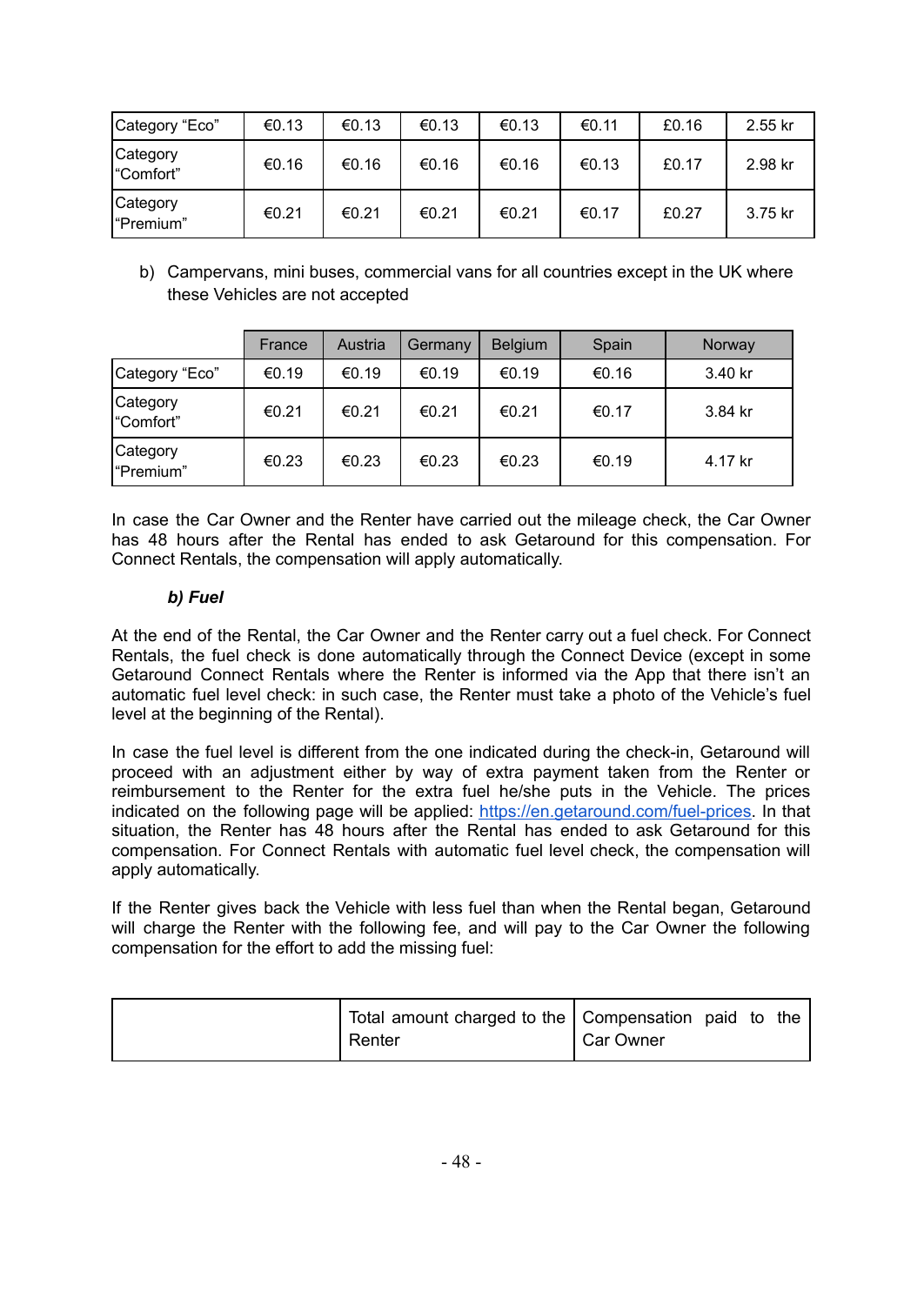| fee |                                                           | <b>Missing/Insufficient</b> refill $\vert$ £0.60 per missing liter in the $\vert$ £0.20 per missing liter in the $\vert$<br>UK / 0.60€ per missing liter UK / 0.20€ per missing liter |
|-----|-----------------------------------------------------------|---------------------------------------------------------------------------------------------------------------------------------------------------------------------------------------|
|     |                                                           | In France, Germany, Spain, In France, Germany, Spain, I                                                                                                                               |
|     |                                                           | Austria and Belgium / 6 kr   Austria and Belgium / 2 kr                                                                                                                               |
|     | per missing liter in Norway   per missing liter in Norway |                                                                                                                                                                                       |

In case the Car Owner and/or the Renter have carried out the fuel check, the Car Owner has 48 hours after the Rental has ended to ask Getaround for this compensation. For Connect Rentals with automatic fuel level check, the compensation will apply automatically.

## *c) Electronic toll badges*

<span id="page-44-0"></span>All costs associated with the use of paid roads during a Rental shall be borne by the Renter. If the Vehicle is equipped with an electronic toll badge and the Renter uses it, the amounts charged on the badge will be invoiced to the Renter if the Car Owner asks so to Getaround and sends evidence of the toll fees to Getaround.

## **12.6. Compensations and associated Getaround fees**

<span id="page-44-1"></span>Different types of compensation and fees can be charged against the Renter in case of various behaviors or events. Getaround acts as an intermediary for the payment of compensation fees. Payment of compensation to the Car Owner is subject to the Renter's prior payment thereof.

The Renter is informed that if the Car Owner provides proof of the former's liability, the Excess, compensations and penalties will be charged directly to any payment method used on Getaround by the Renter. By accepting the Terms, the Renter authorises the payment of such compensation and penalties.

<span id="page-44-2"></span>Compensations and fees applicable in the frame of Rentals are the following:

#### *a) Late return compensation fees*

If the Renter fails to return the Vehicle within the first 30 minutes following the agreed return date and time, he/she will be liable for the following late return compensation fees paid to the Car Owner:

|                                  | Total amount charged to the Compensation paid to the<br>Renter                                                                                                                                  | Car Owner                                 |
|----------------------------------|-------------------------------------------------------------------------------------------------------------------------------------------------------------------------------------------------|-------------------------------------------|
| Late<br>initially scheduled time | return fee per   £15 in the UK / 15€ in France, $\vert$ £10 in the UK / 10€ in<br>started hour beyond the   Germany, Spain, Austria and   France, Germany, Spain,<br>Belgium / 150 kr in Norway | Austria and Belgium / 100 kr<br>in Norway |

Getaround grants a tolerance for the first 30 minutes after the time initially agreed the Car Owner and the Renter for the end of the Rental, and does not apply the late return fee during that period.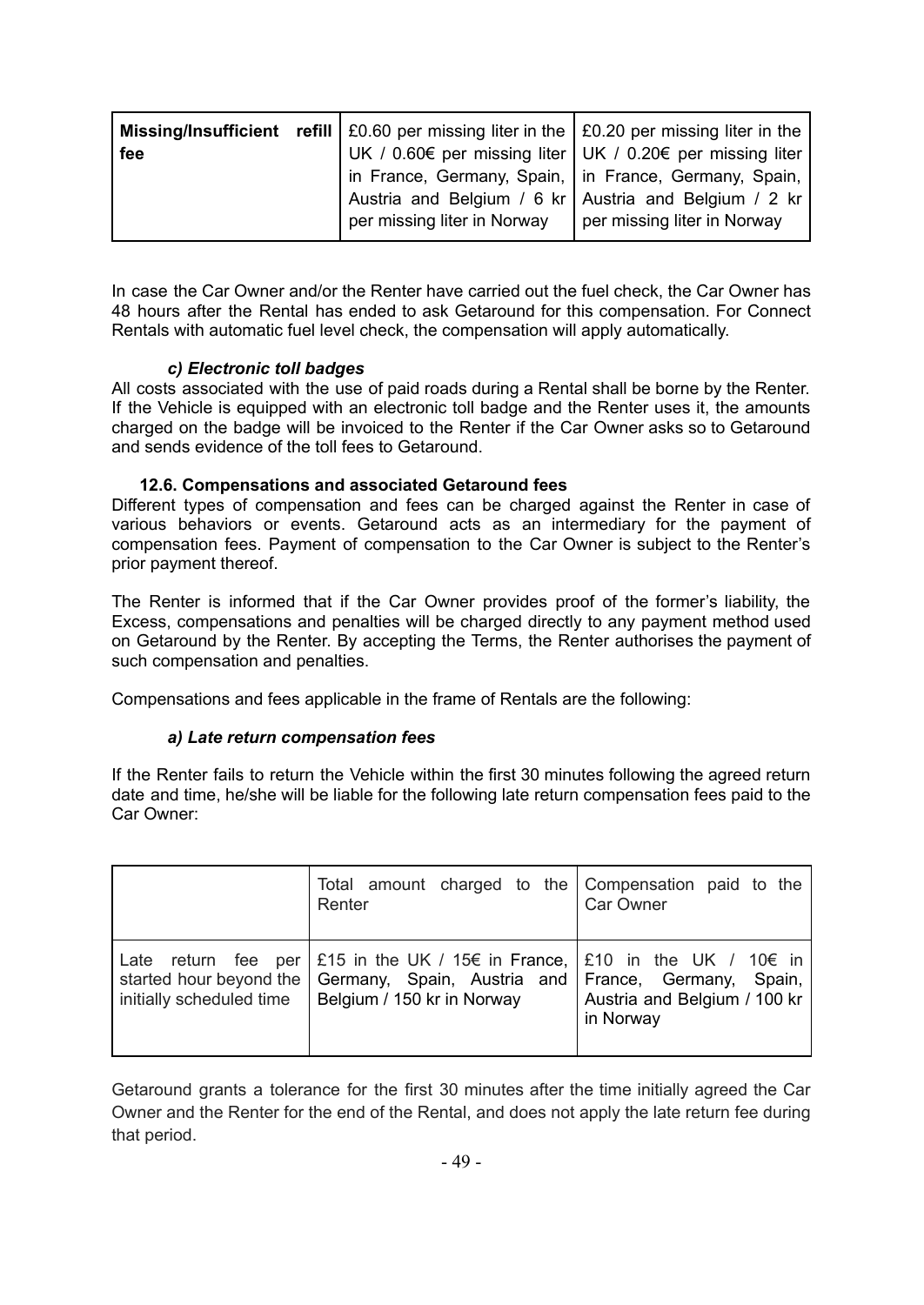Outside that tolerance, the late return fee applies from the time initially agreed the Car Owner and the Renter for the end of the Rental, and a started hour is an invoiced hour: from one minute beyond the end time of the Rental initially agreed between the Car Owner and the Renter, the hourly late return fee will be charged to the Renter. The late return fee applies up to a maximum of 24 hours (i.e. the maximum total late return fee charged to the Renter is 360€/£360/3.600 kr and the maximum total late return compensation paid to the Car Owner is 240€/£240/2.400 kr). After this period, the Car Owner shall declare the theft of the Vehicle as per Article 9.4

The late return fee is a penalty applied in addition to the price applicable to the extension of the Rental (i.e based on the Rental Price).

For example, for a Rental ending at 6:00 P.M., the following fees will apply if returned late:

- $\triangleright$  If the Renter returns the Vehicle at 6:13 P.M. on the same day, the Renter will not owe any late return fee.
- $\triangleright$  If the Renter returns the Vehicle at 10:17 PM on the same day, he will owe a late return fee of 5 hours x £15 (or 15 $\epsilon$  or 150 kr) = £75 (or 75 $\epsilon$  or 750 kr) (including £50 (or 50€ or 500 kr) paid to the Car Owner), plus 5 additional rental hours

In the event of a delay of more than one (1) day, **the Car Owner must report the Vehicle as stolen to the relevant authorities and must inform Getaround immediately.**

<span id="page-45-0"></span>The Car Owner has 48 hours after the Rental has ended to ask for this compensation.

### *b) Compensation fee for smoking in a non-smoking Vehicle*

The following compensation fee (paid to the Car Owner) for smoking in a non-smoking Vehicle is applicable as follows:

|                                                                                                                                                   | Total amount charged to   Compensation paid to the<br>the Renter                                                           | Car Owner    |
|---------------------------------------------------------------------------------------------------------------------------------------------------|----------------------------------------------------------------------------------------------------------------------------|--------------|
| Compensation fee for smoking $\frac{1}{230}$ in the UK / 30 $\epsilon$ in $\frac{1}{25}$ in the UK / 25 $\epsilon$ in<br>in a non-smoking Vehicle | France, Germany, Spain,   France, Germany, Spain,<br>Austria and Belgium / 500   Austria and Belgium / 450<br>kr in Norway | kr in Norway |

Smoking in the Vehicle during the Rental will be deducted based on visual traces of smoking (ashes or butts) or the scent in the interior of the Vehicle, reported by the Car Owner or the following Renter. The Car Owner has 48 hours after the Rental has ended to ask for this compensation.

#### *c) Compensation fees related to Vehicle cleanliness*

<span id="page-45-1"></span>A Compensation fee (paid to the Car Owner) is applicable if the exterior and/or the interior of the Vehicle is noticeably dirty, as indicated in Article 6.4 above: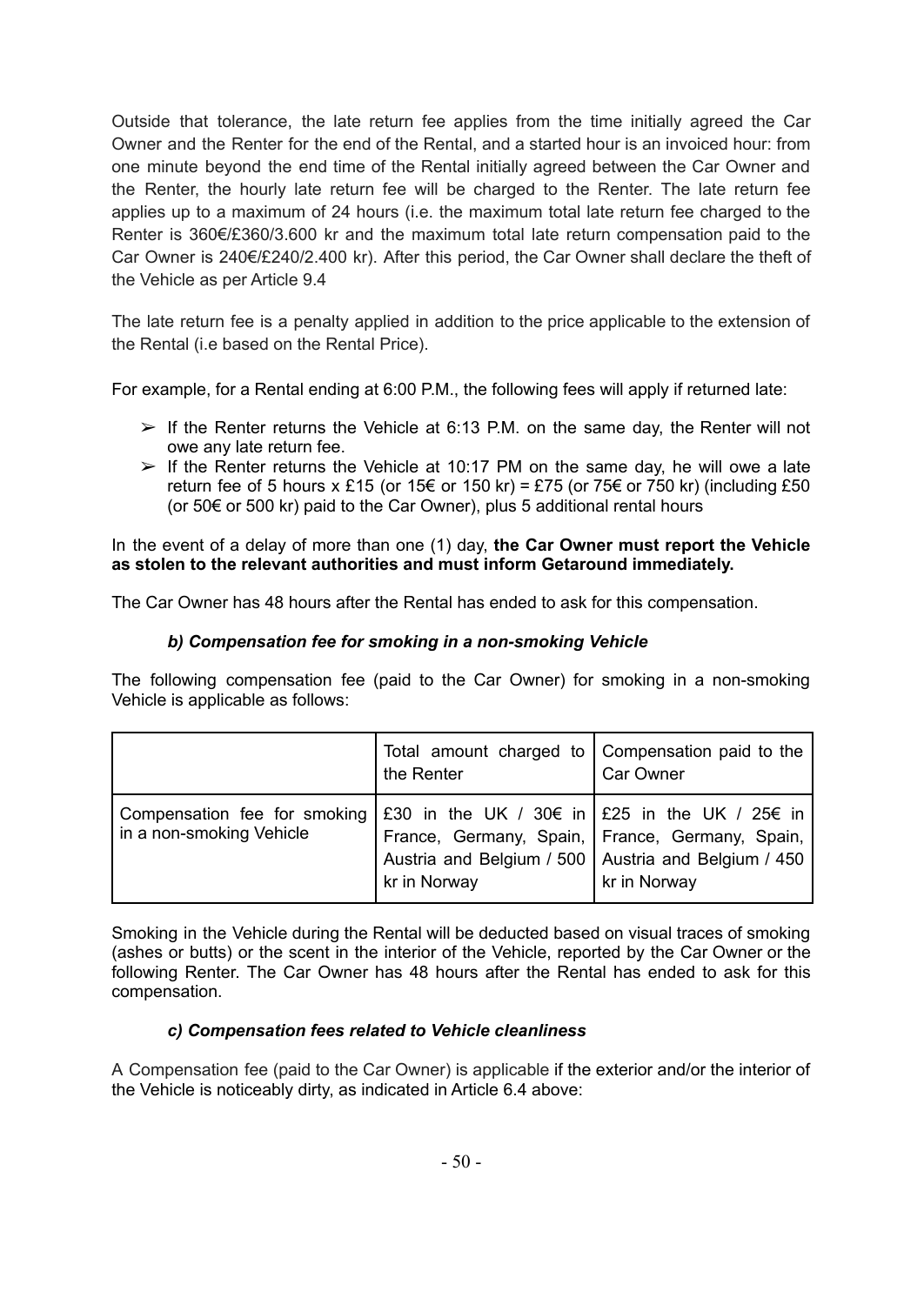|                                               | Total amount charged to<br>the Renter                                                                    | Compensation paid to the<br><b>Car Owner</b>                                                             |
|-----------------------------------------------|----------------------------------------------------------------------------------------------------------|----------------------------------------------------------------------------------------------------------|
| Compensation fee in case of<br>Small soiling  | £10 in the UK / 10 $\epsilon$ in<br>France, Germany, Spain,<br>Austria and Belgium / 150<br>kr in Norway | £10 in the UK / 10 $\epsilon$ in<br>France, Germany, Spain,<br>Austria and Belgium / 150<br>kr in Norway |
| Compensation fee in case of<br>Medium soiling | £25 in the UK / 25€ in<br>France, Germany, Spain,<br>Austria and Belgium / 350<br>kr in Norway           | £20 in the UK / 20 $\epsilon$ in<br>France, Germany, Spain,<br>Austria and Belgium / 300<br>kr in Norway |
| Compensation fee in case of<br>Large soiling  | £70 in the UK / 70 $\epsilon$ in<br>France, Germany, Spain,<br>Austria and Belgium / 800<br>kr in Norway | £50 in the UK / 50 $\epsilon$ in<br>France, Germany, Spain,<br>Austria and Belgium / 600<br>kr in Norway |

The Car Owner has 48 hours after the Rental has ended to ask for this compensation and will have to provide pictures of the soiling taken within those 48 hours.

## *d) Management fees for driving and parking tickets*

<span id="page-46-0"></span>A management compensation fee for driving/parking tickets received by the Car Owner for an offence committed during the Rental is applicable, in addition to the amount of the ticket:

|                                                                         | <b>For Vehicles</b><br>registered in the UK               | For Vehicles registered<br>France, Germany,<br>Spain, Austria and<br><b>Belgium</b> | <b>For Vehicles</b><br>registered in Norway                    |
|-------------------------------------------------------------------------|-----------------------------------------------------------|-------------------------------------------------------------------------------------|----------------------------------------------------------------|
| Compensation<br>the<br>for<br>fee<br>management<br>οf<br>ticket notices | £35<br>(includes a £5<br><b>Getaround Service</b><br>fee) | €15<br>(includes a €4.50<br>Getaround Service fee)                                  | 150 kr<br>(includes a 45kr<br><b>Getaround Service</b><br>fee) |

If the Vehicle is impounded under the Renter's responsibility, any associated costs will be charged to the Renter.

The management fee applies to each offence or traffic violation reported by the Car Owner.

The Car Owner must provide the necessary documents (driving/parking tickets received) within 1 year after the end of the Rental. Getaround cannot collect the compensation fee from the Renter if such documents are provided by the Car Owner more than 1 year after. In this situation, the Car Owner will have to dispute the offence/traffic violation directly with the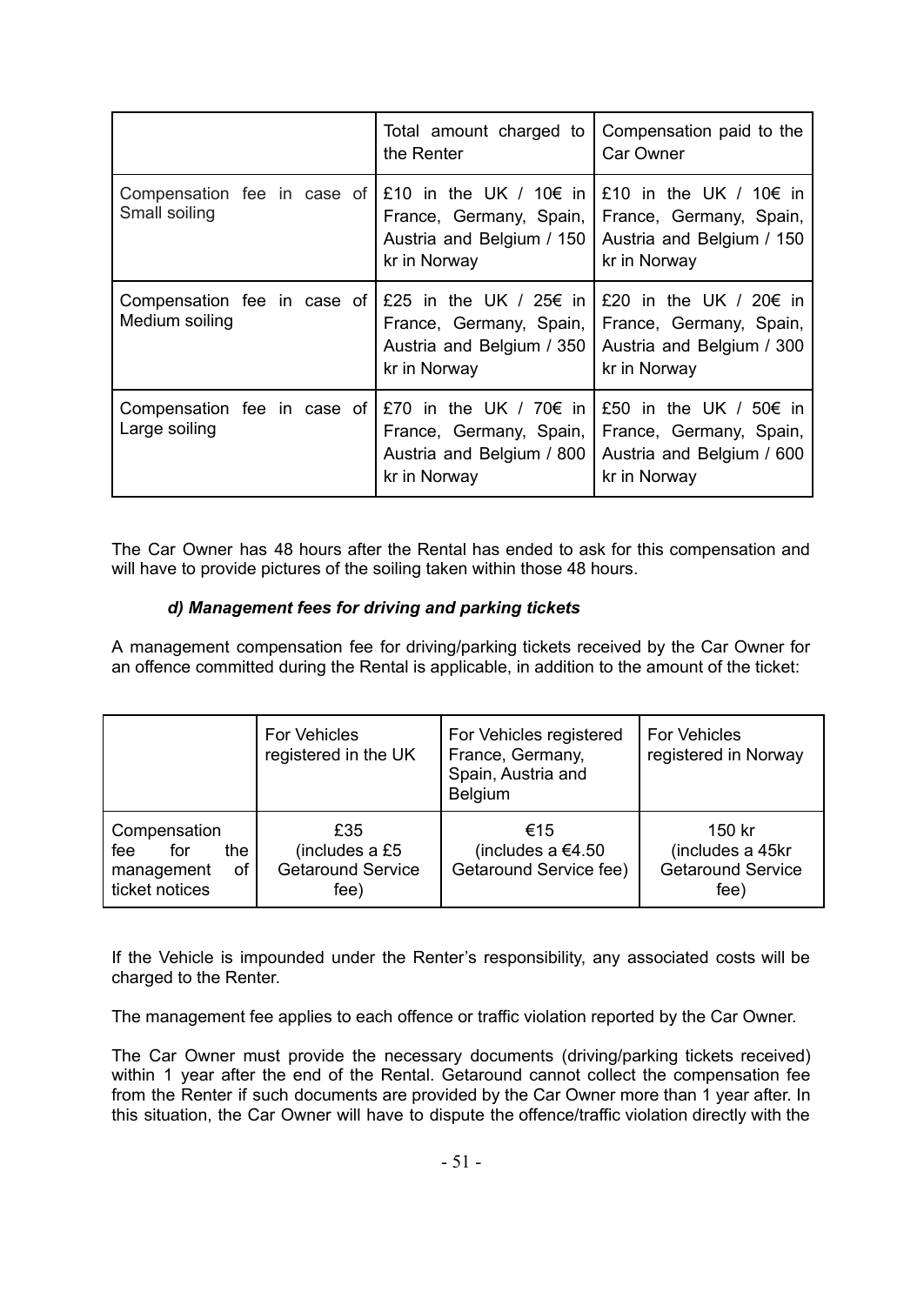parking/administration and he/she will have to recover this compensation from the Renter her/himself.

In case of a ticket in Spain when the Renter is not Spanish : in all cases, the Renter shall bear the costs for the ticket (Getaround will debit the Renter and then repay the Car Owner).

- ticket without loss of points: the Car Owner will be responsible for resolving the ticket with the authority;
- ticket with loss of points: the Car Owner will be responsible for resolving the ticket with the authority, including providing the requested information to resolve it. If the Car Owner does not possess some document or information relating to the Renter, he/she must contact Getaround.

## *e) Repatriation fees*

<span id="page-47-0"></span>At the end of a Rental (and outside of cases of accident or breakdown of the Vehicle), the Vehicle must be brought back by the Renter within a 400 meter radius of the location indicated in the Rental page in the App (i.e. the location where the Renter picked up the Vehicle unless another return location is expressly requested by the Car Owner and accepted by the Renter). Otherwise, the following compensation and fees will apply, provided it is requested by the Car Owner through Getaround's contact page within 48 hours following the end of the Rental (n.b. distance is calculated based on air distance and not based on driving/walking route) :

| Checkout distance from agreed<br>location              | Total amount charged to<br>the Renter                                                                                         | Compensation paid to the<br>Car Owner                                                                     |
|--------------------------------------------------------|-------------------------------------------------------------------------------------------------------------------------------|-----------------------------------------------------------------------------------------------------------|
| 400m to 1.99km (400 feet to<br>1.99 miles in the UK)   | £35 in the UK / 35€ in<br>France, Germany, Spain,<br>Austria and Belgium/ 350<br>kr in Norway                                 | £20 in the UK / 20€ in<br>France, Germany, Spain,<br>Austria and Belgium / 200<br>kr in Norway            |
| 2km to 9.99km (2 miles to 9.99<br>miles in the UK)     | £90 in the UK / 90€ in<br>France, Germany, Spain,<br>Austria and Belgium / 900<br>kr in Norway                                | £50 in the UK / 50€ in<br>France, Germany, Spain,<br>Austria and Belgium / 500<br>kr in Norway            |
| 10km to 19.99km (10 miles to<br>19.99 miles in the UK) | £190 in the UK / 190€ in<br>France, Germany, Spain,<br>Austria and Belgium /<br>1900 kr in Norway                             | £100 in the UK / 100 $\epsilon$ in<br>France, Germany, Spain,<br>Austria and Belgium<br>1000 kr in Norway |
| More than 20km (more than 20<br>miles in the UK)       | Actual repatriation costs +<br>£60 in the UK / 60€ in<br>France, Germany, Spain,<br>Austria and Belgium / 600<br>kr in Norway | Actual repatriation costs                                                                                 |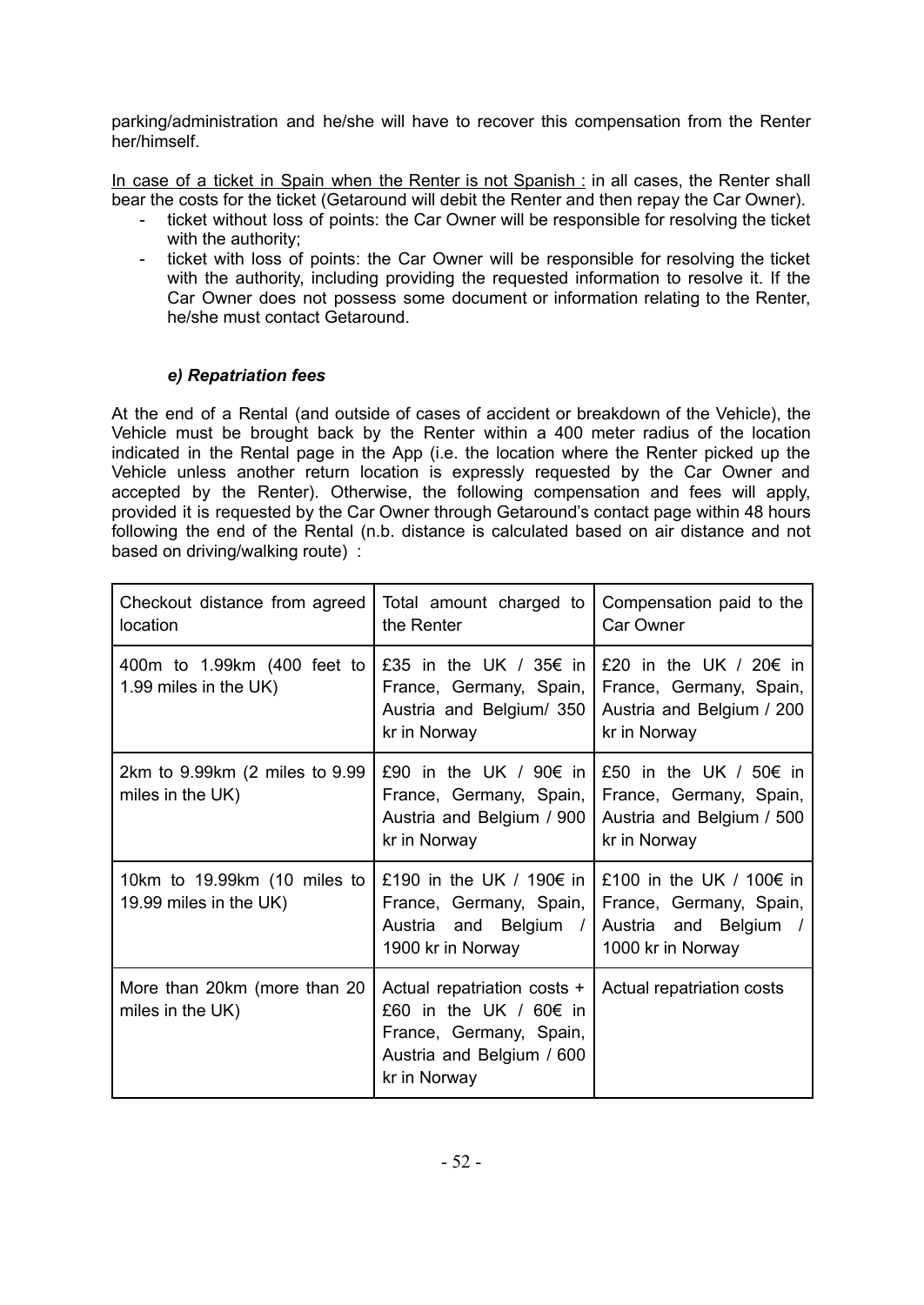If the Vehicle is parked in a specific private parking spot for which the Car Owner pays a fee to park his/her Vehicle, the Vehicle must be brought back by the Renter on the exact same parking space as indicated in the Rental page in the App, unless if the Renter can prove it was technically impossible to park it there (e.g. another car was already parked on the private parking spot, it was impossible to enter the parking, ...). Otherwise, the following compensation and fees will apply, provided it is requested by the Car Owner through Getaround's contact page within 48 hours following the end of the Rental (n.b. distance is calculated based on air distance and not based on driving/walking route):

| Checkout distance from the<br>private parking spot                        | Total amount charged to the<br>Renter                                                                                         | Compensation paid to the<br>Car Owner                                                             |
|---------------------------------------------------------------------------|-------------------------------------------------------------------------------------------------------------------------------|---------------------------------------------------------------------------------------------------|
| Parked in the proper parking<br>lot but not on the exact<br>parking space | £35 in the UK / 35€ in<br>France, Germany, Spain,<br>Austria and Belgium / 350<br>kr in Norway                                | £20 in the UK / 20€ in<br>France, Germany, Spain,<br>Austria and Belgium / 200 kr<br>in Norway    |
| Outside the parking to 1.99<br>$km$ (1.99 miles in the UK)                | £50 in the UK /<br>50€ in France, Germany,<br>Spain, Austria and Belgium<br>/500 kr in Norway                                 | £30 in the UK / 30€ in<br>France, Germany, Spain,<br>Austria and Belgium / 300 kr<br>in Norway    |
| 2km to 9.99km (2 miles to<br>9.99 miles in the UK)                        | £90 in the UK / 90€ in<br>France, Germany, Spain,<br>Austria and Belgium / 900<br>kr in Norway                                | £50 in the UK / 50€ in<br>France, Germany,<br>Spain,<br>Austria and Belgium / 500 kr<br>in Norway |
| 10 km to 19.99km (10 miles<br>to 19.99 miles in the UK)                   | £190 in the UK / 190€ in<br>France, Germany, Spain,<br>Austria and Belgium / 1900<br>kr in Norway                             | £100 in the UK / 100€ in<br>France, Germany, Spain,<br>Austria and Belgium / 1000<br>kr in Norway |
| More than 20km (more than<br>20 miles in the UK)                          | Actual repatriation costs +<br>£60 in the UK / 60€ in<br>France, Germany, Spain,<br>Austria and Belgium / 600<br>kr in Norway | Actual repatriation costs                                                                         |

## *f) Management fees for damages*

<span id="page-48-0"></span>Different types of management fees can be applied by Getaround against a Renter:

- In the event of a claim filed by the Car Owner against Getaround regarding a damage caused to the Vehicle (which the Renter believes is not justified), the Renter may be liable for a claims management fee to Getaround.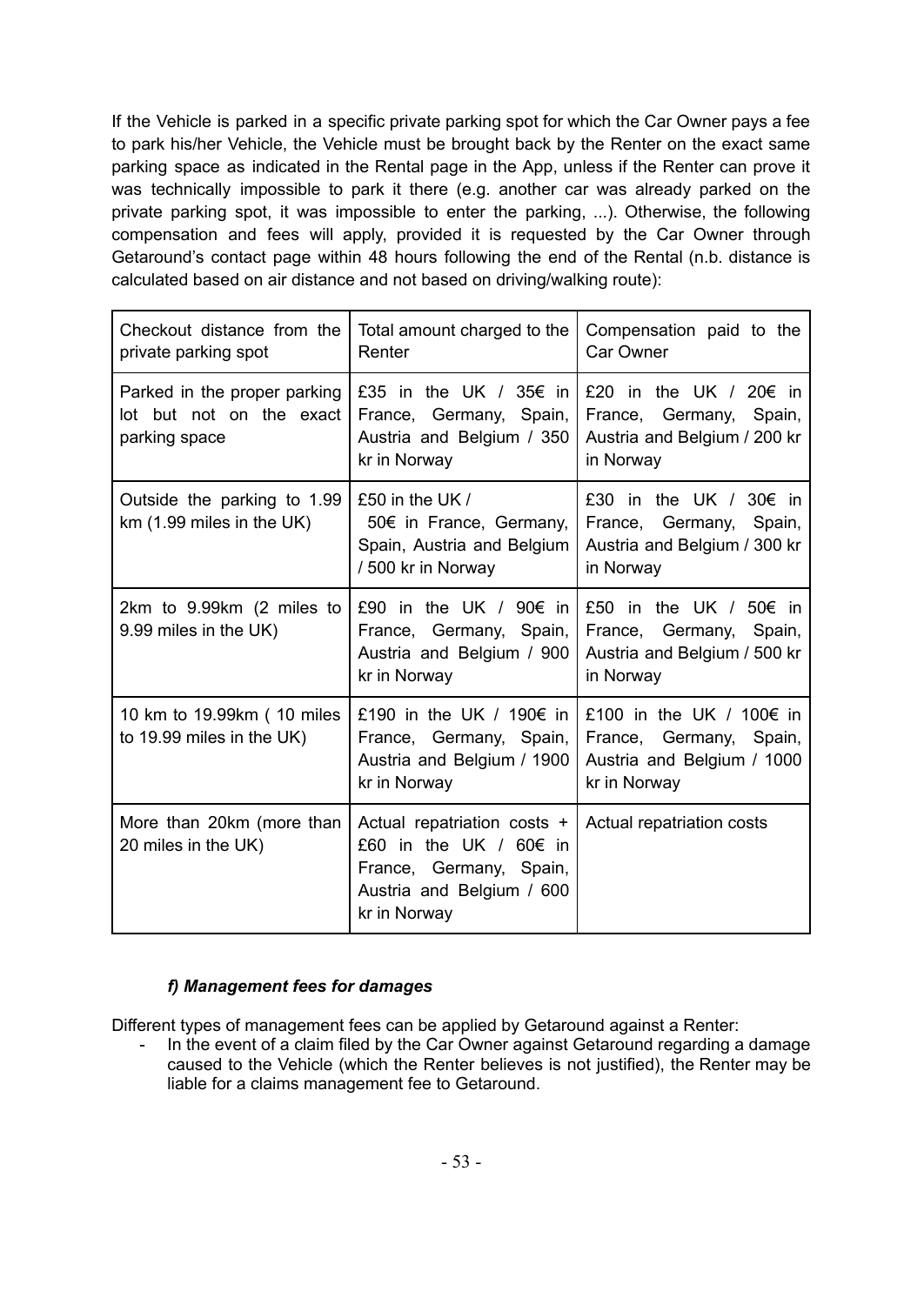- If the Renter is held liable for damage caused to third parties with a Vehicle during a Rental without having officially reported it to Getaround or the Car Owner, the Renter will be liable for an Undeclared Third party damage management fee to Getaround.
- For any breakdown following normal use of the Vehicle by the Renter, the Car Owner is liable for a Breakdown management fee to Getaround. The Breakdown Management fee is applied against the Renter if he/she is held responsible for the breakdown according to the report of an expert commissioned by the Car Owner. The Car Owner will pay for the costs of the expert's report but if the Renter is found liable of the breakdown, the costs for the expert's report will be charged to the Renter in order to reimburse the Car Owner.
- In case of Pilot Error (such as wrong fuel- except in Norway, empty tank, lost/broken keys), the Renter will be liable for a Pilot Error management fee to Getaround.

|                                                       | <b>For Vehicles</b><br>registered in the UK | <b>For Vehicles</b><br>registered France,<br>Germany, Spain,<br>Austria and Belgium | <b>For Vehicles</b><br>registered in<br>Norway                            |
|-------------------------------------------------------|---------------------------------------------|-------------------------------------------------------------------------------------|---------------------------------------------------------------------------|
| Claims<br>management<br>fee                           | £40                                         | €40<br>$(60$ if Premium<br><b>Excess reduction</b><br>option is taken)              | 400 kr<br>(0 kr if Premium<br><b>Excess reduction</b><br>option is taken) |
| Undeclared Third party<br>management<br>damage<br>fee | £382                                        | €382                                                                                | 3,820 kr                                                                  |
| <b>Breakdown</b><br>management fee                    | £90                                         | €90                                                                                 | 900 kr                                                                    |
| Pilot Error management<br>fee                         | £200                                        | €200                                                                                | 2,000 kr                                                                  |

## *g) Management Fees, compensation fees and penalties specific to Rentals using the Getaround Connect service*

<span id="page-49-0"></span>Getaround will charge a Connect Unreported Claim Management fee to any Renter who does not self-report any damage for which he/she may be held liable during the check-out procedure.

|                                               | For vehicles<br>registered in the UK | For vehicles registered<br>France, Germany,<br>Spain, Austria and<br>Belgium | For vehicles<br>registered in<br>Norway |
|-----------------------------------------------|--------------------------------------|------------------------------------------------------------------------------|-----------------------------------------|
| Unreported<br>Connect<br>Claim Management fee | £90                                  | €90                                                                          | 900 kr                                  |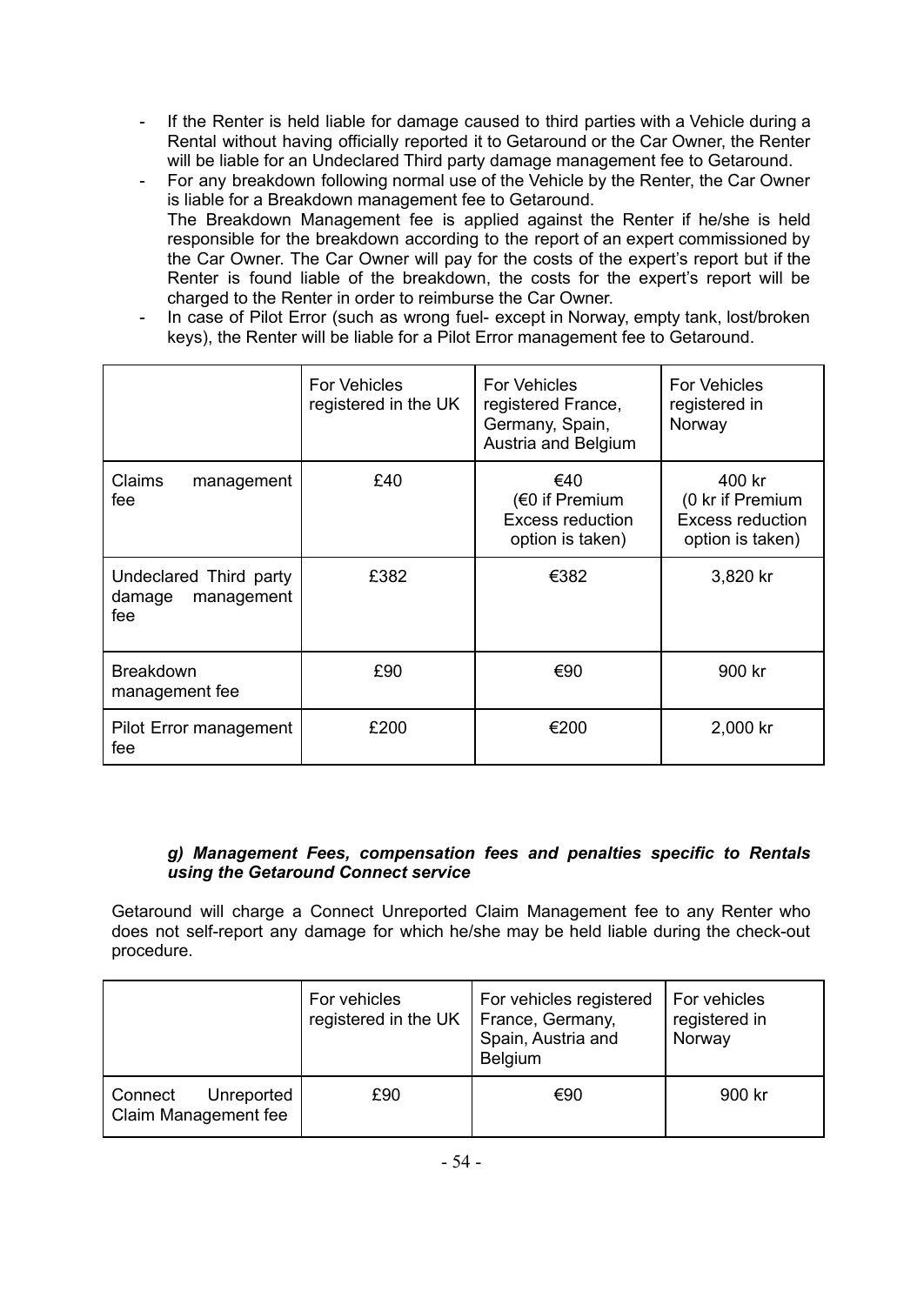## <span id="page-50-0"></span>**12.7. Penalties for specific non compliances**

## *a) Login sharing*

<span id="page-50-1"></span>If a User shares his/her Login to any third party, whether as a paid use or for free, Getaround will apply a penalty of €500/£500/5000 kr, without prejudice to Getaround's right to exclude the User from the Platform and to take all necessary legal actions against such User.

## *b) Absence of registered secondary driver*

<span id="page-50-2"></span>If the Renter lets a third party who hasn't been registered as a secondary driver for the Rental drive the Vehicle, Getaround will apply a penalty of €500/£500/5000 kr, without prejudice to Getaround's right to exclude the Renter from the Platform and to take all necessary legal actions against such Renter as well as the driver of the Vehicle.

## <span id="page-50-3"></span>**13. Geolocation and dashcams**

## <span id="page-50-4"></span>**13.1. Geolocation with the Getaround Connect Device**

By subscribing to the Getaround Connect service, the Users agree that Getaround will consult the GPS position of the Vehicle before the Rentals begin to enable the Renters to locate the Vehicle, and once the Rentals end to inform other potential Renters and the Car Owner of where the Vehicle has been parked.

Getaround is also entitled to geolocate the Vehicle during a Rental if an issue appears preventing its operation (e.g. Getaround Connect Device malfunction, difficulties opening/closing the Vehicle) and to enable Roadside Assistance to locate the Vehicle.

This data treatment by Getaround is for the purpose of operating its basic Services, which the Users accept.

Getaround has set up restrictions in its Getaround Connect Device to protect the data privacy of the Renter of a Vehicle. The Car Owner undertakes not to use the Getaround Connect Device to try to access, store or view the private data of a Renter of the Vehicle.

#### <span id="page-50-5"></span>**13.2. Dashcams**

Car Owners may equipe their Vehicle, or listed on the Platform a Vehicle natively equipped, with a dash camera filming the front of the Vehicle and potentially the inside of the Vehicle (hereafter the "Dashcam").

The purpose of the Dashcam is to help determine more precisely each party's liability in case of damage and notably protect Renters from being liable for any undue third party claim. It is an event-triggered safety device: video recording storage only takes place when an incident (hard acceleration/braking/cornering, collision or distraction) occurs.

Records are only kept in the event of an incident and may be shared with Getaround and our Insurance by the Car Owners to ensure claims are processed efficiently and to protect Renters from being liable for undue third party claims. Car Owners undertake to delete these records within 30 days of the end of the Rental concerned and not to disclose any of these records to third parties who are not qualified to receive them (criminal sanctions may apply according to article 226-22 of the French penal Code).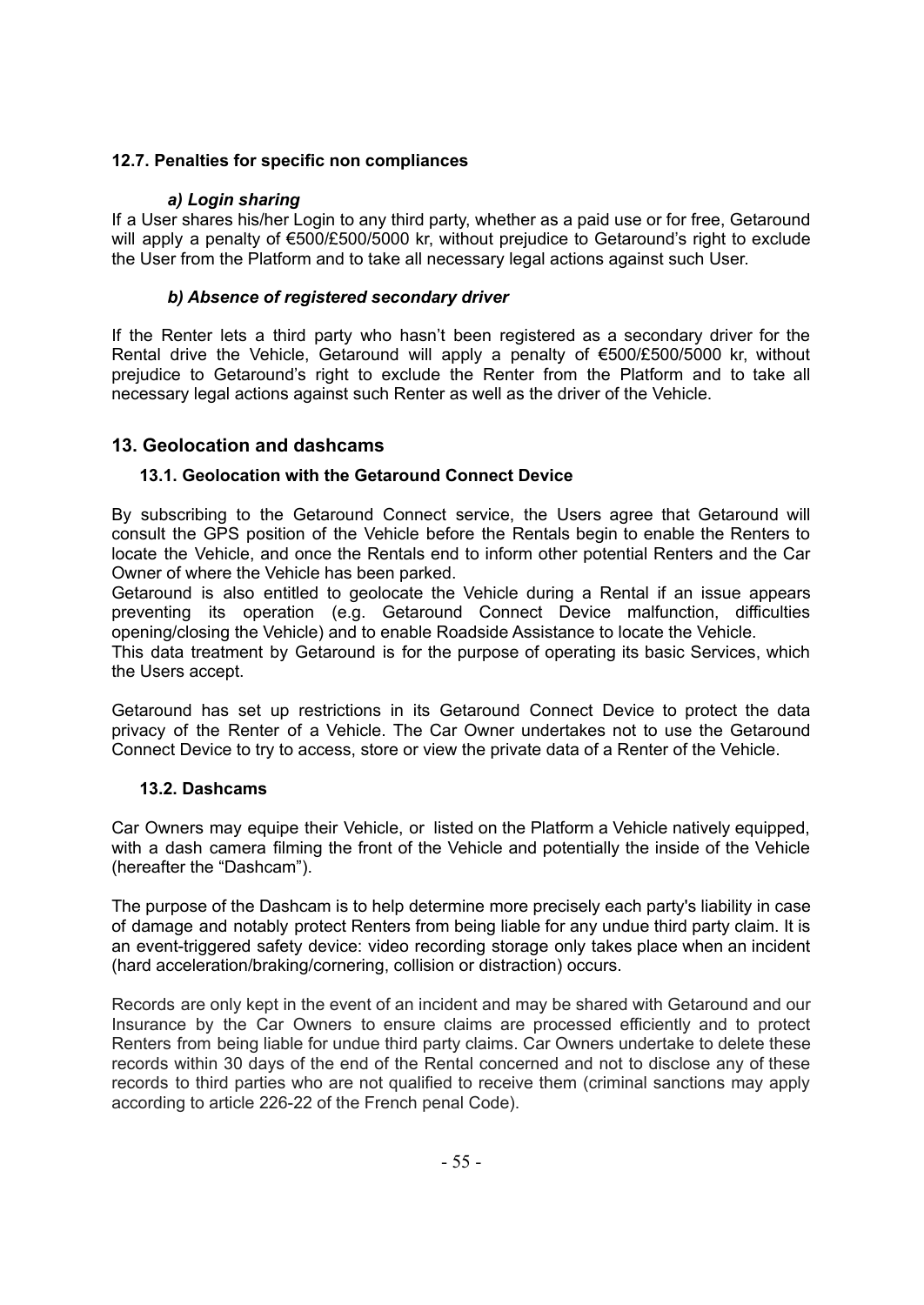Car Owners undertake not to use the Dashcam for any purpose other than that described in this article and to identify clearly in the Listing that their Vehicle is equipped with a Dashcam by ticking the box "dashcam" in the "options & accessories" section or by indicating in the Listing description "*this Vehicle is equipped with a dash camera (a video collision and near-collision warning system)*", so that the Driver is aware of this information before the Booking. If the information is not sufficiently clear, the Vehicle will be suspended temporarily from the Platform until the Listing is amended.

Renters are in no manner allowed to disable or remove the Dashcam, or attempt to do so, and more generally to cause any material action whatsoever on the Dashcam. Renters will be held liable for the cost of replacement of the Dashcam in case such actions, or attempted actions, take place.

# <span id="page-51-0"></span>**14. Vehicle branding**

Getaround may propose to Car Owners to brand their Vehicle with Getaround stickers or other branding devices.

Branding the Vehicle is subject to the Car Owner's approval but the choice of the branding devices as well as their location on the Vehicle will be made at Getaround's discretion. Also, the presence of branding devices on the Vehicle is indicated in the Vehicle listing (and photos of the Vehicle must evidence it), therefore the Rental of the Vehicle implies acceptance by the Renter of their presence on the Vehicle.

The installation and removal of the branding device can be done by Getaround (or a subcontractor commissioned by Getaround) or by the Car Owner himself/herself. When done by Getaround, it is free of charge for the Car Owner, provided that the latter respects the installation and removal appointments set by Getaround. The Renter is not authorized to remove the branding devices.

In the event that the appointment for the installation or removal of the branding device is canceled by the Car Owner less than two (2) working days before the scheduled appointment, Getaround will charge  $\epsilon$ 100 / £100 for the UK / 1,000kr for Norway as compensation for the cancellation of the appointment.

Getaround will use its best efforts to select a supplier offering high quality branding devices and presenting a minimal risk of traces on the Vehicle after removal.

However, Getaround shall not be held liable for any damage caused to the Vehicle by the branding devices in the event of circumstances independent of the quality of such devices and/or its actions (or the actions of its subcontractor) when installing and/or removing them such as, but not limited to, the exposure of the Vehicle to more extreme weather conditions than normal or to substances likely to impact the adhesive of the branding devices, and / or a paint on the Vehicle which would be particularly fragile and which would not be suitable for the installation of the branding devices. Also, the Car Owner shall be fully responsible for the installation and removal of the branding devices when done by him/her.

The branding of the Vehicle will not give the right to any compensation for the Car Owner, unless otherwise agreed in writing with Getaround who can grant preferential commercial conditions as a counterpart for the continued and adequate presence of the branding device(s). If such preferential conditions are granted and the installation of the branding devices is made by the Car Owner, such installation must be made strictly according to Getaround's instructions and pictures of the Vehicle must be sent to Getaround as often as required by Getaround to prove continued and adequate presence of the branding device(s). Getaround also reserves all rights to come check that presence on the Vehicle. Shouldn't the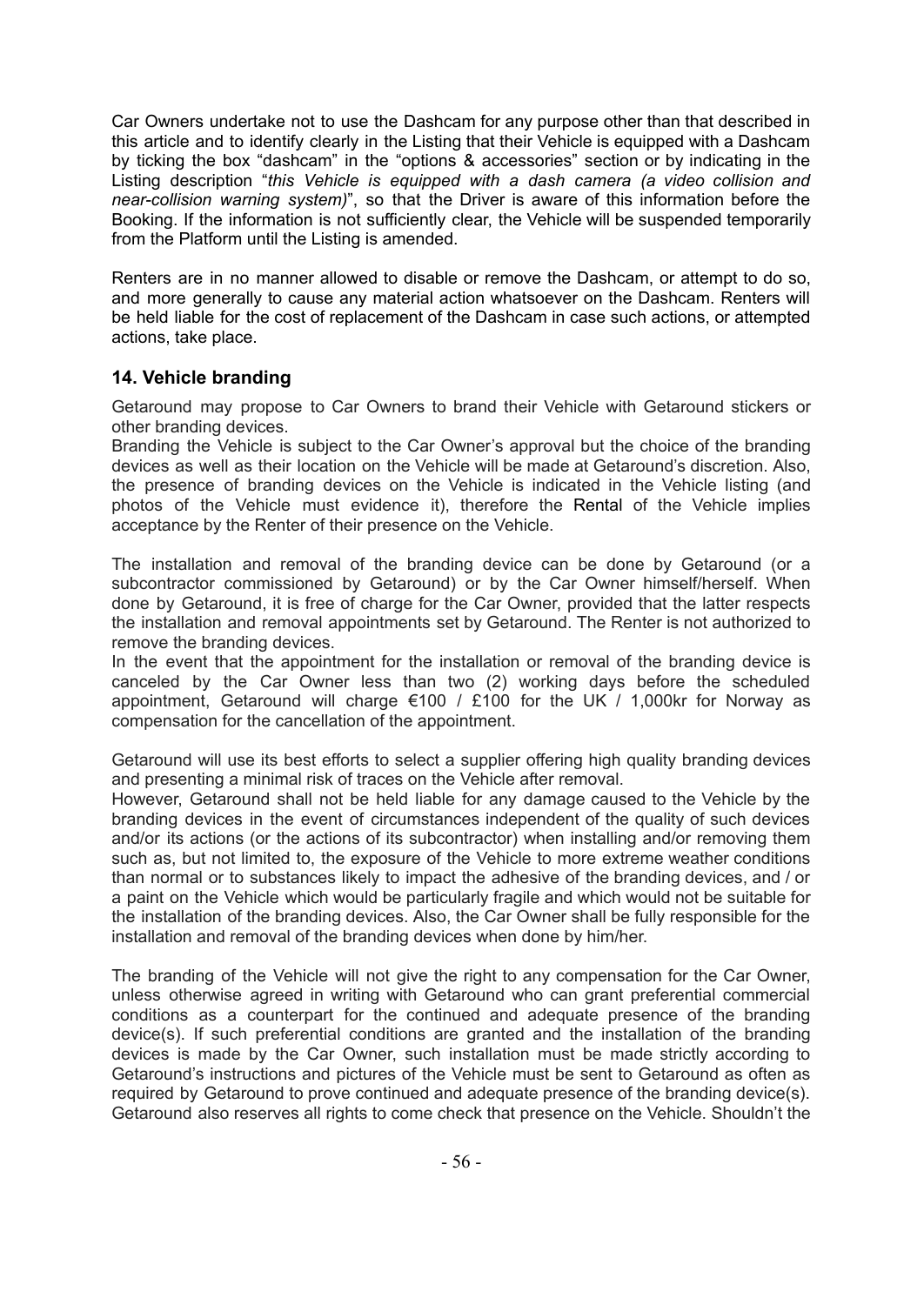branding device(s) be present at all, be deteriorated or installed improperly, Getaround will be entitled to put an end to the preferential conditions granted to the Car Owner.

Any removal of the branding devices by the Car Owner without Getaround's prior approval will cause the loss for the Car Owner or any preferential commercial conditions that Getaround might have granted the Car Owner.

In case of removal of the branding devices by the Renter, the Car Owner shall make its best efforts to obtain the replacement of the branding device(s) from Getaround in a timely manner, otherwise Getaround will be entitled to put an end to any preferential commercial conditions that Getaround might have granted the Car Owner.

## <span id="page-52-0"></span>**15. Taxes**

Car Owners are informed that the income they earn from renting their Vehicles may be taxable. For professional Owners, incomes should be considered as professionally earned income.

In reference to the French applicable legislation, Getaround agrees to convey a document to users on a yearly basis summarizing the gross transaction which Getaround is aware of.

It is the Car Owner's responsibility to check their tax obligations and make any declarations required by the tax authorities. Getaround is in no way involved in these processes and responsibility will not be sought in this respect.

## <span id="page-52-1"></span>**16. Intellectual Property**

Getaround holds all of the intellectual property rights related to the text, graphic, sound, videographic and software elements, and all other types of elements on the Website/App, including the Getaround brand, with the exception of information entered by Users. Getaround alone owns the intellectual property rights to the Website/App.

The Users undertake not to infringe any of Getaround's intellectual property rights. The Users may not use any of the Website's or App's features, including printing, downloading and email, for the purpose or with the effect of infringing on the intellectual property rights attached the Website/App and their components.

The Users expressly agree:

- To use the Website for the sole purpose of using the Services;
- Not to infringe any of Getaround's intellectual property rights (including its brands) whether composing the Website and/or App or not, and not to infringe any intellectual property rights held by third parties on the elements they upload to the Website and/or App;
- Not to replicate, attempt to replicate, or assist a third party in replicating the Website and/or App or any of their elements, in full or in part;
- To keep their Login private, and to make every effort to ensure that no third party can access it or illegally access all or any part of the Service in any way, shape or form;
- To immediately notify Getaround of the loss, access by a third party or disclosure of their Login.

The Users' compliance with the obligations specified above constitutes an essential condition without which Getaround would not have entered into these Terms. Accordingly,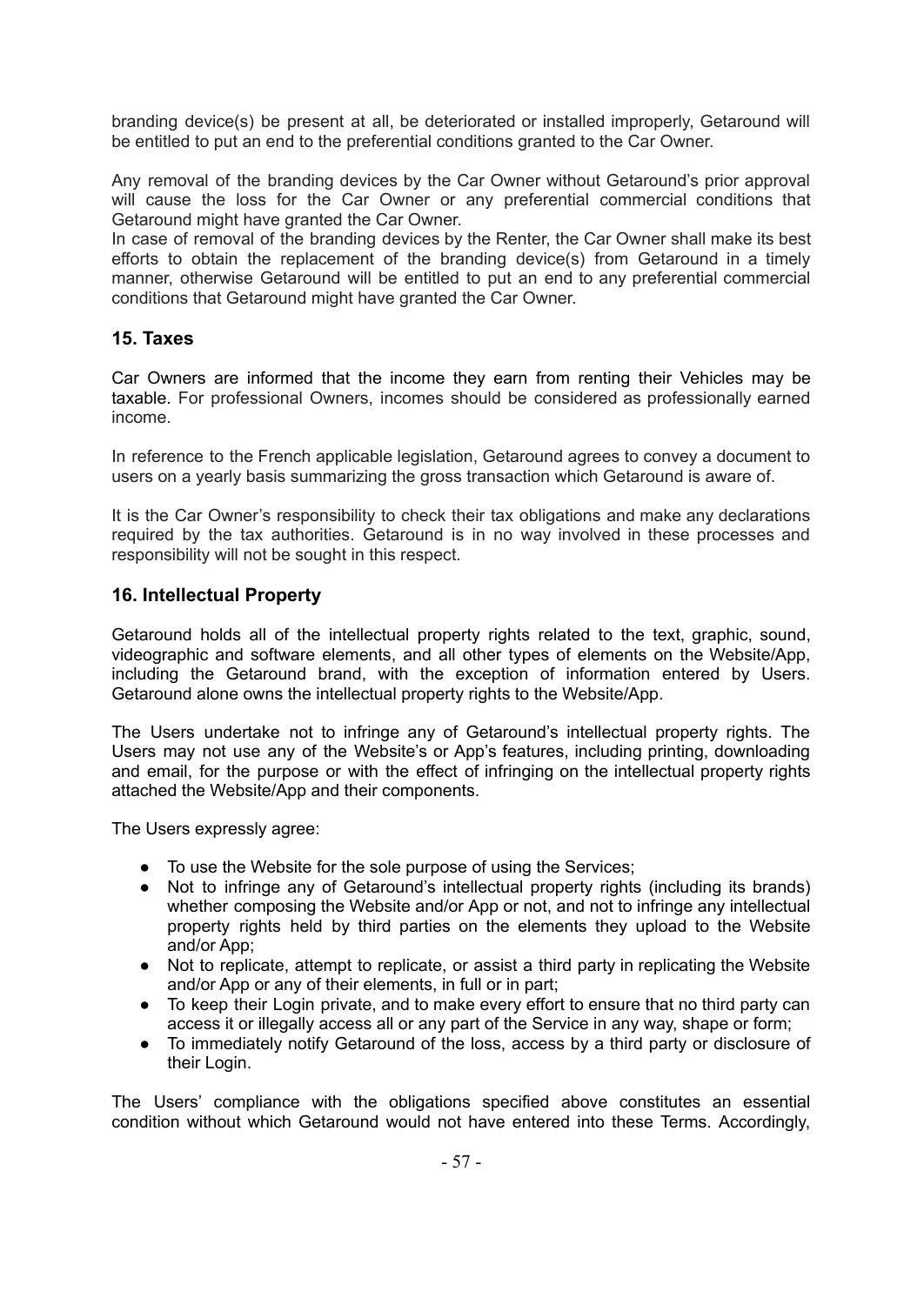Getaround reserves the right to suspend the User's access to the Website/App and the Services, and to immediately terminate his/her Account without notice if the User does not comply with all or any of the obligations specified above, without prejudice to any damages that may be due to Getaround or any other remedy that may be used against the User.

In order to permit the provision of the Services and in accordance with the purpose of the Website and the App,the Users grand Getaround a non-exclusive license to use the following content and data they provide in connection with their use of the Services and which is necessary to execute the Services, i.e. their personal information made public to enable Rentals (For all Users: user name, photo if any is given – For Renters, year of driver's license), rating and comments on Vehicles and/or Users following a Rental, Listing information, photos of the Vehicles associated with the Rental Agreements (together the "User Content").

To enable the execution of Services by Getaround, Users authorize Getaround, throughout the entire world and for the entire duration of their contractual relationship with Getaround, in the following manner:

- to reproduce and represent all or part of such User Content on any digital recording medium, known or unknown to date, including any server, hard disk, memory card, or any equivalent medium in any format and by any process known and unknown to date, to the extent necessary for any operation of storage, backup, transmission or download related to the operation of the Website/App and the provision of the Services;
- to adapt and translate such User Content (in compliance with the Users' moral rights), in particular to change the formatting of the User Content for the purpose of respecting the graphic charter of, and/or make it technically compatible for publication via, the Website and the App.

# <span id="page-53-0"></span>**17. Liability**

**17.1.** Users are informed and accept that the Website/App and the Services are provided *as-is*.

Getaround cannot be held liable for the incorrect functioning of the Website, App or Service, including their lack of availability, if attributable to the behavior of a User, in case of an unpredictable and insurmountable act of a third party, or in case of force majeure.

The Users declare that they accept the features and limitations of an online service, and in particular they acknowledge that:

- a. they are aware of the risks of services provided on-line, especially in terms of response time;
- b. it is their responsibility to take all necessary measures to ensure that the technical characteristics of their computer and/or network allow them to access the Website/App and use the Service;
- c. they are responsible for their actions and oversights on the Internet;
- d. it is their responsibility to take the appropriate measures to protect their own data and/or software from infection by the viruses circulating on the Internet or by any other electronic means.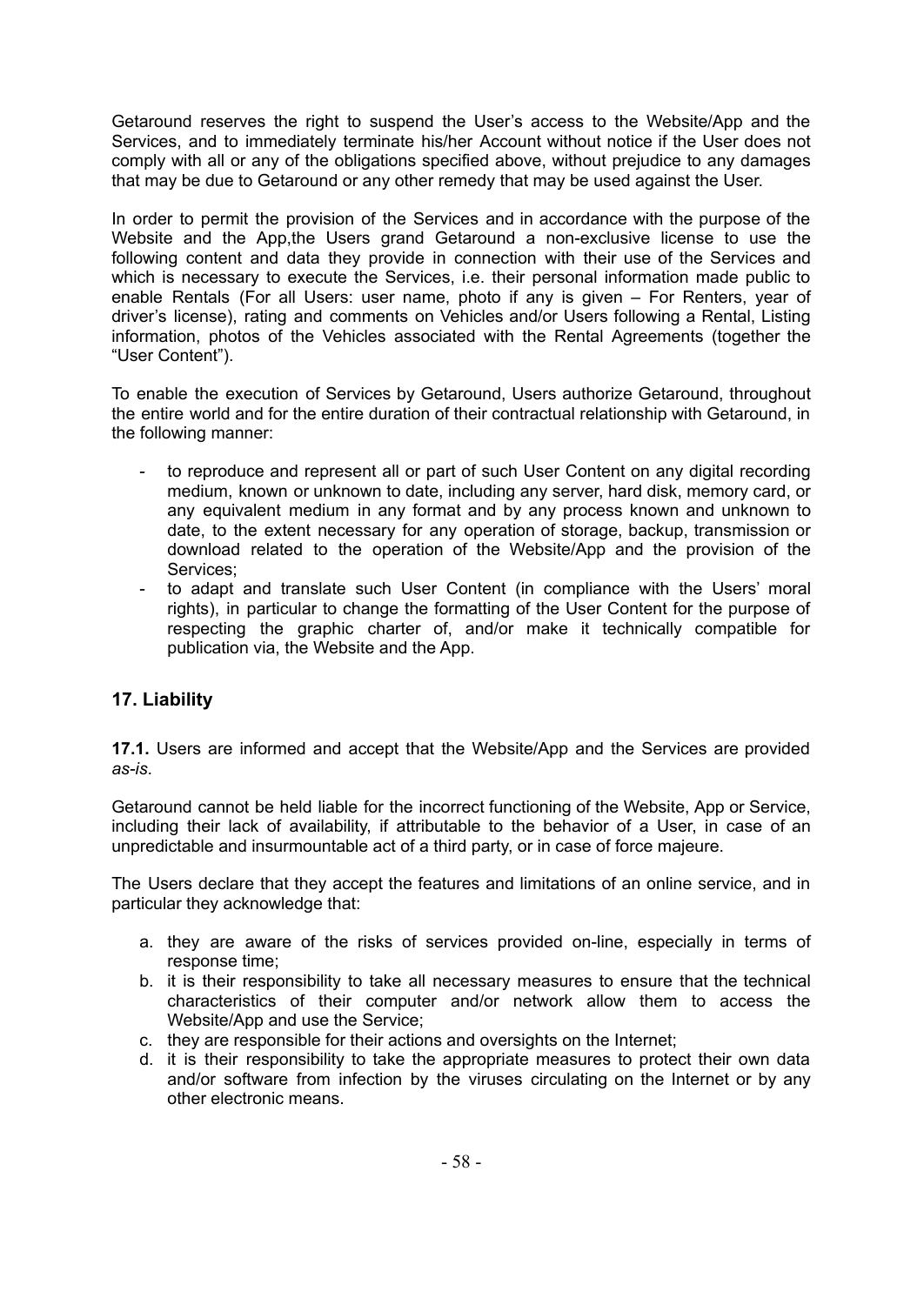**17.2.** Getaround can in no case guarantee the solvency of Users, including the Renters, even when the pre-authorization is used. The Users must check the identity of their contact (Car Owner or Renter, respectively), the documents of the Car Owner's Vehicle, and the Renter's driving license at the time the Vehicle is taken.

The User acknowledges and agrees that Getaround is not obliged to carry out a background check of its Users. Getaround reserves the right to verify a User's records in its sole discretion, to the extent permitted by applicable law and if it has sufficient information to identify such User.

Getaround chooses to carry out such control actions in order to offer the best possible service conditions.

Getaround may also not be held liable for removing or rendering inaccessible any obviously illicit content uploaded by a User.

As a digital platform, Getaround's role is limited exclusively to the linking of Car Owners with Renters. Given that Getaround is not a party to the Rentals, will never rent out Vehicles via the Website or the Service and is a third party to the contractual relationship formed between Users for each Rental. Accordingly, Getaround cannot be held liable for any damage suffered or caused by the Renter or the Car Owner using a Vehicle rented via the Website. Getaround also does not guarantee rental revenues whatsoever.

Moreover, Getaround cannot be held liable for a User's non-compliance with local regulations such as rules relating to tourism and car Rental or the so-called *Gewerbeordnung 1994* Austrian Law.

**17.3.** More generally, Getaround can in no way be responsible for indirect or incidental damages caused to Users in the execution of these Terms.

#### <span id="page-54-0"></span>**18. Availability of the Website and Services**

The Website and the Services are available 24 hours a day, 7 days a week, except in case of force majeure or the occurrence of an event beyond the control or the will of Getaround. Interruptions may also occur due to breakdowns or due to maintenance and updating required for the proper operation of the Website and to provide the Service (hereafter "Maintenance Operation").

The Users are aware that the Website and the Service may be suspended for maintenance and updates. In this respect, Getaround undertakes to inform the Users in the occurrence of a Maintenance Operation, at the earliest opportunity and with at least 24 hours notice before it happens.

In the event of a malfunction or bug that prevents the Website from properly functioning or provision of the Service, Getaround will make its best efforts to recover the Website and/or the Service as soon as possible.

When using the Website and the Services, the Users may contact Getaround through the Website or the App in "Account > My rentals > Contact us". Problems attributable to the User's Internet access or computer equipment are not covered by this assistance.

## <span id="page-54-1"></span>**19. Right of withdrawal**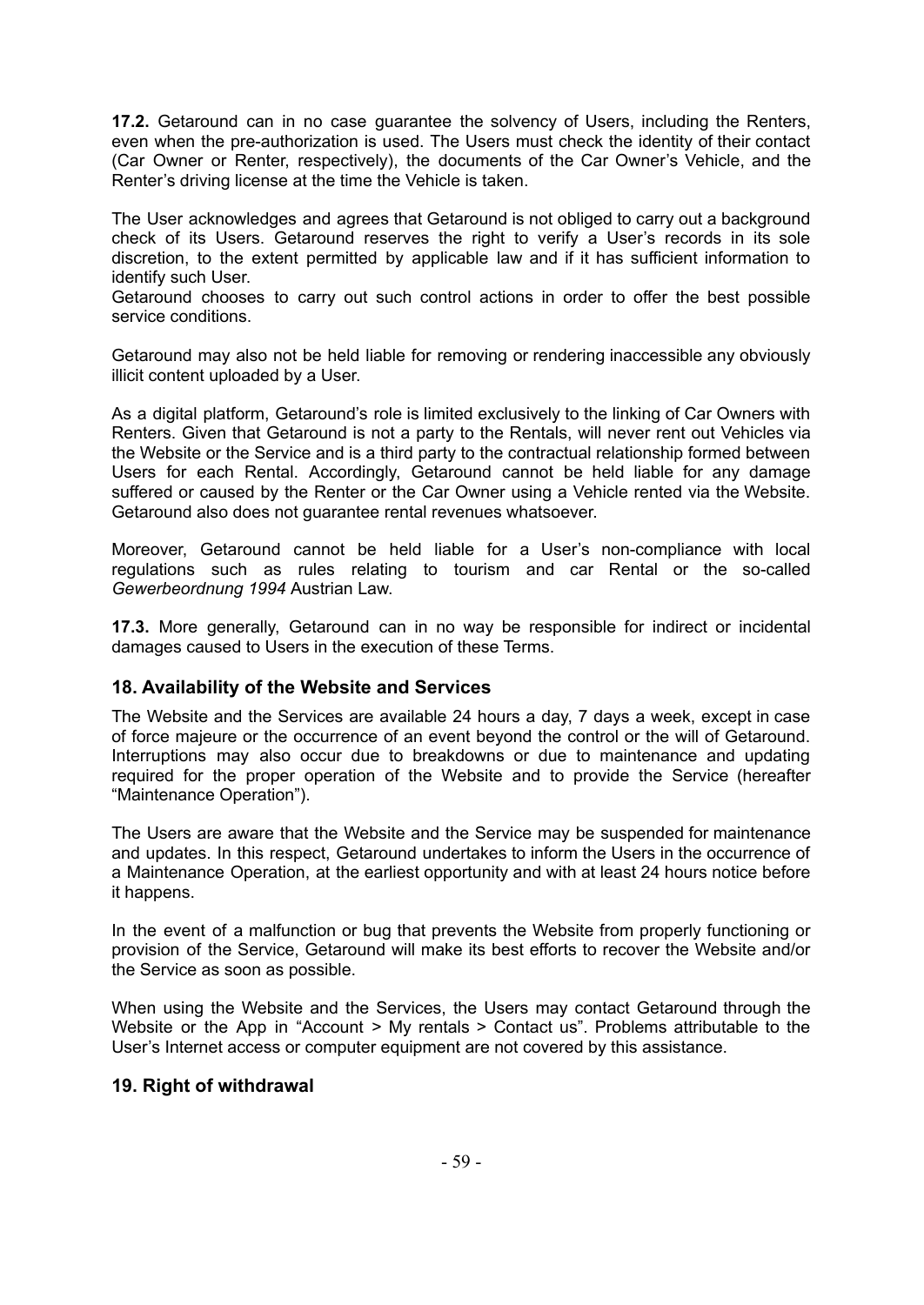Pursuant to Article 16 (l) of the EU Directive on consumer rights No. 2011/83/EU and its respective local applications, Users do not have the right of withdrawal provided for distance and off-premises agreements, with the exception of the Excess reduction option as indicated in Article 10.2 above.

## <span id="page-55-0"></span>**20. Personal data**

Getaround is responsible for the processing of your Personal Data that is collected through your use of our Service and Website. This means that Getaround is notably in charge of their collection, their safety and their use for the purposes that Getaround details in its [Privacy](https://uk.getaround.com/privacy) [Policy](https://uk.getaround.com/privacy) in compliance with the data protection rules. At the time of registration as a User, you consent to such processing and you warrant the accuracy of all data provided by you.

# <span id="page-55-1"></span>**21. Exclusion of a User from the Services**

The User benefits from the Service subject to compliance with the Terms, as well as any applicable laws or regulations.

Getaround may at any time and in its own right withdraw access to the Service in the event that the User fails to comply with its obligations. Getaround may suspend access to all or part of the Service, in full and without notice, as soon as Getaround discovers a breach by the User of its obligations, of violation by the User of the rights granted under the Terms or in the event of intrusion or impairment of the integrity of the Website.

Any violation of any of the provisions of the Terms, as well as any fraud or attempted fraud (eg identity theft, bank card misappropriation, arrears, vehicle theft, repeated or deliberate accidents or damages, etc.) and/or bad behaviour (such as harassment, threatening or offensive remarks against Getaround and/or its employees) might lead to the registration of the fraudulent User on our exclusion list by dedicated Getaround teams without prejudice to Getaround's right to take all necessary legal actions against such User. Users registered on the exclusion list will no longer be able to rent a Vehicle or post a Rental Listing on the Website/App. The conditions relating to the processing of personal data on the exclusion list are set out in our Privacy Policy.

Users may, at any time and without cause, waive the Service by closing their User account.

# <span id="page-55-2"></span>**22. Modification of the Terms**

Getaround updates characteristics and features of the Website, the App and the Services to ensure their operation and quality.

Getaround can modify the Terms unilaterally at any time, in particular to comply with any changes in Getaround's Services or any legal, jurisprudential, editorial and / or technical changes. Getaround will notify Users before the amended Terms come into effect. Users may object to the new version of the Terms by closing their Account within 30 days of receiving the change notification. After this period, all changes will be considered to have been accepted. If a User does not accept the new Terms, the agreement between Getaround and said User will be terminated and the User must immediately cease using the Website, the App, and the Services.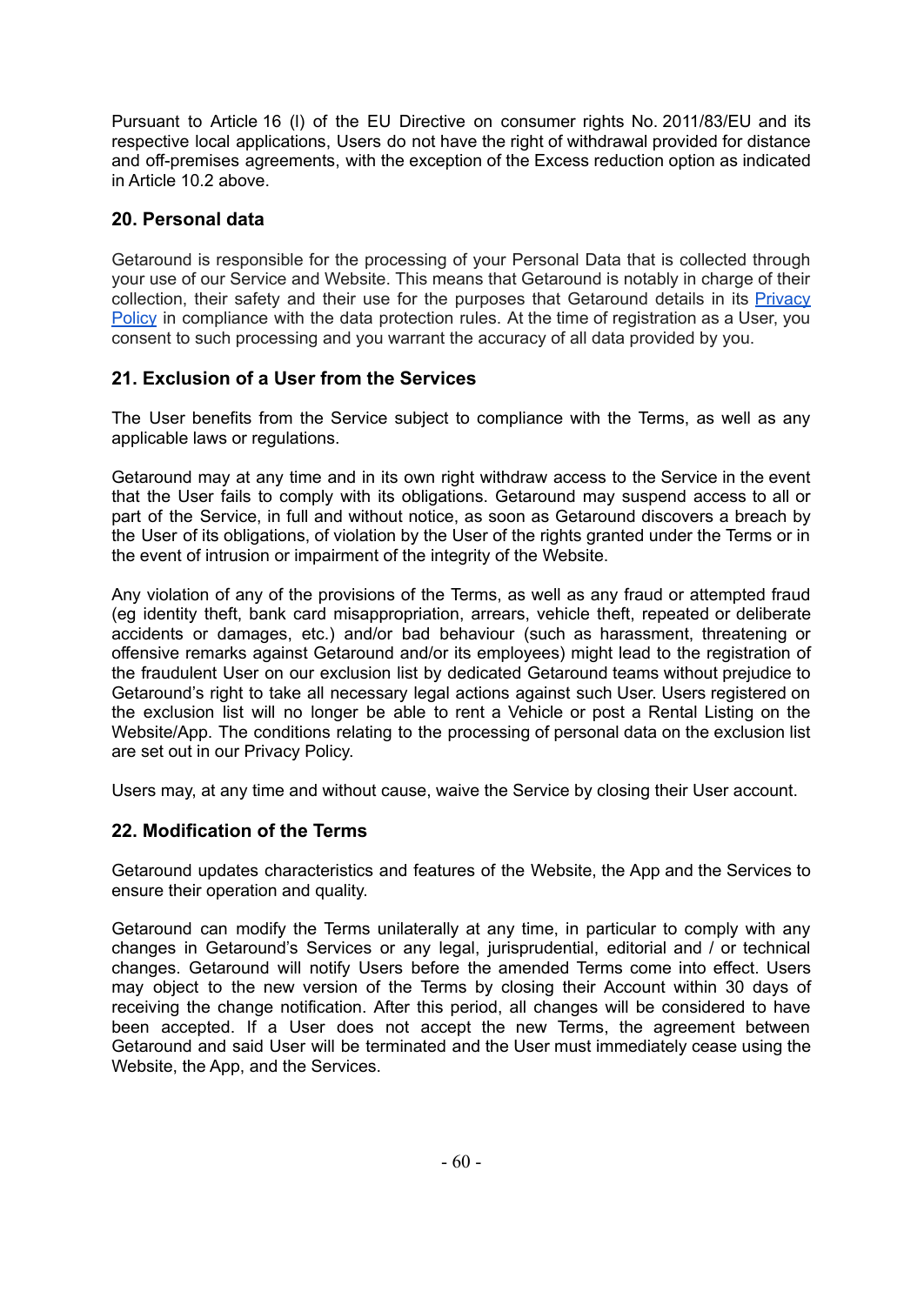The Terms applicable to each Rental booked with the Platform are those accessible online at the time of acceptance of the Rental by the Car Owner (either expressly or automatically if Instant Booking is activated).

The Users are reminded that it is up to them to consult the latest version of the Terms accessible on each page of the Platform before any new Rental is made.

## <span id="page-56-0"></span>**23. Miscellaneous**

The Parties are independent from each other. No Party may make a commitment in the name and on behalf of the other Party. Each Party acts in its own name and on its own behalf. None of the provisions of the Terms may be construed as creating a company, mandate, or representative or employer-employee relationship between the Parties.

The Terms, including the rights and obligations stipulated therein, may in no case be transferred from the User to a third party.

If any clause of the Terms were proved to be invalid or abusive, the contract will remain applicable in all its provisions, except any clause found invalid or abusive, as long as it is possible without these provisions.

If one of the Parties were to waive one of the other Party's commitments or obligations, this may not be interpreted in the future as a waiver of that commitment or obligation.

For the execution of the Terms, the Parties choose the following addresses for service:

- For Getaround, at the address of its registered office, indicated in the legal notice;
- For the User, at the address provided upon registration.

## <span id="page-56-1"></span>**24. Applicable law, jurisdiction, and mediation**

The Terms are subject to French law.

In the event of a dispute concerning the interpretation or execution of these Terms, the Parties undertake to seek an amicable solution.

Any User who is a private consumer may, if need be, file complaints about our Services on the dispute resolution platform posted by the European Commission available [here.](https://webgate.ec.europa.eu/odr/main/?event=main.home.show&lng=FR) The European Commission will forward your complaint to the relevant national mediators. In accordance with the rules applicable to mediation, before any request for mediation, you must have previously informed Getaround in writing of any dispute in order to obtain an amicable solution.

Any User who is a private consumer in Norway may, if need be, file complaints about our Services on the dispute resolution platform posted by Forbrukerrådet available [here.](https://www.forbrukerradet.no/) Forbrukerrådet will forward your complaint to the relevant national mediators.

In accordance with the rules applicable to mediation, before any request for mediation, you must have previously informed Getaround in writing of any dispute in order to obtain an amicable solution.

If you are a French User, in application of articles L.616-1 and R.616-1 of the Consumer Code, you can specifically use the services of the following mediation entity selected by Getaround: CNPM - CONSUMER MEDIATION. In the event of a dispute, you can file your